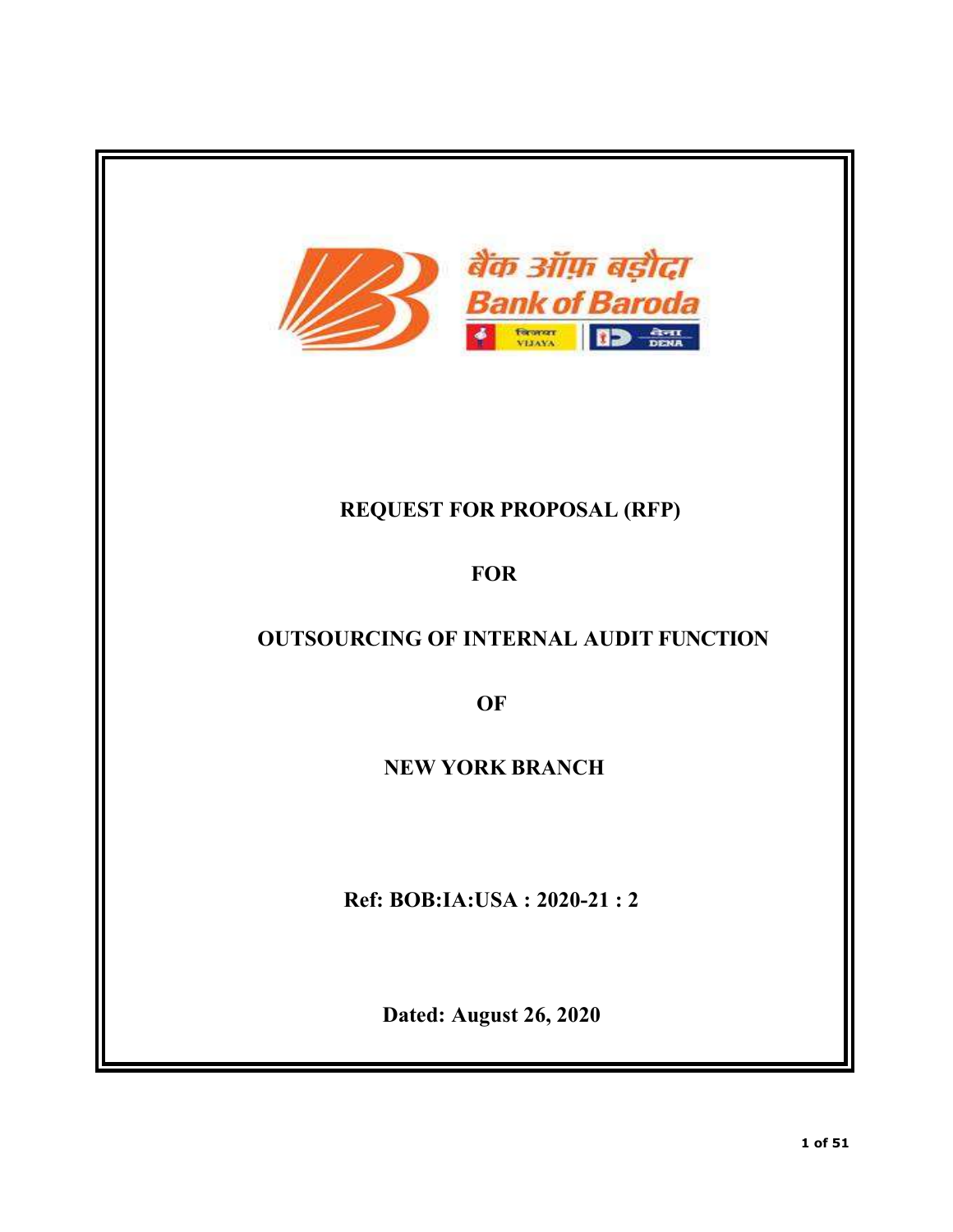# **Contents**

| <b>Description</b>                                                                                                  | Page No |
|---------------------------------------------------------------------------------------------------------------------|---------|
| <b>Invitation to Bid</b>                                                                                            | 3       |
| Requirements, Terms and Conditions (ANNEXURE-A)                                                                     | 7       |
| Broad Scope of Work (ANNEXURE - B)                                                                                  | 21      |
| <b>Technical Bid</b>                                                                                                |         |
| Proposal Form (Form T1)                                                                                             | 27      |
| Company Profile (Form T2)                                                                                           | 29      |
| CVs of Associated Persons (Form T3)                                                                                 | 30      |
| Non-Disclosure Agreement (Form T4)                                                                                  | 32      |
| Document Verification Checklist for Technical Bid (Form T5)                                                         | 34      |
| <b>Price Bid</b>                                                                                                    |         |
| Price Proposal Undertaking (Form P1)                                                                                | 36      |
| Price Proposal – Payment Terms (Form P2)                                                                            | 38      |
| Contract Form (Form P3)                                                                                             | 40      |
| Proficiency Assessment Form- SUMMARY (Form P4)                                                                      | 42      |
| Proficiency Assessment Computation Worksheet (Form P4-I)                                                            | 43      |
| Approach Methodology to be adopted for project & capabilities for<br>Internal Audit of New York Branch (Form P4-II) | 44      |
| Company Profile in detail (Form P4-III)                                                                             | 46      |
| Preparation of Internal Audit related Reports/Documents of Banking<br>and Financial Sector (Form P4-IV)             | 48      |
| Expertise/skills available. (Form P4-V)                                                                             | 49      |
| Document Verification Checklist for Price Bid (Form P5)                                                             | 51      |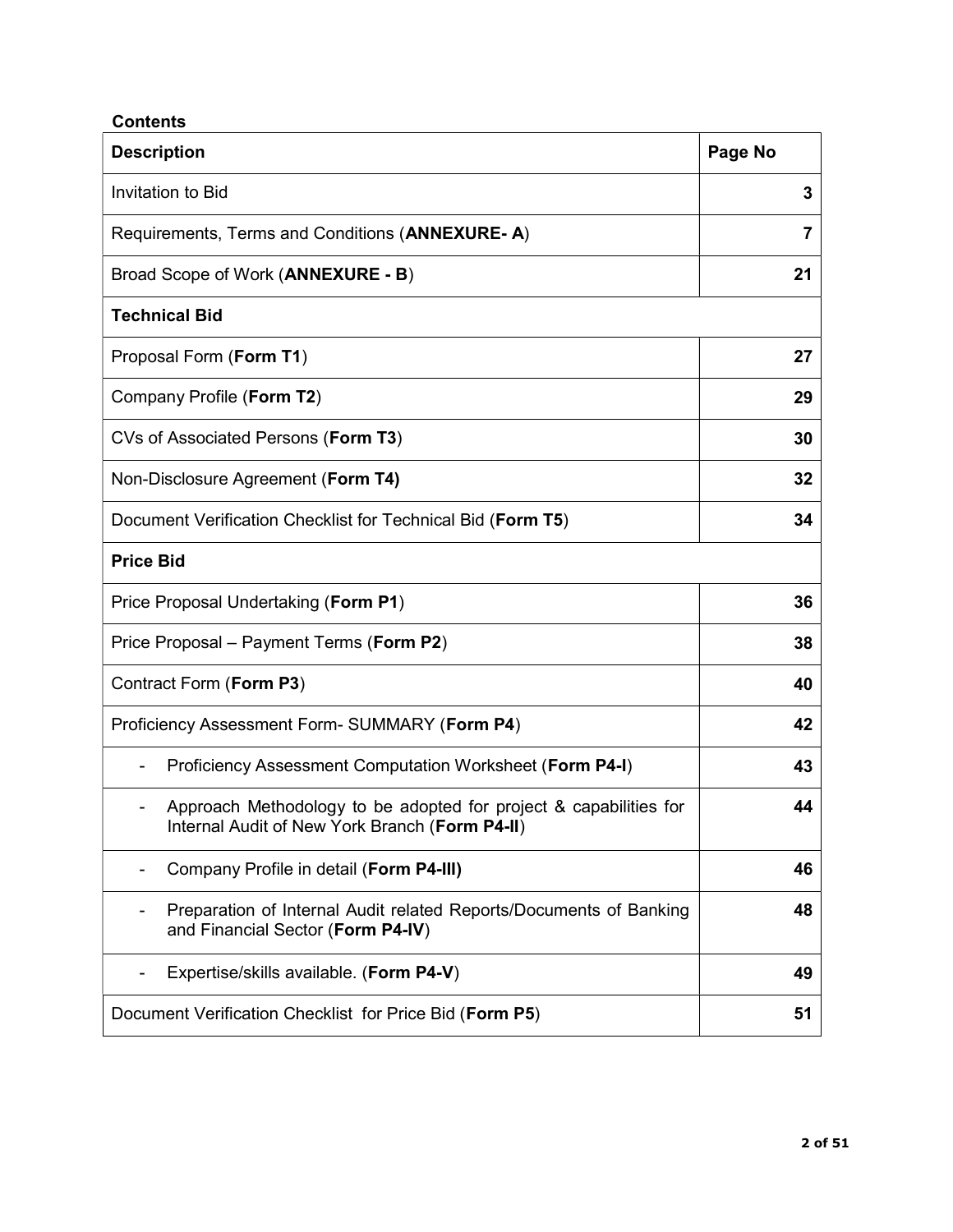

Head Office R C Dutt Road, Alkapuri Baroda-390007 Gujarat, India C/o Bank of Baroda Phone: 646 597 7237 New York Branch Fax: 212 578 4565 New York, NY 10016

## Bank of Baroda Phone 0265-2136476/2136478

Central Internal Audit Division Email: gm.ciad.bcc@bankofbaroda.com Baroda Bhavan, 4<sup>th</sup> Floor ciad.bcc@bankofbroda.com

One Park Avenue E-mail: ia.usa@bankofbaroda.com

## RFP – Outsourcing of Internal Audit of New York Branch

## 1. GENERAL

- A. The RFP is being uploaded on Bank of Baroda, New York Branch's website (www.bankofbaroda-usa.com) to be responded by accounting/audit firms who are having presence in New York metropolitan area and having a Gross Revenue above USD100.00Mn and having on its payroll more than 50 professionals(CPA's/ CMA's/ CISA and similar) as per the last published reports .
- B. The last date for submission of RFP is Thursday, September 10, 2020 and should reach Bank of Baroda, New York Branch, One Park Avenue, New York, NY 10016 by 4.00 P.M. on that day.
- C. No proposals would be accepted after the above deadline.
- D. The Technical Bids will be opened on Friday, September 11, 2020 at 10.00 A.M. The bidder may, if so desire, depute their representative at the time of opening of Technical Bids.
- E. The Bank reserves the right to accept any proposal or reject all the proposals, without assigning any reasons whatsoever. The Bank's decision in this regard shall be final and binding.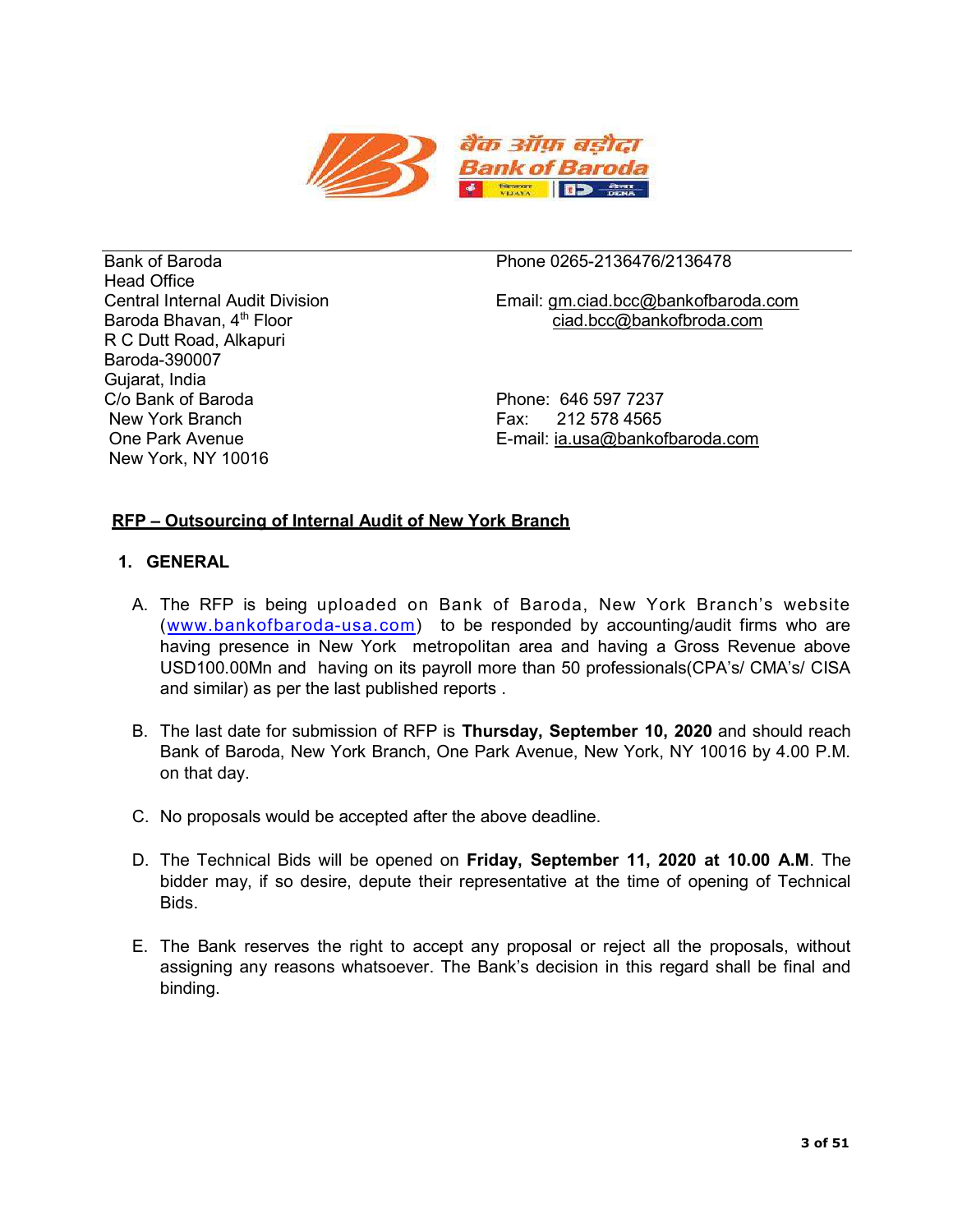## 2. Submission and Evaluation of Proposals

- i) The Proposal shall be submitted duly signed by the authorized signatory with the seal of the Accounting /Audit Firm in two separate envelopes and to be delivered at the address given below (Re- Contact Person & Communication Address) –
	- $\checkmark$  Part I containing the Technical and Qualification aspects hereinafter referred to as 'Technical Proposal' and
	- $\checkmark$  Part II covering only the price schedules hereinafter referred to as the 'Price Proposal'.
- ii) Each envelope must be sealed separately and super-scribed with the name of the Project "RFP for Internal Audit of New York Branch of Bank of Baroda" and a statement "DO NOT OPEN BEFORE Friday, September 11, 2020". 'Technical Proposal' or 'Price Proposal' should be written on the envelope.
- iii) All documents pertaining to Technical Proposal Envelope should be completed and duly signed by the authorized signatory with the seal of the bidder. These are listed below:
	- a. Proposal Form (Form T1).
	- b. Company profile (Form T2).
	- c. Curriculum- vitae of persons proposed to be associated with the assignment (Form T3).
	- d. Non- Disclosure Agreement (Form T4)
	- e. Document verification checklist for Technical Proposal (Form T5).
- iv) All documents pertaining to Price Proposal Envelope should be completed and duly signed by the authorized signatory with the seal of the bidder. These are listed below:
	- a. Price Proposal Undertaking (Form P1)
	- b. Price Proposal-Payment Terms (Form P2).
	- c. Contract Form (Form P3)
	- d. Proficiency Assessment Form SUMMARY (Form P4)
	- e. Proficiency Assessment Computation Worksheet (Form P4-I)
	- f. Approach Methodology to be adopted for project & capabilities of Internal Audit of New York Branch (Form P4-II)
	- g. Company Profile in detail (Form P4-III)
	- h. Preparation of Internal Audit related Reports/Documents of Banking and Financial Sector (Form P4-IV)
	- i. Expertise/skills available (Form P4-V)
	- j. Document verification checklist for Price Bid (Form P5).
- v) A Technical Proposal containing any price information will be summarily rejected.
- vi) The Bank will examine the proposal submitted by the bidders to determine whether they are complete, the documents have been properly signed, required information has been provided and the Bids are generally in order.
- vii) The Bank reserves the right to evaluate the proposals either by itself and/or in co-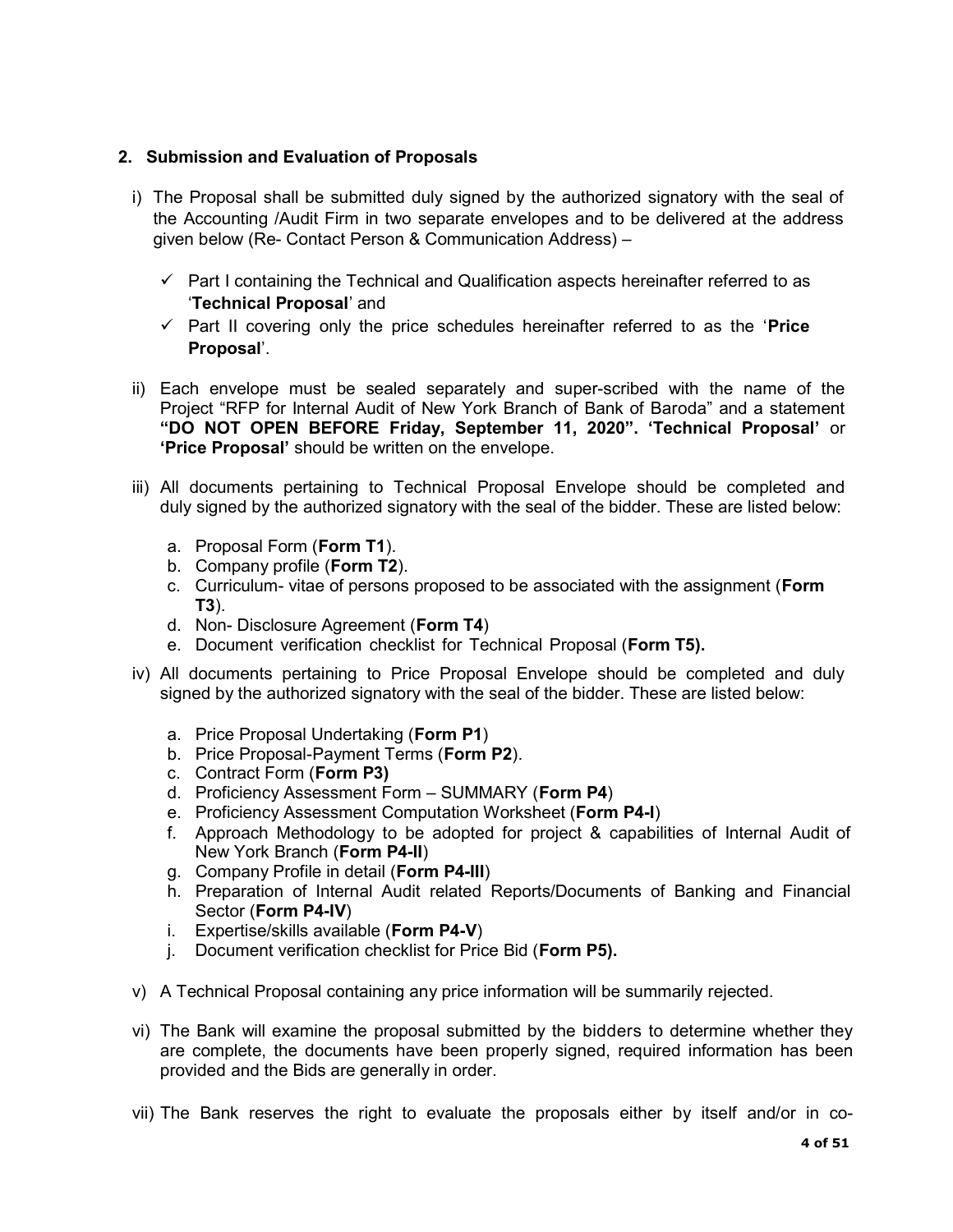ordination with and/or by engaging any outside consultants/experts.

- viii) The Bank will evaluate proposals of the bidders as per the contents of the response to the Request for Proposal submitted by them. The bidders are to submit detailed information that would help evaluation.
- ix) During evaluation, the Bank, at its discretion, may ask the bidder for clarification of its offer. The request for clarification and the response shall be in writing, and no change in the substance of the submission shall be sought, offered, or permitted. The Bank reserves the right to verify the facts mentioned in the offer with respect to the information given by the bidder.
- x) After evaluation of technical bid as per procedure in Para XVI-A of Annexure A, the price bids of only those bidders who are short-listed by the Bank would be opened. Intimation of short listing would be given only to the short listed bidders.
- xi) The Bank would neither be bound to offer any reasons for such acceptance/ rejection nor entertain any correspondence with the technically rejected bidders in this matter.
- xii) The Request for Proposal would neither bind the Bank in any contract nor is it an offer of a contract. The details of services to be offered and documentation thereof would be undertaken with the selected bidder.
- xiii) The Bank reserves the right to terminate the assignment, if the assignment is not proceeding in accordance with the terms of contract or to the satisfaction of the Bank, by issuing a notice of one month. The decision for such termination shall be taken by the General Manager (Internal Audit), Central Internal Audit Division, Head Office, Baroda, India, on the recommendation of New York Territorial Audit Tracking Committee (NYTATC).
- xiv) The Bank reserves the right to modify the assessment methodology or the weightages /marks as stated in proposal (RFP). The Bank may at its discretion modify any marks stated by the bidder after scrutiny of documents and/or after ascertaining the factual position.
- xv) The bidder selected for the assignment should adhere to the local quality standards and regulatory directions in this regard.
- xvi) All costs shall be denominated in US dollars.
- xvii) The bidder understands that in the course of submission of the offer for the said Services and/or in the aftermath thereof, it may be necessary that the bidder may perform certain jobs/duties on the Bank's properties and/or have access to certain systems, plans, documents, approvals or information of the Bank.
- xviii) The engagement is for one year term i.e. from October 1, 2020 to September 30, 2021 with the option to renew the engagement annually for a further two years on the same terms & conditions (consistent with practice of Indian Banks).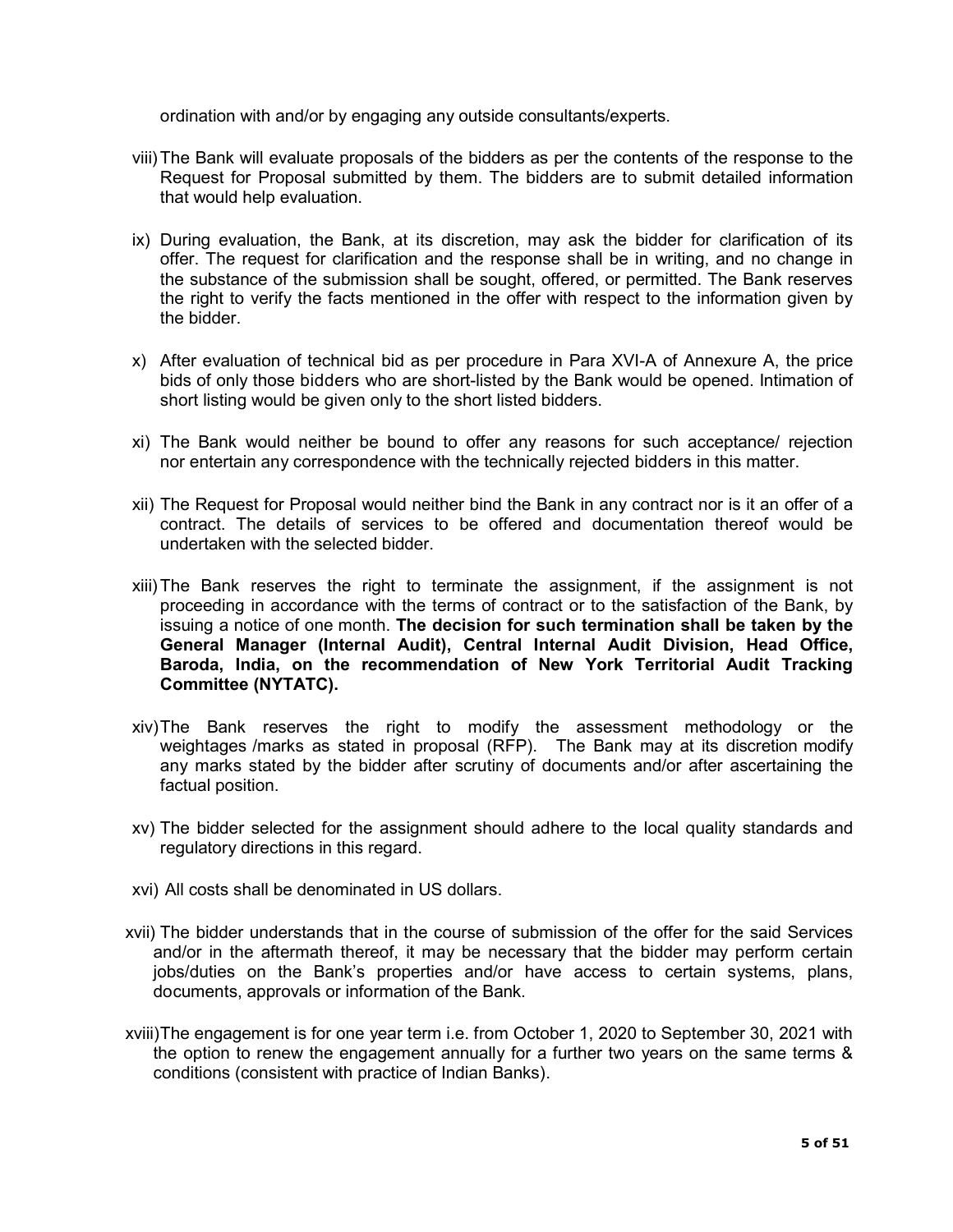3. Contact Person and Communication Address:

Shyam Kartick Gupta Internal Auditor Bank of Baroda, New York Branch, One Park Avenue New York NY 10016 Phone: 646 597 7237; Fax: 212 578 4565.

E-mail id: gm.ciad.bcc@bankofbaroda.com ia.usa@bankofbaroda.com

\*\*\*\*\*\*\*\*\*\*\*\*\*\*\*\*\*\*\*\*\*\*\*\*\*\*\*\*\*\*\*\*\*\*\*\*\*\*\*\*\*\*\*\*\*\*\*\*\*\*\*\*\*\*\*\*\*\*\*\*\*\*\*\*\*\*\*\*\*\*\*\*\*\*\*\*\*\*\*\*\*\*\*\*\*\*\*\*\*\*\*\*\*\*\*\*\*\*\*\*\*\*\*\*\*\*\*\*\*\*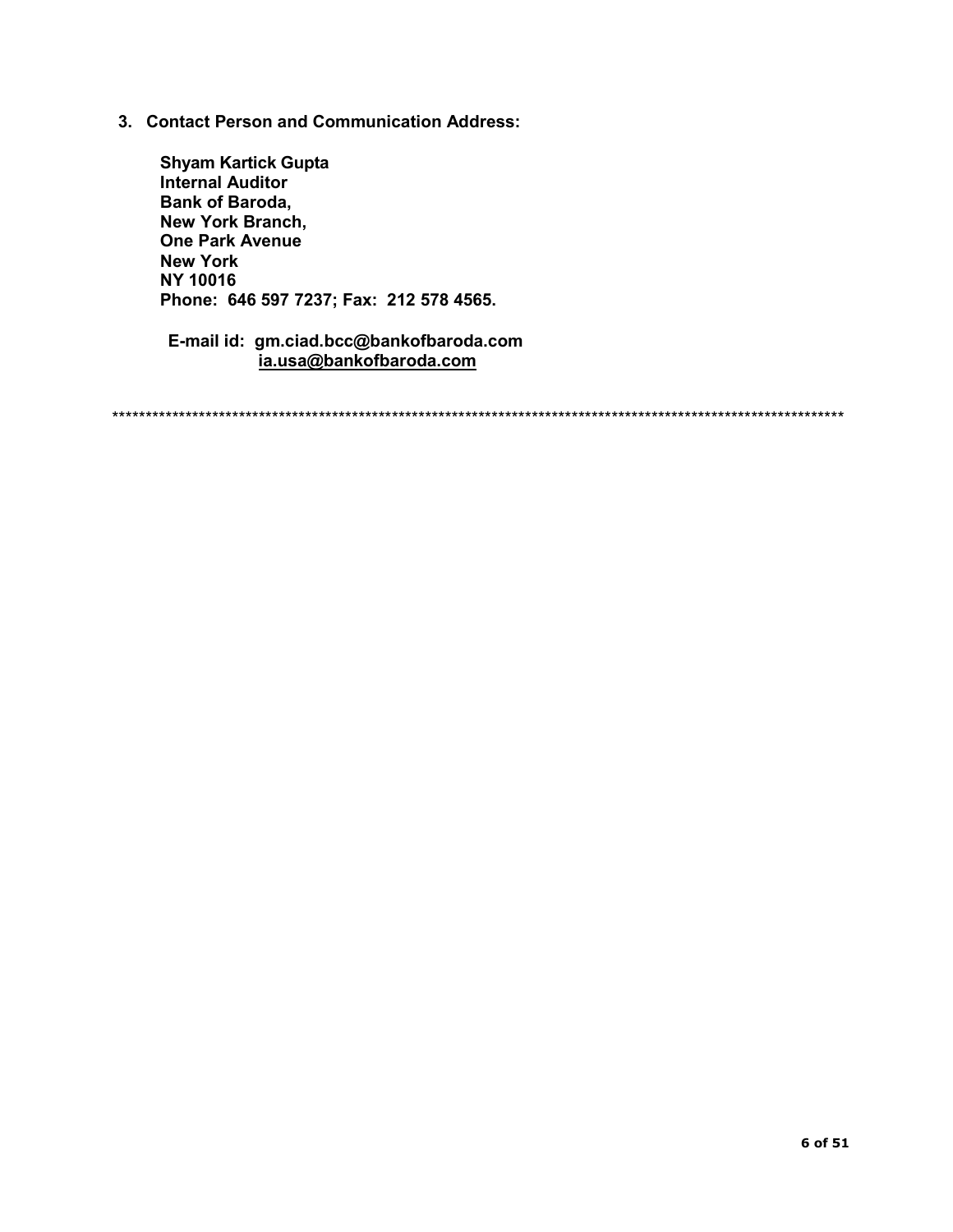ANNEXURE –A

#### REQUIREMENTS, TERMS AND CONDITIONS

#### I) OBJECTIVE

- 1. The General Manager (Internal Audit), Bank of Baroda, Central Internal Audit Division, Head Office, Baroda, India, through its representative posted at New York Branch as Internal Auditor seeks to invite proposals from public accounting / audit firms for carrying out Internal Audit of our New York Branch. This may also be extended at the discretion of Bank of Baroda to any new offices opened under the administrative control of the Chief Executive- U.S. Operations (CE-US Operations) during the duration of the engagement.
- 2. The engagement is with the General Manager (Internal Audit), CIAD, Baroda, India , but the Chief Executive- US Operations will provide logistical and administrative support (including payment of invoices). The operational matters shall be routed through the 'Internal Auditor' posted at New York Branch to the General Manager (Internal Audit), CIAD, Baroda, India.

#### II) SCOPE

- 1. The work involves carrying out internal audit of the New York Branch for Compliance with the regulatory requirements, as applicable, of Federal Reserve, Federal Deposit Insurance Corporation, New York State Department of Financial Services and any other Federal or State Agency in the United States of America, as well as compliance with Regulatory guidelines of Reserve Bank of India (RBI) and policies & procedures laid down by Bank of Baroda from time to time.
- 2. The scope of audit shall be as detailed in Bank of Baroda's "Risk Based Internal Audit Policy (Overseas) 2020" and shall be in conformity with the "International Standards for the Professional Practice of Internal Auditing (Standards)" & guidelines issued by "Federal Financial Institutions Examination Council (FFIEC), Federal Reserve Board, Federal Deposit Insurance Corporation (FDIC) and New York State Department of Financial Services (NYSDFS)" from time to time. Internal Audit firm has to develop the Internal Audit Program Manual for the Bank of Baroda, US Operations based on scope mentioned above and to be submitted for approval of the General Manager (Internal Audit), CIAD, Baroda, India through the Internal Auditor posted at New York Branch annually. Indicative scope is provided in Annexure-B.
- 3. Internal Audit is to be carried out based on a detailed risk assessment to be conducted by the internal audit firm. An Internal Audit plan is to be prepared annually by the internal audit firm in liaison with New York Branch for timely completion of internal audit and to be submitted for approval of the General Manager (Internal Audit), CIAD, Baroda, India through the Internal Auditor posted at New York Branch.
- 4. It would also include any another audit areas as may be intimated by Bank of Baroda from time to time. Bank of Baroda reserves the right to designate certain activities as High Risk requiring an annual review irrespective of financial materiality of such activities.
- 5. Audit findings/ observations are to be discussed with concerned Departmental Heads of New York Branch in the audit debrief/exit meeting. Prior to completing the audit report, Draft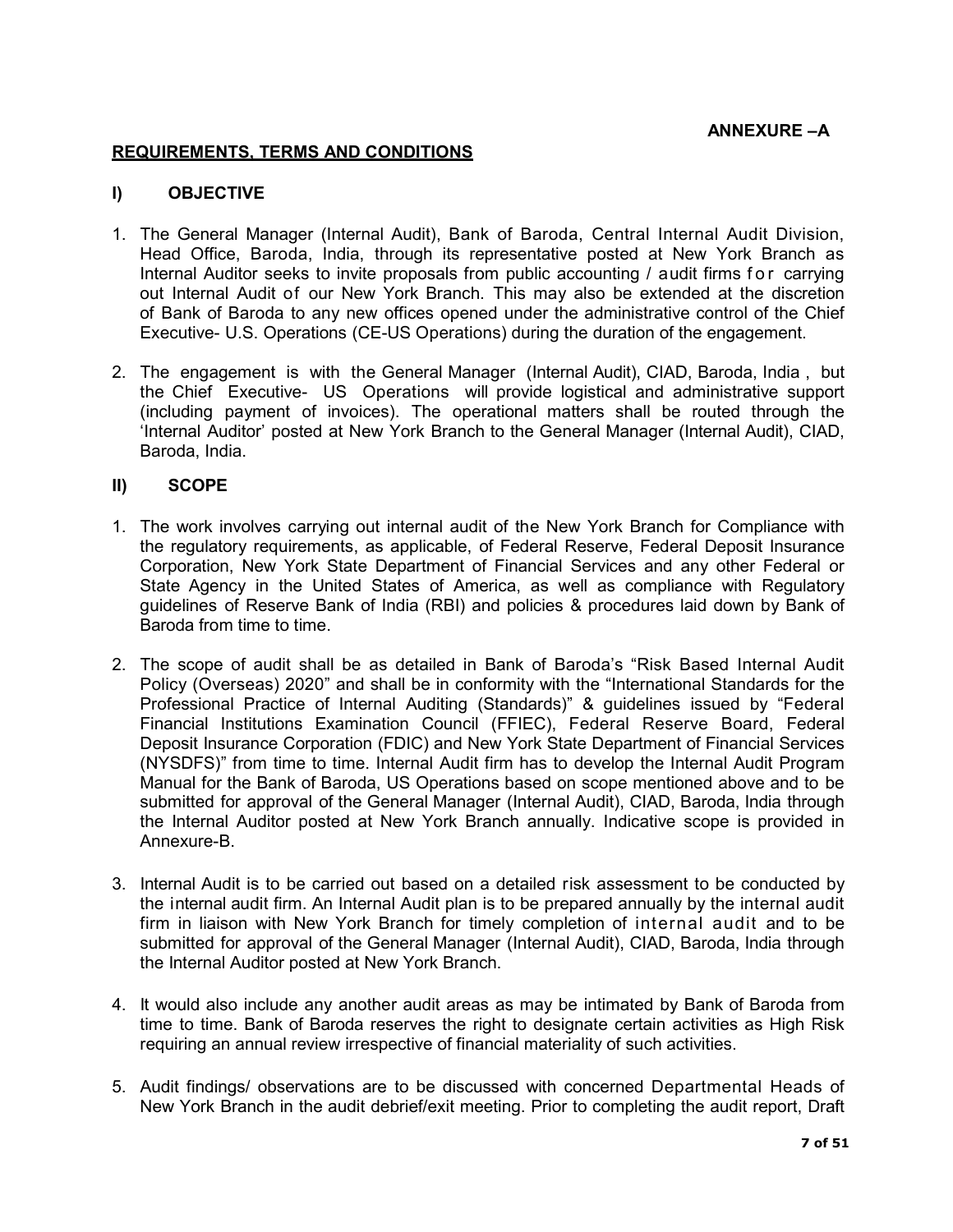audit reports are to be submitted to the Chief Executive-US Operations for taking action/ rectification. The audit reports will be finalized after discussions with the Chief Executive-US Operations and after incorporating the suggested management action plans, etc.

- 6. Industry best practices need not be discussed in the audit reports. The suggested best practices may be forwarded to the Chief Executive-US Operations separately during the initial stages of audit work for their examination.
- 7. Rating of audit areas are to be prepared in the mutually acceptable format, based on the internal audit work performed at the New York Branch, as per the "Risk Based Internal Audit Policy (Overseas) (Ver-1.0) 2020 " for Overseas Branches.
- 8. Final audit report is to be submitted to General Manager (Internal Audit), CIAD, Baroda, India for oversight, within 15 days of the completion of the audit, in a mutually agreed format. Only after submission of final reports to the General Manager (Internal Audit), CIAD, Baroda, India, bills for the respective audit areas should be submitted to the Chief Executive-US Operations for payment.

### III) SUBMISSION OF PROPOSAL

- 1. The Part I i.e. "Technical Proposal" should contain the following minimum information.
	- $\triangleright$  Internal audit methodology proposed to be adopted.
	- $\triangleright$  Deliverables.
	- Ferms of Internal Audit Contract.
	- $\triangleright$  Bio data of key IA personnel, who shall be engaged in the audit, especially relating to credit, treasury, investments, BSA/AML/OFAC and IT audit areas, including details of professional certifications, if any, held by the above domain experts. Such details for the Back-up officials who shall be taking over the audit work of IA key personnel in their absence should also be made available.
	- Number and names of Banking Clients including Foreign Banking Organizations/ clients having US Operations.
	- $\triangleright$  Sample audit reports.
	- $\triangleright$  Latest audited financials of Internal Audit Firm.
	- $\triangleright$  Names of Banks, if any, which have stopped availing services of Internal Audit Firm over the past three years and reasons therefor.
- 2. The Part II i.e. Price Proposal should contain the following minimum information.
	- $\triangleright$  Most competitive hourly rate for audit assignment. Internal Audit Firm is expected to quote an all- inclusive blended hourly rate (inclusive of travel and all other overhead expenses), which remains at the time of awarding the contract. Cost over runs requires prior justification and explicit approval by General Manager (Internal Audit), CIAD, Baroda, India.
	- > The hourly rate and any necessary scope changes will be reviewed by Bank of Baroda at the anniversary of the engagement. New or significantly expanded activities will be granted additional budget as mutually agreed by General Manager (Internal Audit), CIAD, Baroda, India and Internal Audit Firm.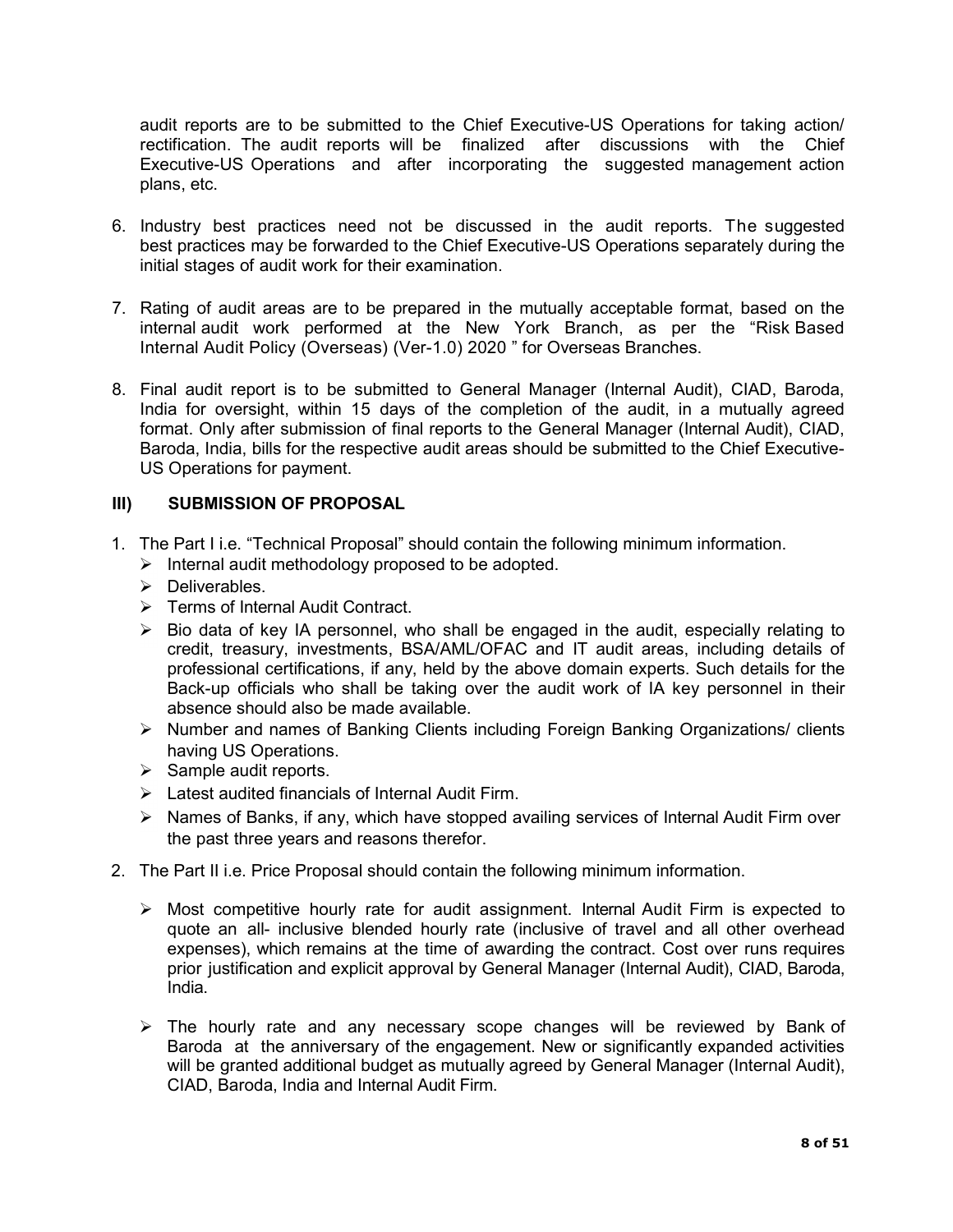- 3. Changes to the audit plan required by new government regulations and requirements will be reviewed by Bank of Baroda and will be granted additional budget as mutually agreed by t h e General Manager (Internal Audit), CIAD, Baroda, India and Internal Audit Firm.
- 4. The Internal Audit Firm must maintain a significant presence in New York City with sufficient resident domain experts, for providing audit service to Bank of Baroda. The audit firm will make available, at a reasonable expenditure of audit hours, an audit liaison manager with the authority to allocate resources of audit firm to service requirements of the General Manager (Internal Audit), CIAD, Baroda, India well in time.

## IV) ELIGIBILITY

- 1. The Accounting / Audit firm should have been in existence for at least five years as on 31.12.2019 (in case of mergers/acquisition/restructuring or name change, the date of establishment of the earlier/original Partnership Firm/Limited Company can be taken in to account)
- 2. Should have adequate financial standing, market reputation, competent personnel and experience to undertake the assignment. Must have a minimum turnover of at least USD 100.00 mn in the past two years as on December 31, 2018 and December 31, 2019
- 3. Should have knowledge and experience of Banking and related business areas. The technology and specialized area of expertise should include IT Audit & BSA/AML/OFAC Audit of Foreign Banking Organizations.
- 4. Must have been profitable since past 3 years in succession viz financial year end 2017, 2018 & 2019 or 2016, 2017 & 2018 (as per availability of financial results).
- 5. Should have hands on experience in conducting Internal Audit for Banks and Foreign Banking Organizations in the last 3 years in succession viz financial year ending 2017, 2018 & 2019
- 6. Experience of working on similar projects for India based Foreign Banking Organizations will be an added consideration.
- 7. Should provide the team leader who is personally involved in at least one similar assignment.
- 8. Should have a pool of minimum 50 professionals with accreditation like CPA (Certified Public Accountants) and the Subject Matter Specialists for IT Audit , BSA/AML/OFAC Testing should have CISA (Certified Information Systems Auditor), CISSP (Certified Information System Security Professional), and ACAMS(Association of Certified Anti-Money Laundering Specialists) trained lead auditors employed with them.
- 9. The bidder should not have been involved in activity in the capacity of service provider or advisor for Bank of Baroda, which could be construed as having conflict of interest with this engagement of Internal Audit. Internal Audit firm have to provide a certification of independence at least annually.
- 10. The bidder must give detailed information/records substantiating the above requirements. Any bid not containing the above information will be rejected.

Note: Offers from companies/firms or its associates engaged in an advisory capacity /consultants for similar projects for Bank of Baroda shall not be considered.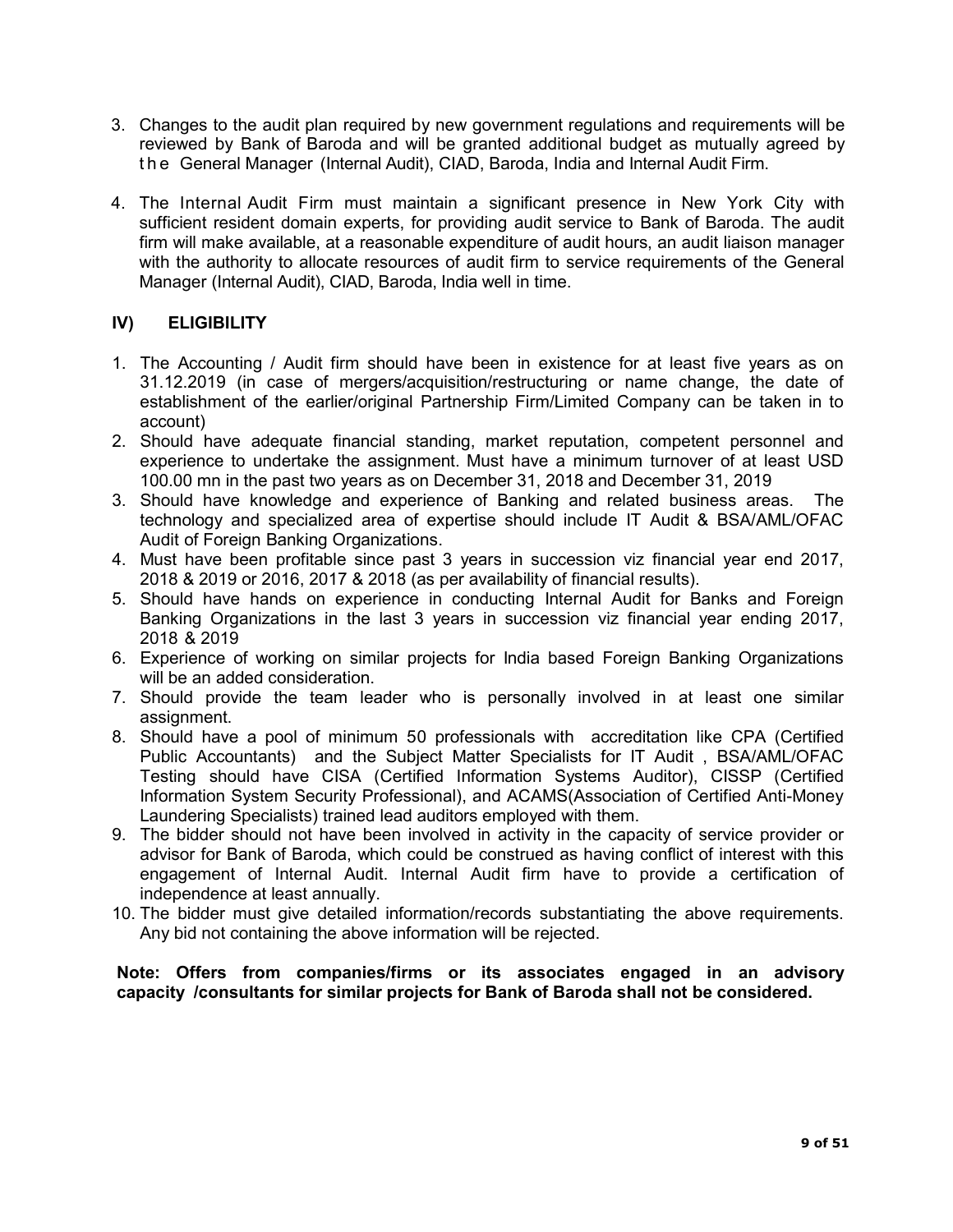## V) SCHEDULE FOR COMPLETION OF ACTIVITY

- 1. The General Manager (Internal Audit), CIAD, Baroda, India through its representative i.e. the Internal Auditor ,and the Internal Audit Firm mutually commit for holding at least one conference; at not less than quarterly intervals; to summarize the progress in implementation of audit plan and discuss the results of the audit works. Such meetings are to have formal minutes to satisfy the expectations of regulators of USA and India.
- 2. Each final audit report must have an original document delivered to the General Manager (Internal Audit), CIAD, Baroda, India, which will be the Bank's official record that the internal audit has been performed. Internal Audit Firm is at liberty to send electronic copies (PDF & Word and any other format decided by Bank of Baroda from time to time) of the report to the General Manager (Internal Audit), CIAD, Baroda, India and the audited office by electronic means, provided that the document delivery conforms to the United State's e-Sign law (i.e. tamper proof).
- 3. Initial Audit Plan; duly supported by Risk Assessment matrix; should be submitted within 45 days of the award of assignment. The audit reports are required to be submitted within 15 days from the estimated completion date as per the approved Audit Plan.
- 4. The compliance of audit observations is to be reviewed by the Internal Audit Firm at the time of the next audit and specific observations shall be reported in the audit report. A system of Audit Tracking Report and presenting the Open Issues before the New York Territorial Audit Tracking Committee as in practice at New York Branch at present should be continued.
- 5. In case there is any delay in submission of a particular audit report, the reasons for the same are to be informed to the General Manager (Internal Audit), CIAD, Head Office, Baroda, India, through the Internal Auditor posted at New York Branch and should also be placed before the New York Territorial Audit Tracking Committee. If the delay is solely attributable to Internal Audit Firm, the Bank will have the right to deduct 0.5% for every week or part thereof with maximum 10 % of the total contract value for delay beyond the above mentioned period. Once the maximum deduction is reached the Bank may consider termination of the contract. However, for any reasons, if it is mutually agreed between the Bank and the Internal Audit firm in writing, Bank may waive the above timeoverrun charges.
- 6. The representatives of the Internal Audit Firm will have access to the Bank's New York Branch premises during normal working hours of the bank, which is Monday to Friday between 9.00 am to 5.00 pm (excluding Bank holidays as applicable).Access to documents and systems shall be provided as required and the representatives of the Internal Audit Firm can interact with the staff / officials of the Bank during these business hours, to discharge their function as Internal Auditor of the Bank.
- 7. The Bank reserves the right to terminate the services, if the assignment is not proceeding in accordance with the terms of contract by issuing a notice of one month.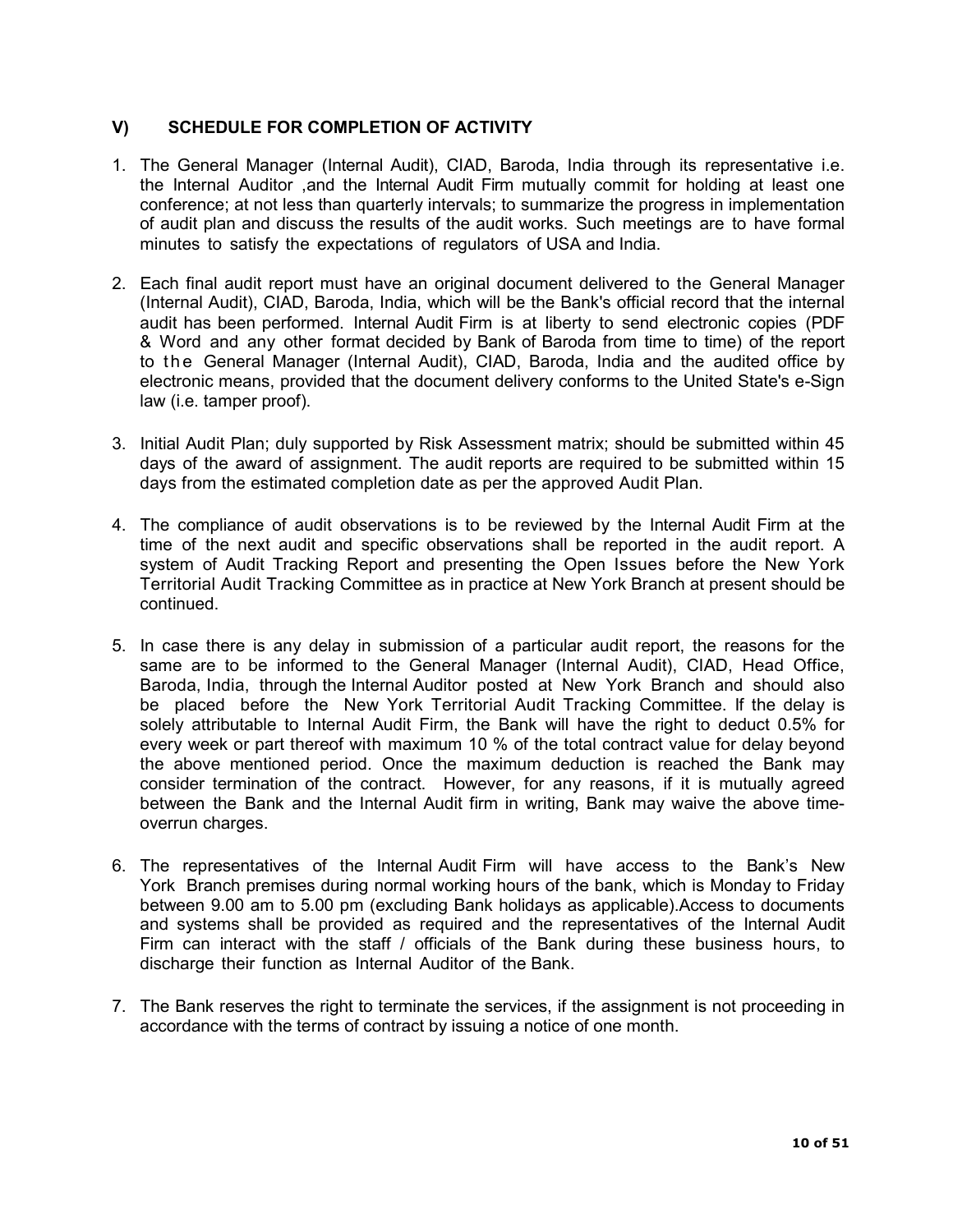### VI) PAYMENT TERMS:

- 1. The price quoted will be all-inclusive. Only taxes; if applicable; will be paid extra. No additional/extra charges, fees, expenses, taxes, levies, duties, costs, etc. will be payable, for whatever reason. In specific, no costs/expenses shall be payable extra for traveling (including local conveyance), boarding, lodging, out-of-pocket expenses, liaison, etc. during the validity of the contract. The amount will be paid as follows:
	- i) No advance payment will be made.
	- ii) The annual contracted fee will be paid on a quarterly basis subject to maintenance of schedule for completion of audit as mentioned in Para V above. Taxes, if applicable, will be paid extra. Payment shall be made in US dollars only. Bank will reject all proposals containing any deviations from the payment terms stipulated in Form P2 of this RFP.

### VII) DURATION OF CONTRACT & EXIT

- 1. The engagement is for one year term i.e. from October 1, 2020 to September 30, 2021 with the option to renew the engagement annually for a further period of two years on the same terms & conditions (consistent with practice of Indian Banks).
- 2. The total expense of the engagement is to be agreed upon at the time of entering into each year's agreement but the payment for services will be rendered only upon the delivery of each final audit report to t h e General Manager (Internal Audit), CIAD, Baroda, India, and to the Chief Executive (US Operations), Bank of Baroda, New York and the audit work papers to the Internal Auditor posted at New York Branch (the total annual budget is not to be exceeded without General Manager (Internal Audit), CIAD, Baroda, India prior approval).
- 3. The payment will be rendered by the Chief Executive-US Operations separately for each quarter, within the approved annual budget, only after the delivery of final audit report.
- 4. Payment will not be made by way of retainer in anticipation of future task being performed.

#### VIII) RIGHTS TO TITLE

- 1. The Master Service Agreement, (MSA) or similar contract must be agreed upon and signed within 30 days of agreeing on all significant terms with the General Manager (Internal Audit), CIAD, Baroda, India. The MSA provides details of responsibilities of Internal Audit Firm & Bank of Baroda, such as fees & payment, confidentiality and deliverables, etc. The MSA will be governed by New York laws. Individual audit scope documents, or statements of work, must be mutually agreed upon on a timely basis before audit field work commences.
- 2. All reports, communications, materials, information made or developed in connection with the performance of this assignment shall be promptly disclosed to and shall be the sole property of Bank of Baroda without any obligation to pay any further remuneration therefor.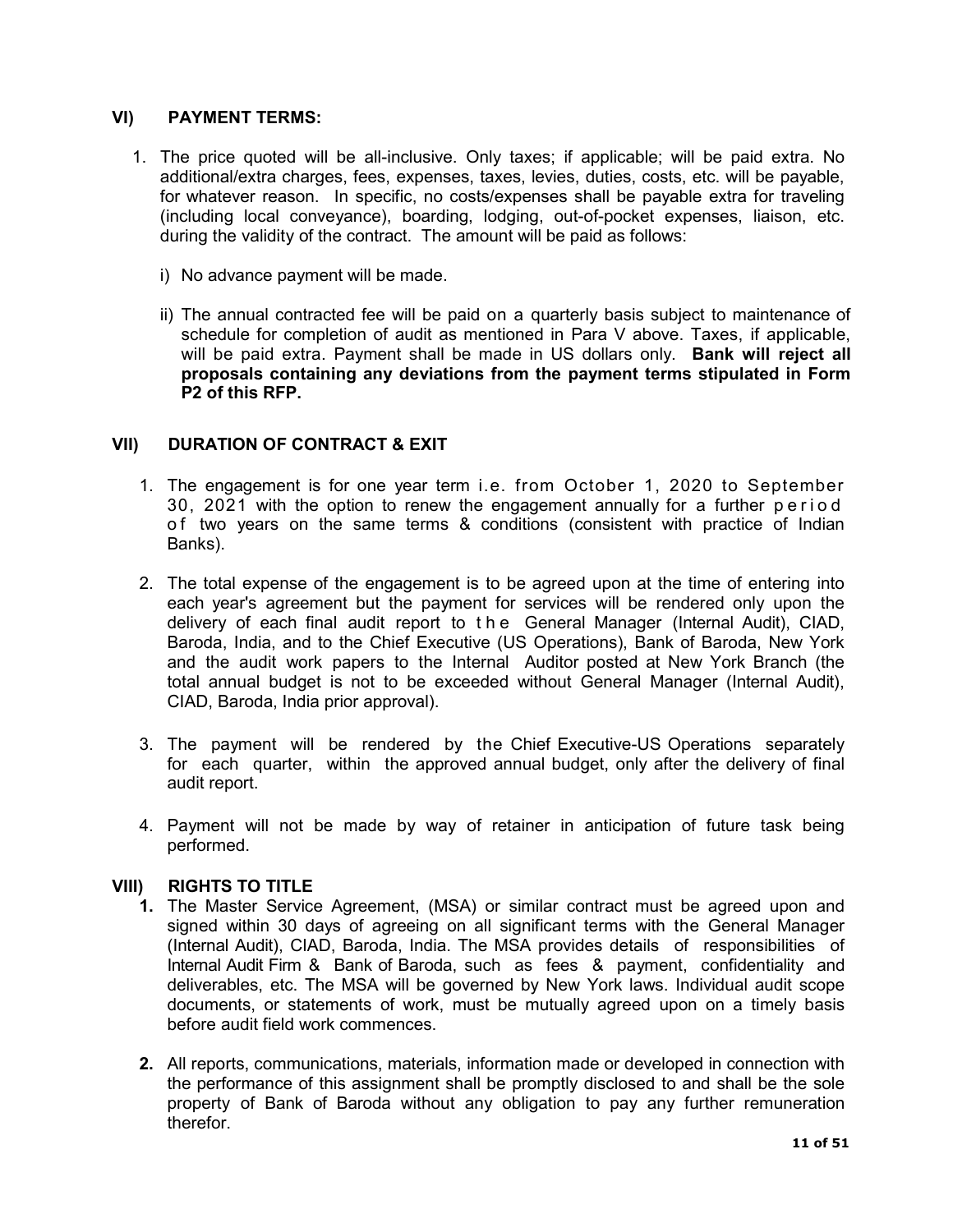## IX) CONFIDENTIALITY

- 1. The selected bidder shall agree and assure the Bank that its employees and/or agents shall maintain strict confidentiality regarding all information/data related to the Bank, which might come into their possession or knowledge in the course of this contract.
- 2. Neither the selected bidder nor the Bank shall disclose the confidential information to a third party. Both parties will, at all times, maintain confidentiality regarding the contents of the contract and proprietary information including any business, technical or financial information.
- 3. The selected bidder shall indemnify any loss or damage the Bank might suffer on account of any intended/unintended lapse on its part, its employees and/or its agents in this respect.
- 4. The selected Internal Audit Firm shall be required to comply with the relevant clauses of the Information Systems Security Policy of the Bank.
- 5. The Bidder shall sign the Non-Disclosure Agreement.

## X) CONTINUITY

The selected Internal Audit Firm shall not make changes to the members of the team that will be engaged in auditing New York Branch or those otherwise in contact with Bank of Baroda during the engagement period, without prior discussion with Bank of Baroda.

#### XI) RIGHT TO VERIFICATION

Bank of Baroda reserves the right to verify any or all the statements made in the proposal document.

#### XII) CONFLICT OF INTEREST

A declaration must be submitted stating that by taking the internal audit assignment from the bank, the selected Internal Audit Firm will not have any conflict of interest.

#### XIII) INDEMINITY

The selected Internal Audit Firm shall indemnify Bank of Baroda and keep indemnified the Bank against any loss or damage that Bank of Baroda may sustain on account of any violation of confidentiality, privacy, data leakage, sharing of any information etc. by the selected Internal Audit Firm, its employees, agents etc. in respect of any property, practices, hardware, software, systems, processes, technologies, etc., in whatever manner described.

Please note that mere submission of the proposal does not give the Internal Audit Firm any claim or right whatsoever against Bank of Baroda.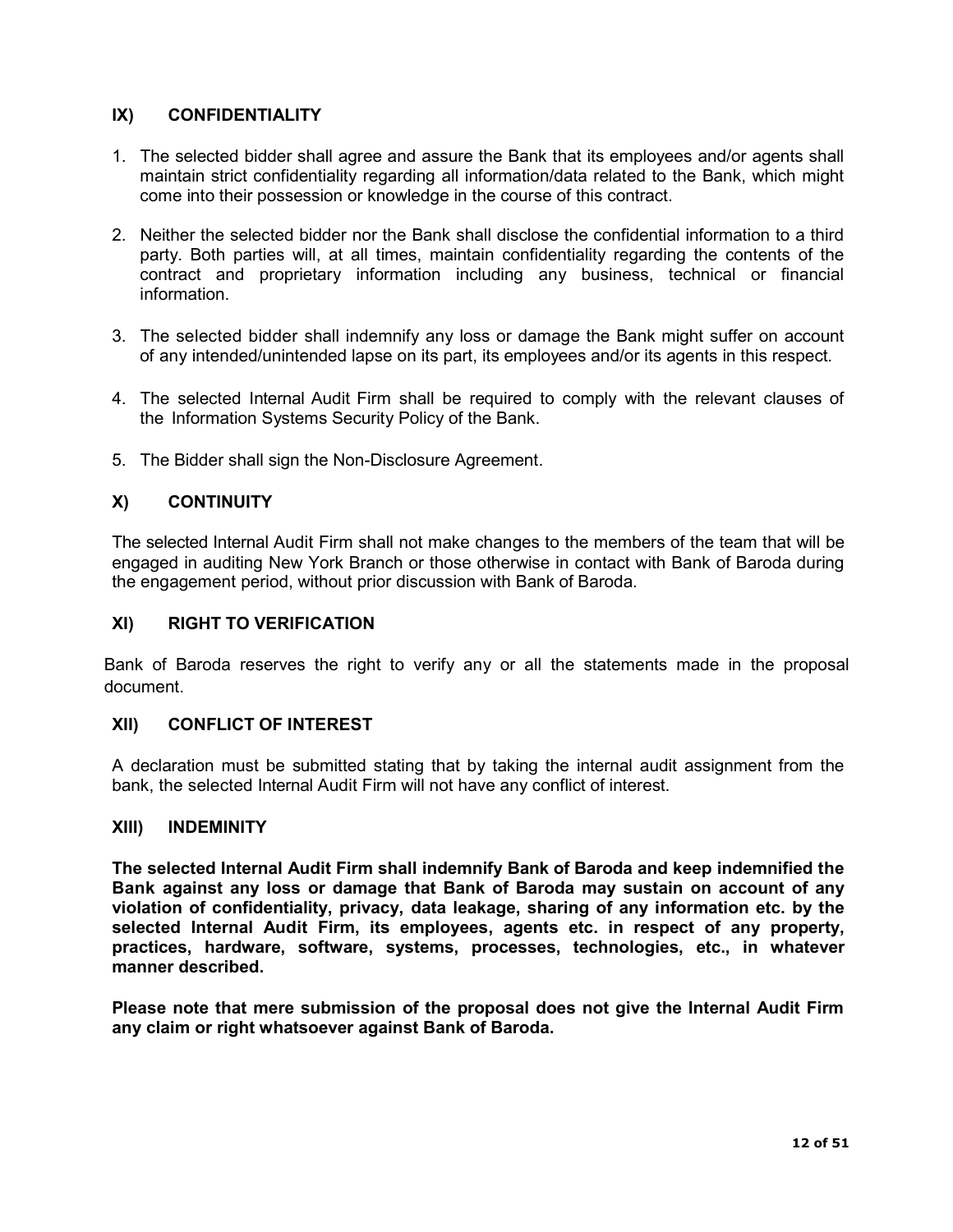## XIV) BANK RESERVES THE RIGHT TO THE FOLLOWING:

- $\triangleright$  Extend the time of submission of proposal (RFP).
- $\triangleright$  Modify this document by an amendment, which shall be intimated to the bidder in writing. Any bidder, not agreeable to such amendment, shall be at liberty to withdraw from the bidding process, within 7 days of receipt of information of the modification.
- $\triangleright$  Terminate the assignment if not proceeding in accordance with the terms of the contract and to the satisfaction of the bank.
- $\triangleright$  Modify any other terms, conditions and requirements mentioned above, as the Bank may in its sole discretion deem fit.
- $\triangleright$  Cancel the whole process without assigning any reason whatsoever.
- $\triangleright$  Select the most responsive bidder (in case no bidder satisfies the eligibility criteria in totality).
- $\triangleright$  Select the next most responsive bidder if negotiations with the bidder of choice fail to result in an agreement.

## XV) EVALUATION PROCEDURE

- 1. All bids shall be evaluated by an Evaluation Committee set up for this purpose by the Bank.
- 2. The evaluation shall be on the basis of professional competence and the price quoted. The Proficiency Assessment and the Commercial Assessment shall have weightage of 70% and 30% respectively for evaluation, and these weightage shall be taken into consideration for arriving at the L1 price.
- 3. The assessment methodology vis-à-vis the weightage are as detailed under section XVI.
- 4. Arithmetical errors will be rectified on the following basis.
- If there is a discrepancy between words and figures, the amount in words will prevail.
- 5. If the Successful Bidder does not accept the correction of the errors, its Bid will be rejected.

#### XVI) METHODOLOGY OF EVALUATION

#### A. Proficiency Assessment (Technical Bid):

- 1. Full marks i.e. 100 (absolute value) will be awarded to the bidder scoring the highest marks as per Form P4.
- 2. Proportionate marks will be awarded to the other bidders as the percentage of the highest marks received in Form P4.
- 3. Full 70 marks will be awarded to the bidder getting the highest marks.
- 4. Similarly proportionate marks will be awarded to the other bidders. (as per calculation (ii) shown under item b – Example)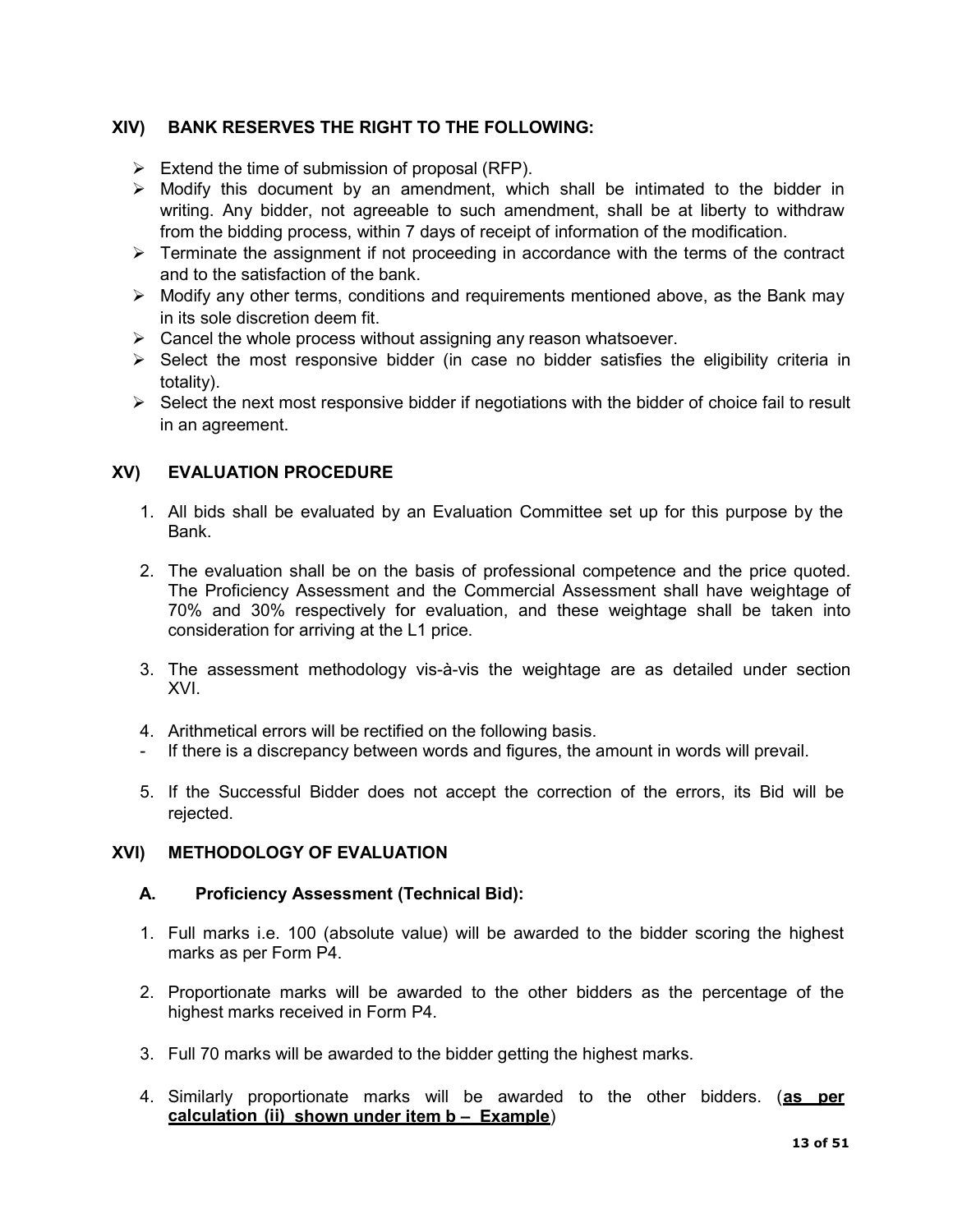## B. Commercial Assessment (Price Bid):

- 1. Full marks i.e. 100 (absolute value) will be awarded to the bidder quoting the lowest price i.e. Total Contract Value as per Form P2.
- 2. Proportionate marks will be awarded to the other bidders as the percentage (as per calculation (i) shown under item a – Example) of the lowest quote.
- 3. Full 30 marks will be awarded to the bidder quoting the lowest price i.e. 30% of 100 i.e. 30. Similarly proportionate marks will be awarded to absolute value quoted by other bidders (as per calculation (ii) shown under item a– Example)

### C. Overall Assessment for calculation of L1:

- 1. Marks scored in Commercial Assessment and Proficiency Assessment will be added.
- 2. A bidder scoring highest marks will be L1.
	- D. Evaluation process as decided by the Bank will be binding on the bidder.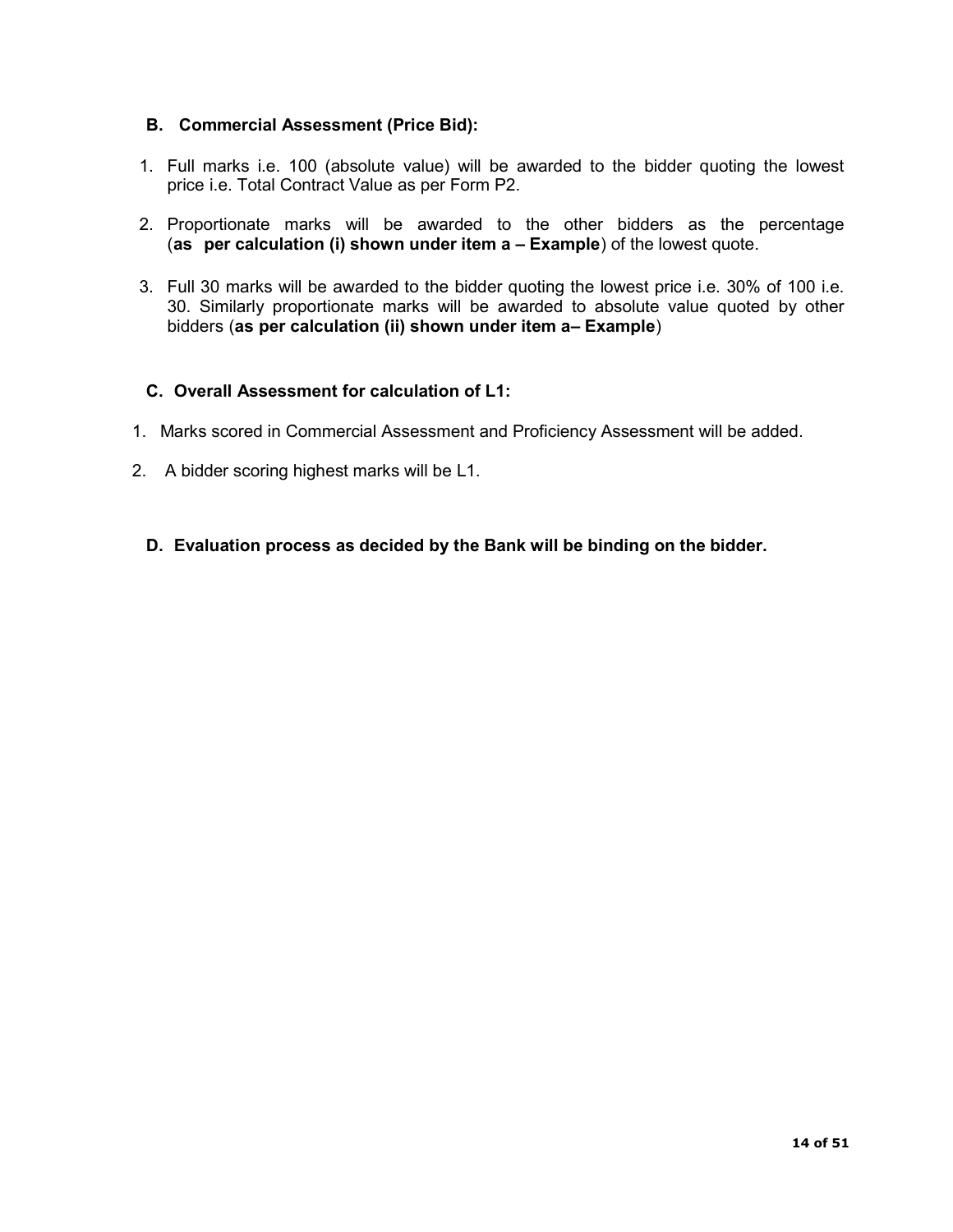| <b>Bidder</b>                        | X                 | Y                   | Z                   |
|--------------------------------------|-------------------|---------------------|---------------------|
| (a) Price in USD                     | 1000              | 1100                | 1200                |
| (30% marks)                          |                   |                     |                     |
| Calculation (i)                      | (1000/1000) x     | (1000/1100)x 100    | $(1000/1200)$ x 100 |
|                                      | $100 = 100$       | $= 90.90$           | $= 83.33$           |
| Base is 100% of the                  | 100               | 90.90               | 83.33               |
| lowest bidder                        |                   |                     |                     |
| Calculation (ii)                     | $(100/100)x30=30$ | $(90.90/100)x30=27$ | (83.33/100)x30      |
|                                      |                   | .27                 | $= 24.99$           |
| <b>Actual Marks (A)</b>              | 30                | 27.27               | 24.99               |
| Out of 30                            |                   |                     |                     |
|                                      |                   |                     |                     |
| (b) Proficiency                      | 85                | 100                 | 95                  |
| <b>Marks (70%</b>                    |                   |                     |                     |
| marks)                               |                   |                     |                     |
| Base is 100% of the                  | 85                | 100                 | 95                  |
| highest scoring bidder               |                   |                     |                     |
|                                      |                   |                     |                     |
| Calculation                          | $(85/100)x70=$    | $(100/100)x70=70$   | $(95/100)x70=$      |
|                                      | 59.50             |                     | 66.50               |
| <b>Actual Marks (B)</b><br>Out of 70 | 59.50             | 70                  | 66.50               |
|                                      |                   |                     |                     |
| <b>Total Marks (A+B)</b>             | 89.50             | 97.27               | 91.49               |
| Out of 100                           |                   |                     |                     |
| <b>Ranking of</b>                    | L3                | L1                  | L2                  |
| <b>Bidder</b>                        |                   |                     |                     |

Y is the L1 bidder with highest cumulative marks.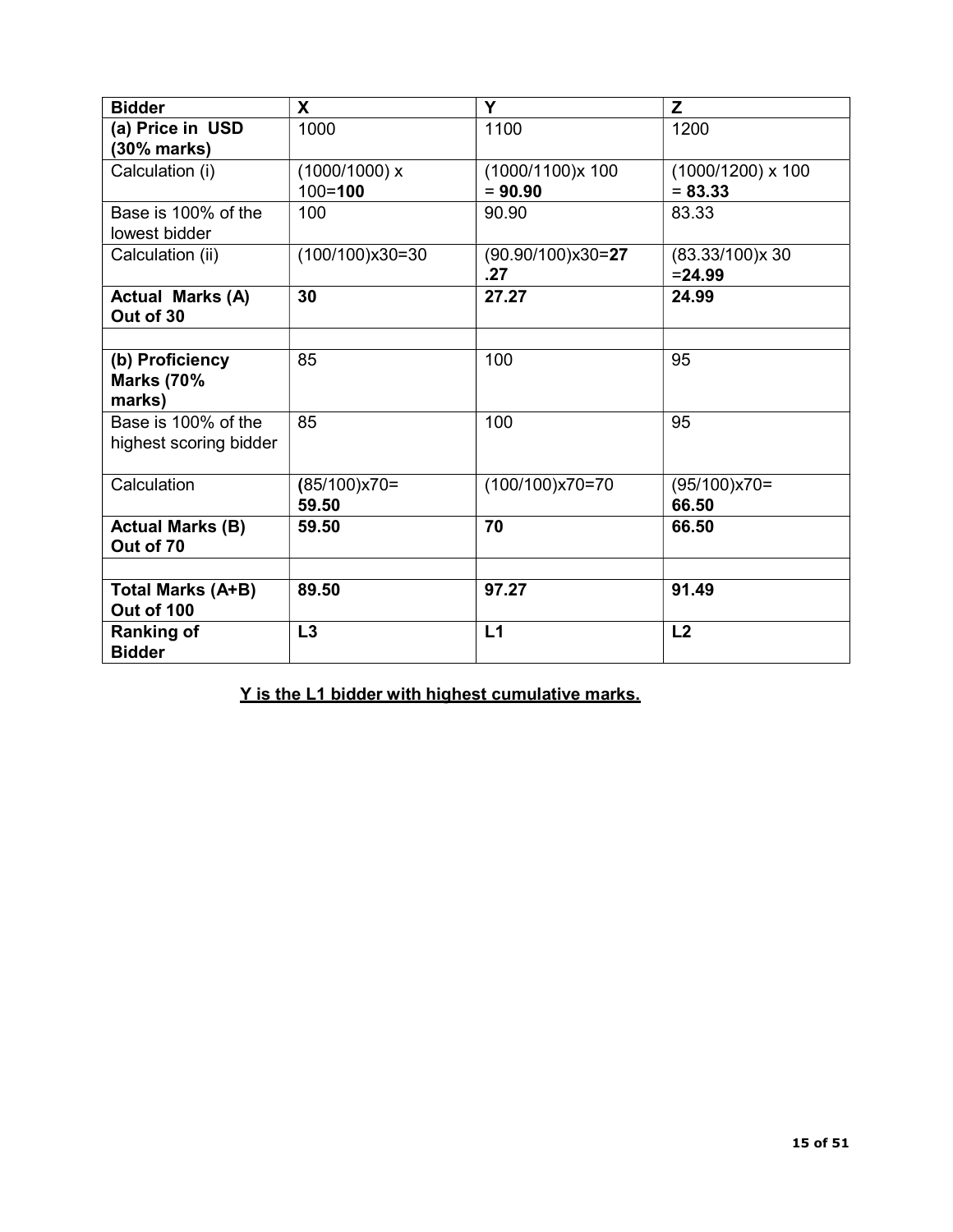## E. General Terms:

1. Cost of Bidding The bidder shall bear all costs associated with the preparation and submission of its Bid, and the Bank will in no case be responsible or liable for these costs, regardless of the conduct or outcome of the Bidding process

#### . 2. Clarifications of Bidding Documents

- a. A prospective bidder requiring any clarification of the Bidding Document may notify the Bank in writing. All clarifications needed shall be addressed to the "Contact Person" i.e. Internal Auditor, New York, prior to at least 6 days of close of the Bid.
- b. The Bank will respond through a pre-bid meeting or through email to any request for clarification of the Bidding Document.
- c. Relaxation in any of the terms contained in the Bid, in general, will not be permitted, but if granted, the same will be communicated to all the Bidders.

### 3. Amendments of Bidding Documents/s

- a. Prior to the deadline for submission of Bids, for any reason, whether, at its own initiative or in response to a clarification requested by a prospective Bidder, the Bank may modify the Bidding Document/s, by amendment.
- b. All prospective bidders will be notified of the amendment, if any, by means of a written communication, and the same will be final and binding on all the bidders.

#### 4. Language of the Bid

- a. The Bid prepared by the Bidder, as well as all correspondence and documents relating to the Bid exchanged by the Bidder and the Bank and supporting documents and printed literature shall be written in English.
- b. The Bid shall be typed or written in indelible ink and shall be signed by the Bidder or a person or persons duly authorized to bind the Bidder to the Contract. The person or persons signing the Bids shall initial all pages of the Bids, except for un-amended printed literature.
- c. Any inter- lineation, erasures or overwriting shall be valid only if they are initialed by the person signing the Bids. The bank reserves the right to reject bids not conforming to above.

#### 5. Opening of Bids by the Bank

- a. The Bidders' names, or withdrawals and the presence or absence of requisite supporting documents and such other details as the Bank, at its discretion, may consider appropriate, shall be announced at the Bid opening.
- b. Bids (and modifications sent) that are not opened at Bid Opening shall not be considered further for evaluation, irrespective of the circumstances. Withdrawn bids will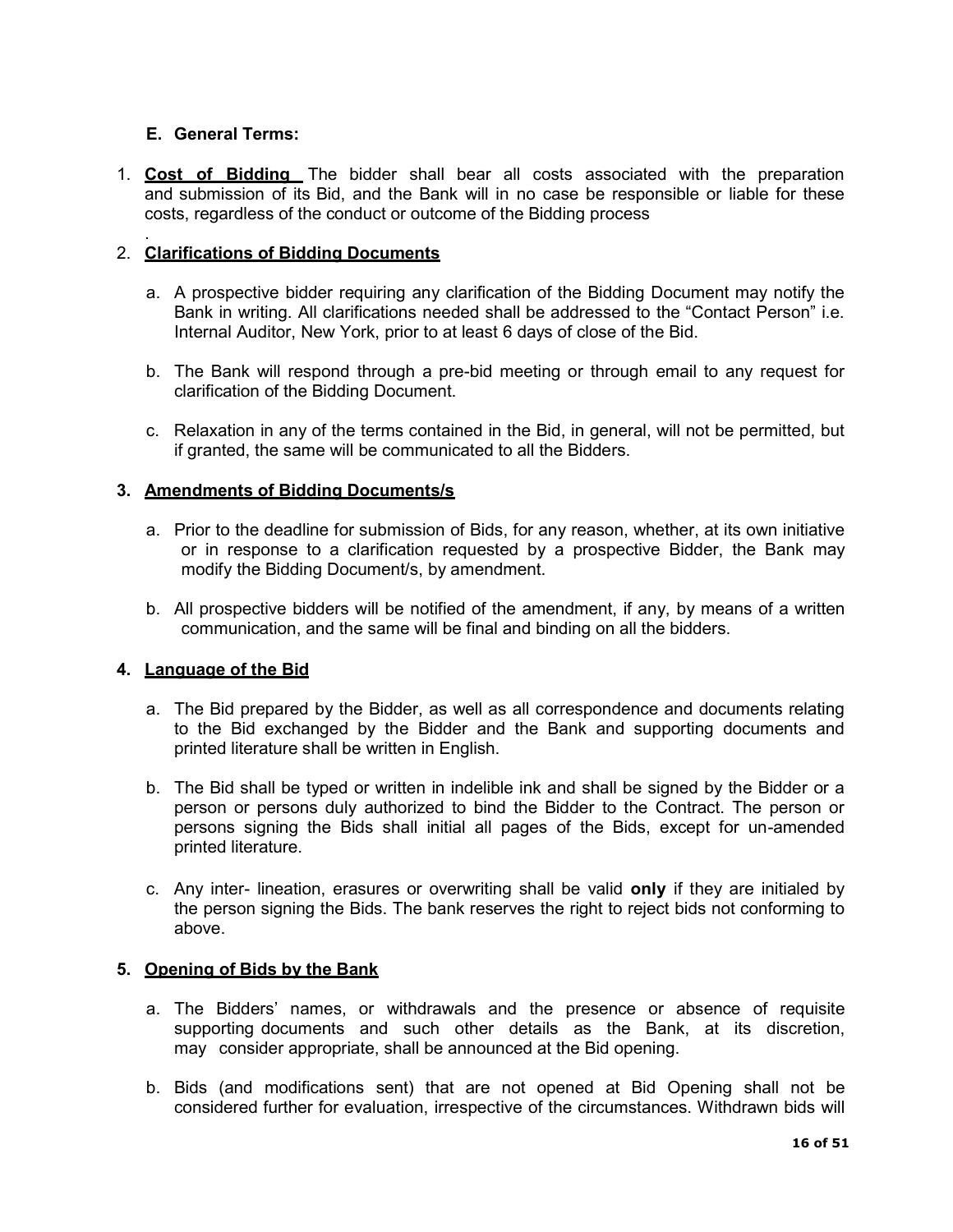be returned unopened to the Bidders.

#### 6. Preliminary Examination

- a. The Bank shall examine the bids to determine whether they are complete, required formats have been furnished, the documents have been properly signed, and the bids are generally in order.
- b. The Bank may, at its discretion, waive any minor infirmity, non- conformity, or irregularity in a bid, which does not constitute a material deviation.
- c. If a bid is not substantially responsive, it shall be rejected by the Bank and may not subsequently be made responsive by the bidder by correction of the non-conformity. The technical evaluation will take into account the capability of the bidder to implement the proposed solution.
- d. Only those bidders whose Technical bids have been found substantially responsive would be intimated by the Bank about their responsiveness and presentation.
- e. Responsive bidders have to make detailed presentation before the members of the **Evaluation Committee of the Bank**. The bidder has to present the methodology, approach, strategy, road map, total manpower involved in the project, total man-days requirement etc. The time and venue for the presentation will be informed separately after opening of the Technical Bid.
- f. After the presentation, the price bid will be opened and Project Evaluation Committee will evaluate the Price Bid and finalize the internal audit firm.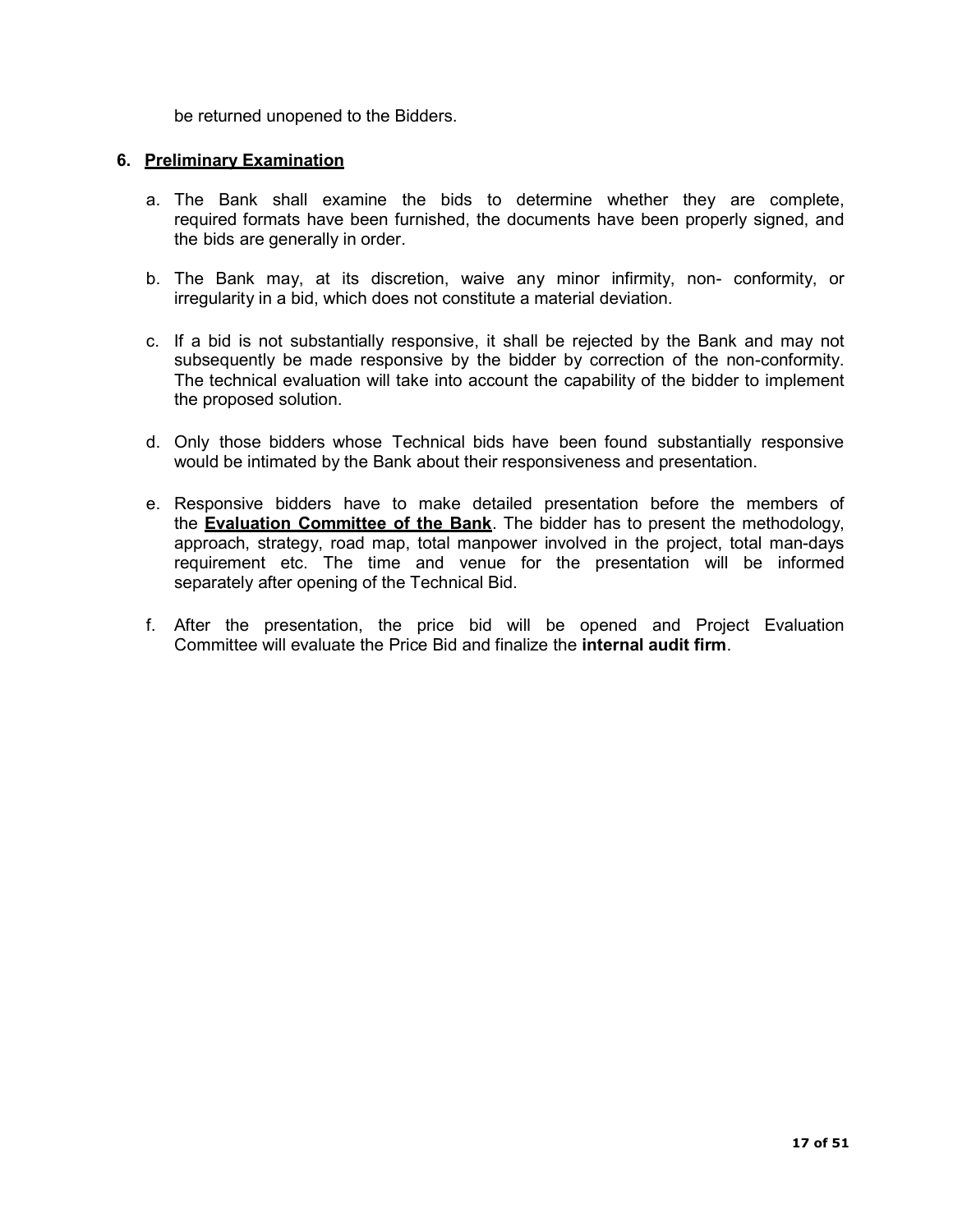## XVII) Disclaimer

Subject to any law to the contrary, and to the maximum extent permitted by law, the Bank and its directors, officers, employees, contractors, representatives, agents, and advisers disclaim all liability from any loss, claim, expense (including, without limitation, any legal fees, costs, charges, demands, actions, liabilities expenses or disbursements incurred therein or incidental thereto) or damage (whether foreseeable or not) ("Losses") suffered by any person acting on or refraining from acting because of any presumptions or information (whether oral or written and whether express or implied), including forecasts, statements, estimates, or projections contained in this RFP document or conduct ancillary to it whether or not the Losses arises in connection with any ignorance, negligence, inattention, casualness, disregard, omission, default, lack of care, immature information, falsification or misrepresentation on the part of the Bank or any of its directors, officers, employees, contractors, representatives, agents, or advisers.

# XVIII) RFP Validity period

RFP responses must remain valid and open for evaluation according to their terms for a period of at least 180 days from the RFP closing date. The Bank shall have the right at its sole and absolute discretion to continue the assignment/contract on the selected bidder for future requirement for various items/activities as described in the RFP after expiry of current assignment period.

## XIX) Disqualification

Any form of canvassing/lobbying/influence/query regarding short listing, status etc will be a disqualification.

## XX) Assignment

The bidder agrees that the bidder shall not be entitled to assign any or all of its rights and or obligations under this RFP and subsequent agreement to any entity including its affiliate without the prior written consent of the Bank.

If the Bank undergoes a merger, amalgamation, takeover, consolidation, reconstruction, change of status or ownership, etc., this RFP shall be considered to be assigned to the new entity and such an act shall not affect the rights of the bidder under this RFP.

## XXI) Compliance with Laws

Compliance with all applicable laws: The bidder shall undertake to observe, adhere to, abide by, comply with and notify the Bank about all laws in force or as are or as may be made applicable in future, pertaining to or applicable to them, their business, their employees or their obligations towards them and all purposes of this RFP and shall indemnify, keep indemnified, hold harmless, defend and protect the Bank and its employees/officers/staff/ personnel/representatives/agents from any failure or omission on its part to do so and against all claims or demands of liability and all consequences that may occur or arise for any default or failure on its part to conform or comply with the above and all other statutory obligations arising there from.

Compliance in obtaining approvals/permissions/licenses: The bidder shall promptly and timely obtain all such consents, permissions, approvals, licenses, etc, as may be necessary or required for any of the purposes of this project or for the conduct of their own business under any applicable Law, Government Regulation/Guidelines and shall keep the same valid and in force during the term of the project/ contract, and in the event of any failure or omission to do so, shall indemnify, keep indemnified, hold harmless, defend, protect and fully compensate the Bank and its employees/ officers/ staff/ personnel/ representatives/agents from and against all claims or demands of liability and all consequences that may occur or arise for any default or failure on its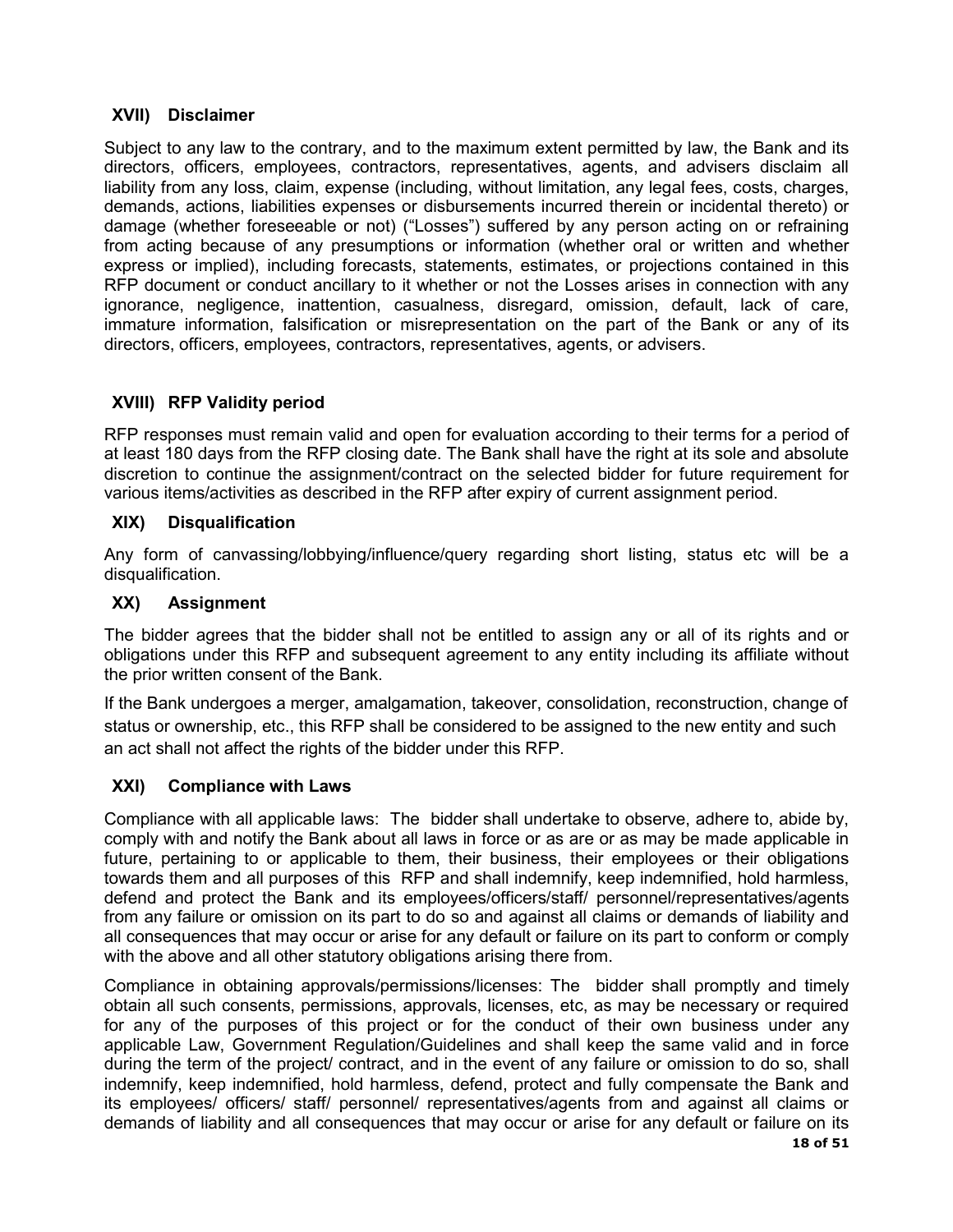part to conform or comply with the above and all other statutory obligations arising there from and the Bank will give notice of any such claim or demand of liability within reasonable time to the bidder.

This indemnification is only one of the remedies for the Bank. The bidder is not absolved from its responsibility of complying with the statutory obligations as specified above. Indemnity would be limited to court and arbitration awarded damages and shall exclude indirect, consequential and incidental damages. However indemnity would cover damages, loss or liabilities suffered by the Bank arising out of claims made by its customers and/or regulatory authorities.

## XXII) Resolution of Disputes

The Bank and the selected bidder shall make every effort to resolve amicably, by direct informal negotiation between the respective project managers of the Bank and the selected bidder, any disagreement or dispute arising between them under or in connection with the contract.

If the Bank project manager and selected bidder's project manager are unable to resolve the dispute after thirty days from the commencement of such informal negotiations, they shall immediately escalate the dispute to their respective senior authorized personnel.

If after thirty days from the commencement of such negotiations between the senior authorized personnel designated by the selected bidder and Bank, if they are unable to resolve amicably a contract dispute; either party may require that the dispute be referred for resolution through formal arbitration.

All questions, claims, disputes or differences arising under and out of, or in connection with the contract or carrying out of the work whether during the progress of the work or after the completion and whether before or after the determination, abandonment or breach of the contract shall be referred to arbitration by a sole Arbitrator acceptable to both parties failing which the number of arbitrators shall be three, with each side to the dispute being entitled to appoint one arbitrator. The two arbitrators appointed by the parties shall appoint a third arbitrator who shall act as the presiding arbitrator. The award of the Arbitral Tribunal shall be final and binding on the parties. The proceeding shall be conducted according to Indian Arbitration and Conciliation Act 1996 or any statutory modification thereof shall apply to the arbitration proceedings and the venue of the arbitration shall be Mumbai/

If a notice has to be sent to either of the parties following the signing of the contract, it has to be in writing and shall be first transmitted by facsimile transmission by postage prepaid registered post with acknowledgement due or by a reputed courier service, in the manner as elected by the Party giving such notice. All notices shall be deemed to have been validly given on (i) the business date immediately after the date of transmission with confirmed answer back, if transmitted by facsimile transmission, or (ii) the expiry of five days after posting if sent by registered post with A.D., or (iii) the business date of receipt, if sent by courier.

This RFP document shall be governed and construed in accordance with the laws of New York. The courts of /New York alone and no other courts shall be entitled to entertain and try any dispute or matter relating to or arising out of this RFP document.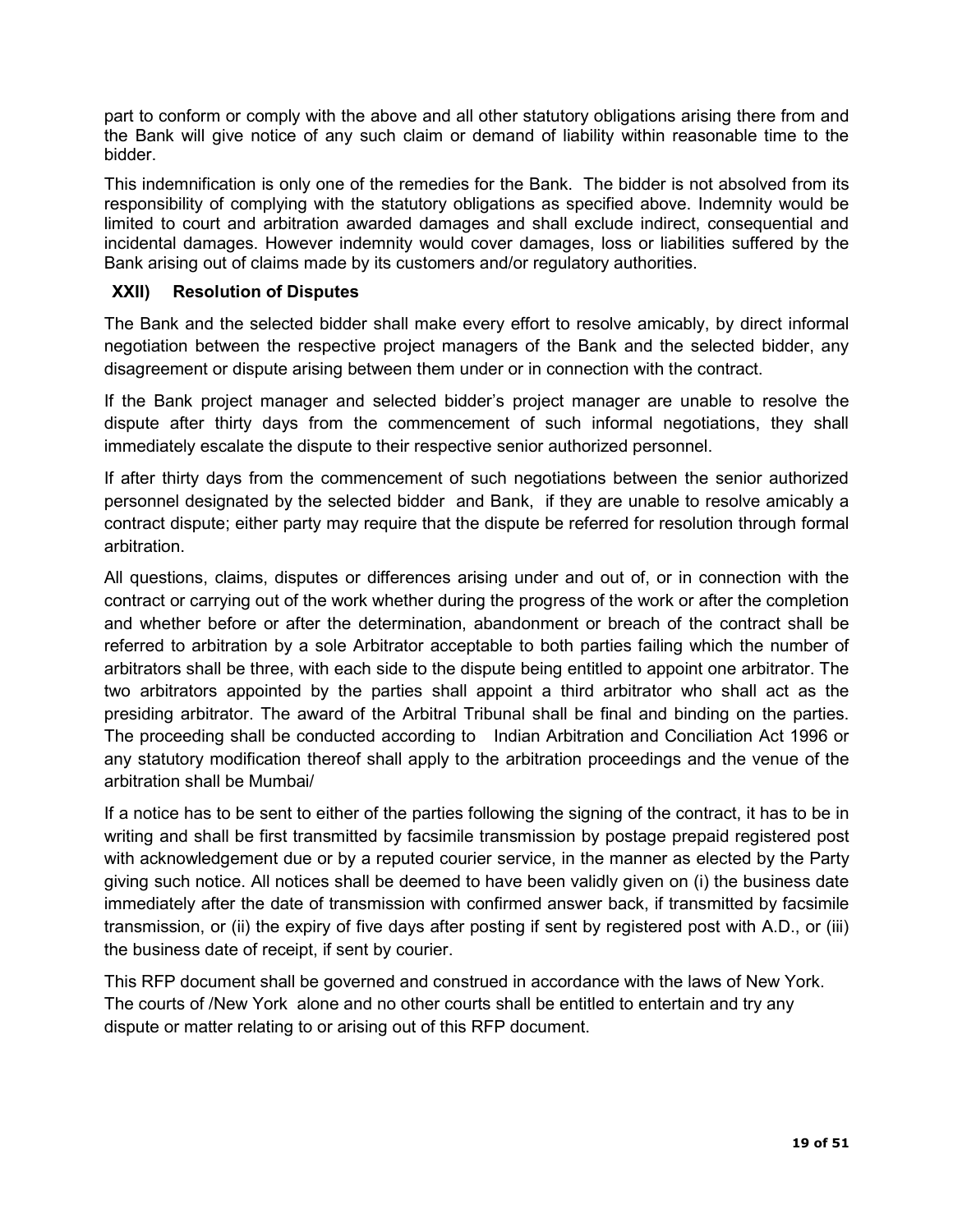## XXIII) Violation of Terms

The Bank clarifies that the Bank shall be entitled to an injunction, restraining order, right for recovery, specific performance or such other equitable relief as a court of competent jurisdiction may deem necessary or appropriate to restrain the Vendor from committing any violation or enforce the performance of the covenants, obligations and representations contained in this RFP. These injunctive remedies are cumulative and are in addition to any other rights and remedies the Bank may have at law or in equity, including without limitation a right for recovery of any amounts and related costs and a right for damages.

### XXIV) Other Instructions

- a. The key persons identified for the project should carry out the activities from the banks premises.
- b. The person provided for executing the assignment should be qualified as per the requirements mentioned in the qualification criteria and preferably should have implemented a similar assignment.
- c. The Internal Audit Firm selected for the assignment should adhere to the International Standards for Professional Practice of Internal Auditing (Standards), FFIEC and other regulatory directions in this regard and Bank's extant "Risk Based Internal Audit Policy (Overseas) 2020 " for Overseas Branches and Outsourcing Policy and guidelines as detailed in the Financial Institutions Letter 21-2003 dated March 17, 2003 and supplemental Policy Statement on the Internal Audit Functions and its Outsourcing dated January 23, 2013.

\*\*\*\*\*\*\*\*\*\*\*\*\*\*\*\*\*\*\*\*\*\*\*\*\*\*\*\*\*\*\*\*\*\*\*\*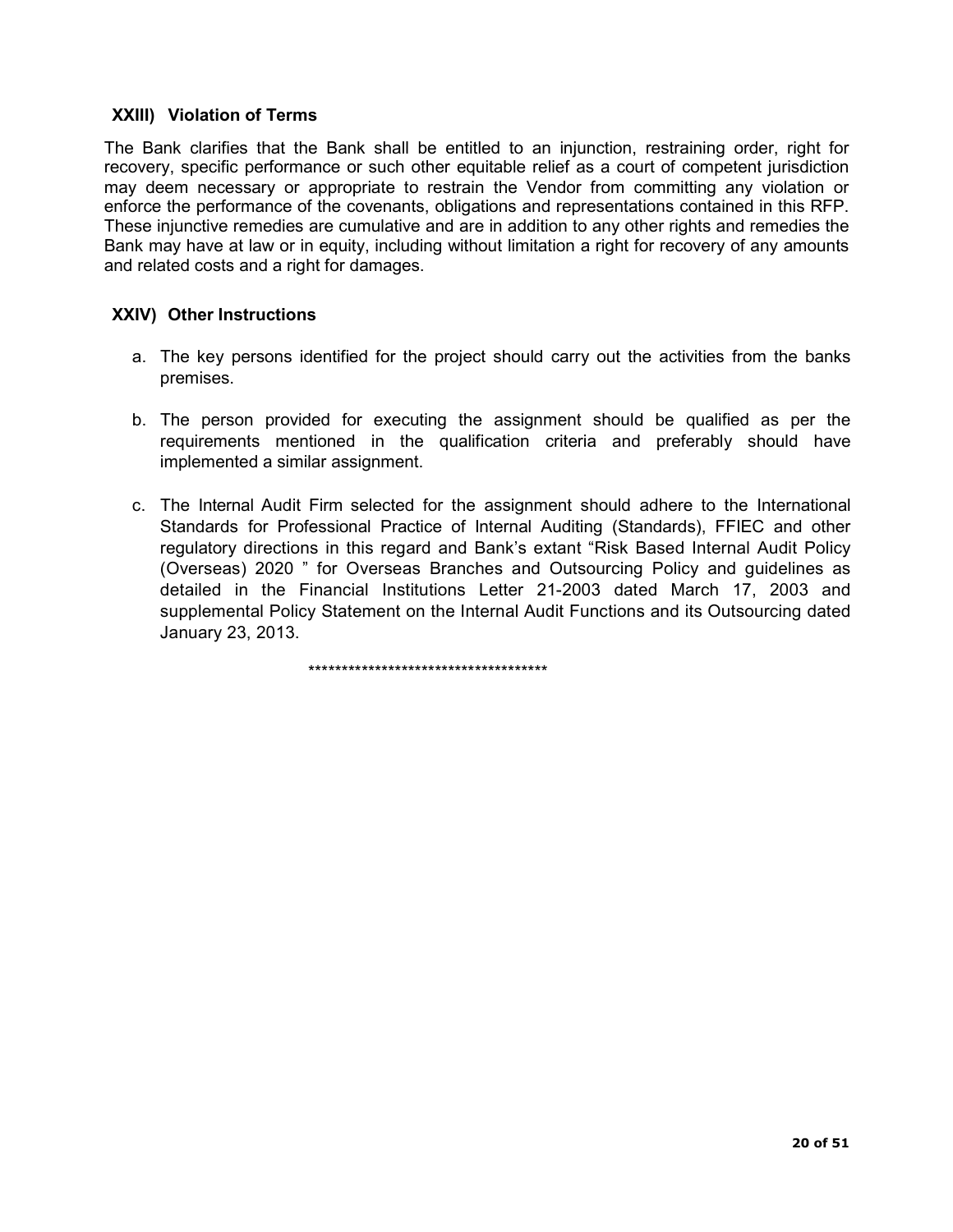## Broad Scope of Work

## Part I Areas to be covered (Audit Universe)

- 1. Credit / Lending including independent review of credit portfolio—
	- Test compliance with policies and quidelines
	- Loan Origination: Underwriting, booking and closing
	- Assess quality of loan assets
	- Test proper income booking
	- Monitoring and follow up of past dues
	- Review internal controls and risk management practices.
	- Review operational controls
	- Review legal cases and contingent liabilities with reference to ongoing cases
	- Reviewing both individual exposures as well as overall portfolio analysis
	- To test compliance with BSA/AML/OFAC and all other USA regulations related to lending.
- 2. Trade Finance ----
	- To review relevant policies and procedures and test compliance.
	- To review of risk management practices or internal controls including monitoring systems and to test compliance thereof.
	- To test compliance with Anti boycott regulations
	- To test compliance with BSA/AML/OFAC and all other USA regulations.
	- To review trade finance portfolio including past dues, if any.
	- To test recovery of fees/commissions.
	- To test cash collaterals physically.
- 3. BSA/AML/OFAC---
	- Evaluate and assess the compliance with laid down policies and guidelines
	- Assess that the Compliance Program is regularly updated in line with the changing legal and regulatory prescriptions, branch's changing business, branch's experience
	- Cover all areas of operations which have BSA/AML/OFAC implications. This would inter-alia include deposits, advances, remittances, wire-transfer activity etc.
	- Correspondent Banking.
	- Review alerts and cases generated by Prime Compliance Suite
	- Independent testing of BSA/AML/OFAC compliance program
	- Review BSA/AML/OFAC risk assessment done by the Branch
	- Review compliance on SAR, KYC/AML/OFAC, CIP/CDD/EDD, Pouch Activity, Wire Transfer, UIGEA 2006, USA PATRIOT Act 2001, FinCEN, Travel Rules and Subpoena.
	- Review of NYDFS part 504 related compliance
	- Review of Beneficial ownership requirements.
	- Review of Training compliance
	- Recordkeeping and Retention requirements.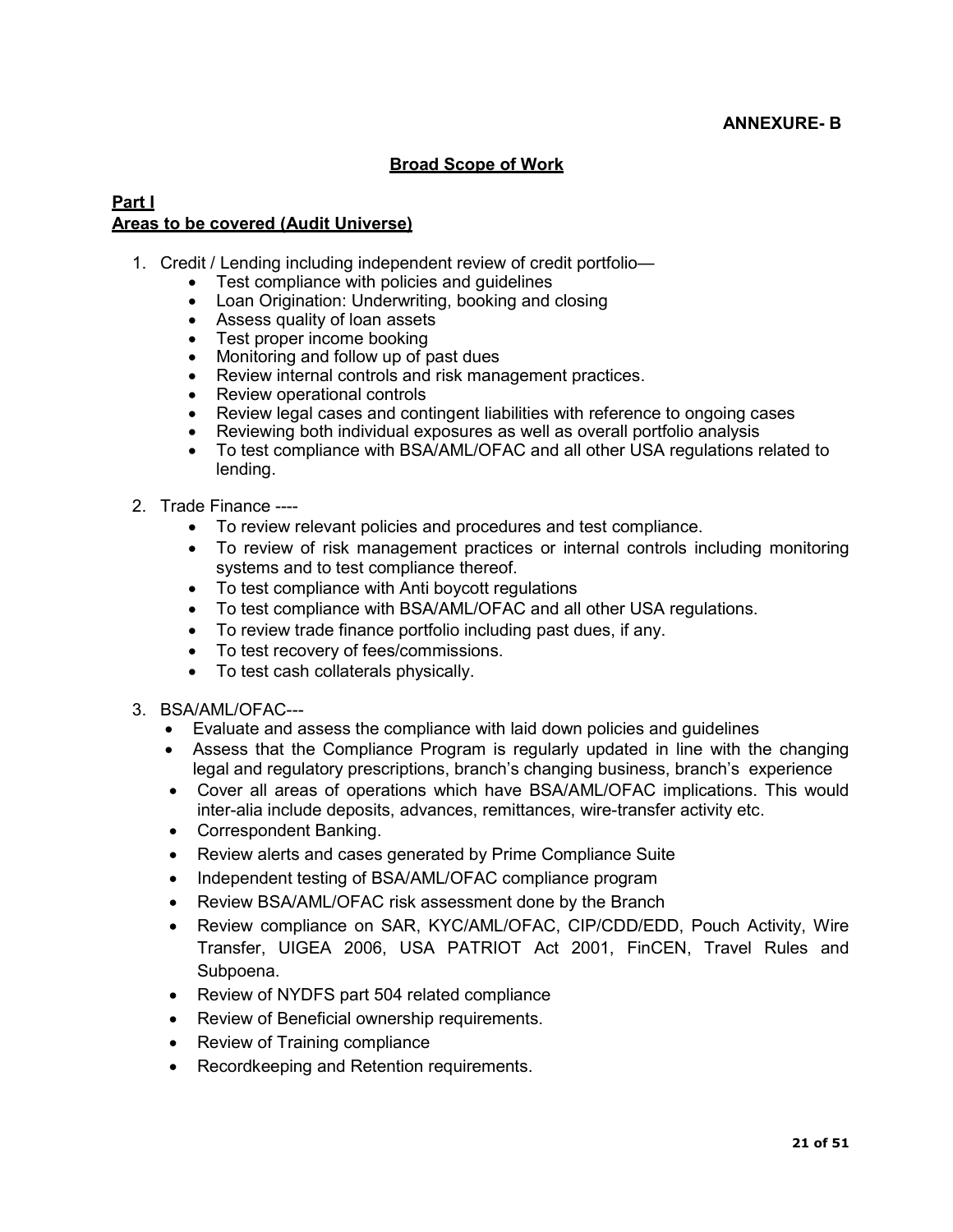- 4. Credit Grading
	- To determine whether classification is proper in terms of Bank's Loan policy, Home country and host country guidelines.
- 5. Allowance for Loan & Lease Losses
	- To determine whether minimum ALLL requirements under Bank's Loan Policy, Home country and host country guidelines have been met.
- 6. Reg. BB (CRA)
	- To review compliance with Community Reinvestment Act and CRA policy of the branch.
- 7. Consumer Compliance Management
	- To test compliance with the Equal Credit Opportunity Act/Fair Lending and policy adopted by the branch.
	- To test compliance with GLB Act and the Consumer Privacy (Reg. P) policy adopted by the branch.
	- To review policies and practices adopted by the branch and to determine that the same are in compliance with Reg. B/CC/DD/P/GG, Review of website, Review of CFPB laws and all other Regulations (A to YY) under Federal Reserve System as applicable to New York Branch.
	- Review compliance of all New York State Regulations.
	- Review compliance of all Federal Reserve Regulations.
- 8. Funds Transfer including remittance
	- To review funds transfer activities, physical and logical access controls, disaster recovery testing, funds transfer tracking system including recalled funds.
	- To carry out testing of transactions / payment instructions for proper checking / authorization.
	- To review program changes during the audit period, if any.
	- To test in general, compliance with laid down policies and procedures.
	- To review adequacy of internal controls and procedures in the area.
	- To ensure reconciliation is done regularly
- 9. Information Technology
	- Review of compliance with Policies, Manuals, Risk Management Practices and Guidelines of the Bank with regard to Information Technology and Cyber Security.
	- Study of IT infrastructure along with EOS/EOL and IT processes and testing of controls for their presence and their effectiveness.
	- Review of physical and logical access controls, Input/output controls, back up arrangements, Antivirus controls.
	- Review of NYDFS part 500 related compliance
	- Review of disaster recovery arrangements and testing, Maintenance arrangements.
	- Review of Development, Acquisition and Change management.
	- Review of the banking applications as well as other applications such as Turboswift, GFX, Prime Compliance Suite and any other application running in the branch which has financial or internal control implications.
	- Review of IT/IT Security related training/communication provided to branch personnel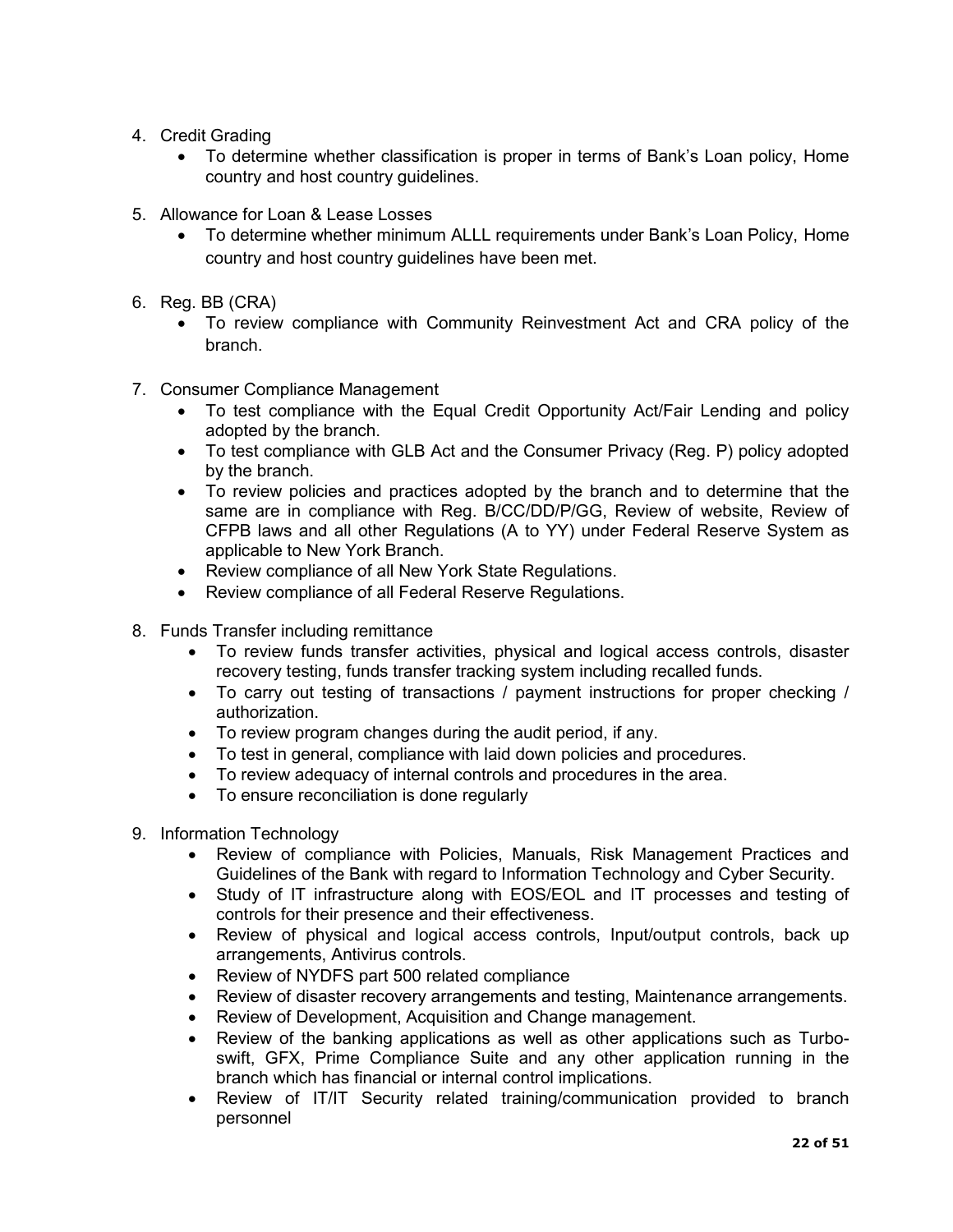- Review of pandemic policies and actions/controls taken.
- 10. Fed Funds/ MMO / Forex including Dealing Room/Investment
	- To review relevant policies and risk management practice relating to money market , Fed Fund Operations and Dealing Room operations.
	- To carry out transactions audit and to test compliance with laid down policies/guidelines.
	- Review the Investment portfolio of the branch
	- Review of adherence of various limit set up by Bank
	- Review of quality of investments
	- To ensure reconciliation is done regularly.
	- Test proper income booking
- 11. Deposits
	- To review relevant policies and risk management practices relating to Deposits accounts.
	- To test compliance with laid down policies/guidelines.
	- To review and test whether KYC policy of the branch is complied with while accepting new accounts. To test check interest calculation.
	- To Review and test whether KYC policy of the branch is complied with while accepting new accounts.
	- To Review branch procedures for sending periodical statement of accounts or other intimations which have an effect of confirmation of balances.
	- To Review and test closed accounts for appropriate request letter, reasons or authority.
	- To review and test branch annual exercise of identifying dormant accounts and submission of return or surrender of balances in dormant accounts as per branch policy/Abandoned Property Act.
- 12. Documentary & Clean Bills Collection
	- To review branch policies and risk management practices related to documentary and clean bills collection business.
	- To test transactions to ascertain compliance with laid down policies.
	- To test income booking and recovery of fees.
	- To ensure reconciliation, monitor overdue bills and physical verification of bills.
- 13. Human Resources Management
	- To review implementation of vacation policy of the branch.
	- To review implementation of branch's code of conduct and related policies.
	- To review implementation of personnel related policies.
	- To review training arrangements.
	- To review the payments made to staff members in the form of salary and other reimbursements.
	- To review the other staff related matters such as leave, leave encashment, Leave Travel entitlement etc.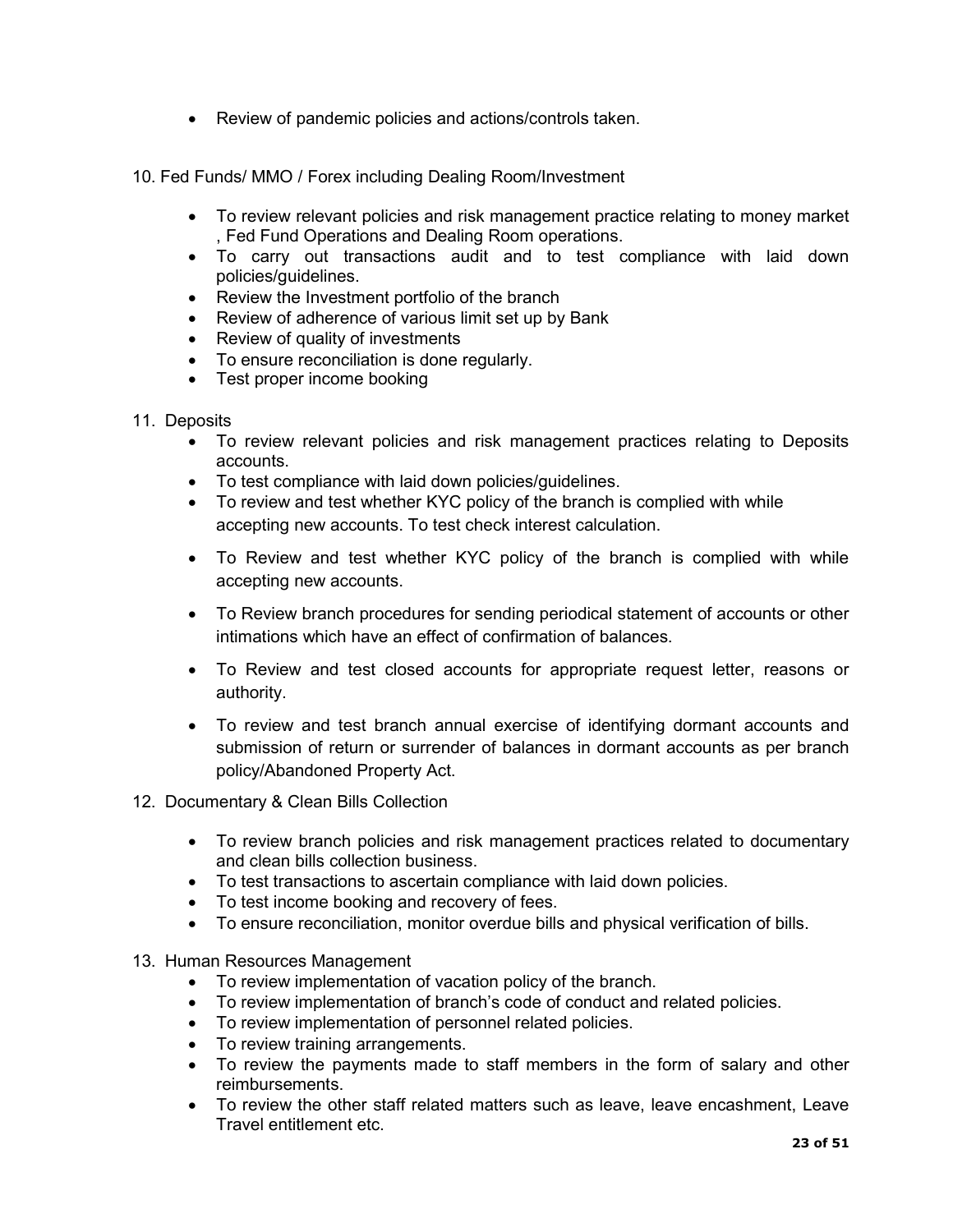- To Review employee complaints and disposal thereof.
- 14. Accounts and Regulatory Reports
	- To review branch procedures for preparation and checking of various call reports to ensure accurate filing.
	- To review branch procedures that ensures timely submission.
	- To independently test call reports to ascertain accuracy of reports filed.
	- To review branch efforts to ensure due diligence including the training / continued education efforts.
- 15. Branch Security & General Administration
	- To review physical and logical security of the branch
	- To audit residual areas which are not covered under different areas separately -

 General physical security arrangements, Physical verification of assets and Review of outstanding suspense account items or Control over returned mail etc.

- 16. House Keeping & Reconciliation
	- To review status of house- keeping position of the branch, including reconciliation of various accounts.
	- To Review of reconciliation/Balancing of all Balance Sheet Items.
	- To review system of monitoring of various sensitive accounts viz. Suspense A/c, Sundry Deposits A/cs, Security Deposits A/c, Official Checks A/c, Pay Roll Advance A/c, Clearing Adjustment A/cs etc.
	- To review branch efforts to ensure that entries outstanding in various sensitive accounts including un-reconciled entries in accounts with correspondent banks as also Nostro accounts maintained in other currencies are resolved / addressed within reasonable time and accounts are reconciled regularly.
- 17. Risk Management and Asset Liability Management(including BASEL guidelines)
	- Operations Risk Management compliance with Home office guidelines and international standards and review of risks identified and internal controls measures that branch has taken for each and every operation of the branch.
	- To review branch procedures for preparation and checking of Report on Assets and Liabilities Management (ALM).
	- Review of Market risk, Liquidity risk and Operational Risk.
	- Review of models used by Risk Management department.
	- To review branch procedures that ensures timely submission of the report to Home office.
	- To random test ALM Reports sent to home office to ascertain accuracy of reports filed.
	- To review system of monitoring of compliance with ALM Policy.
- 18. Contracts- Outsourced Activities/Vendor Management
	- To review policies / guidelines in respect of contracts adopted by the branch and test compliance.
	- To review internal controls and practices vis-à-vis risks involved to determine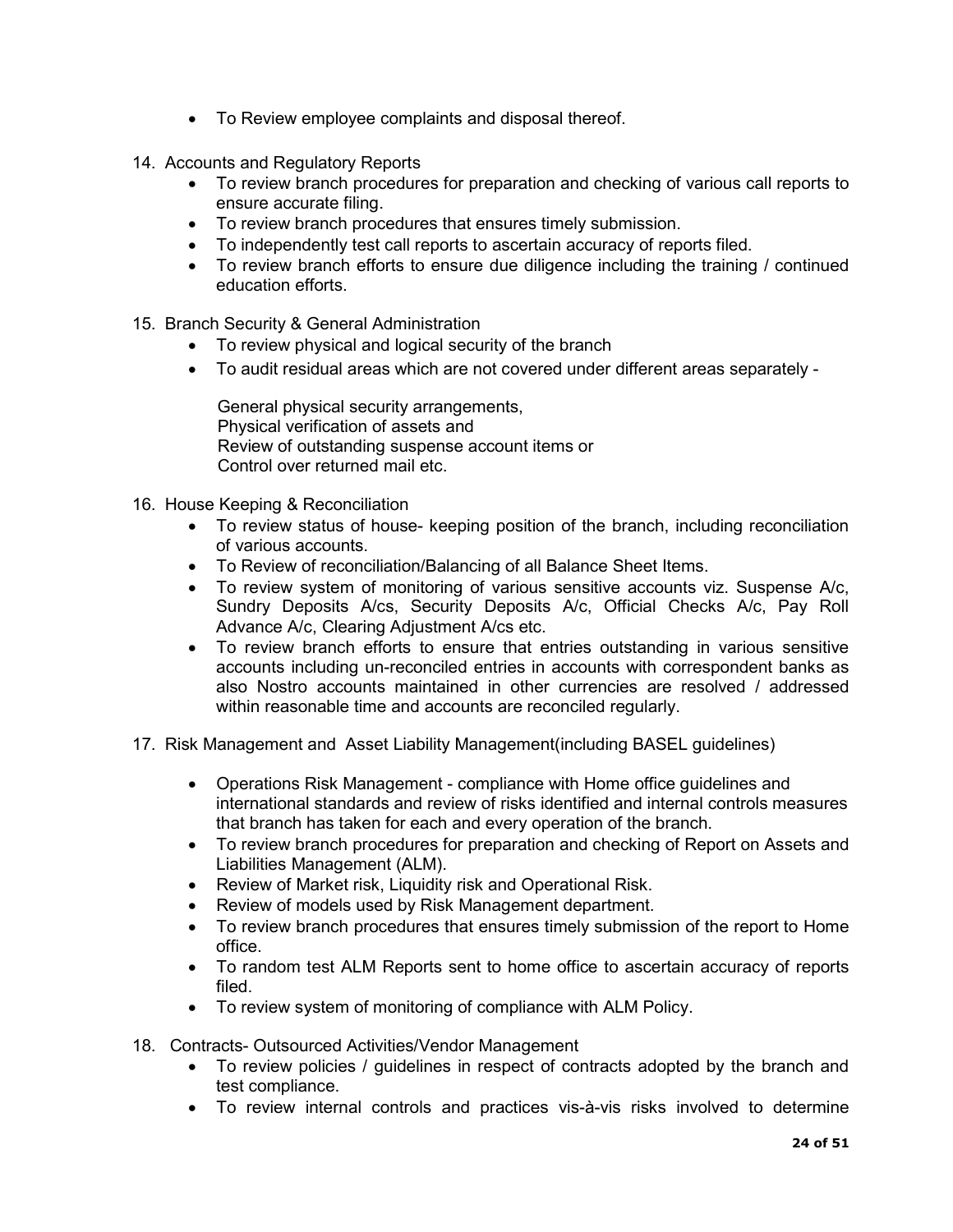adequacy of procedures / systems.

- Review of all Vendor Management compliances
- 19. Expenditure
	- To review the delegated powers to various executives / officers in the branch and test compliance.
	- To review of policies like purchase policy adopted by the branch and test compliance.
	- To review internal controls and practices vis-à-vis risks involved to determine adequacy of procedures / controls.

# Part II

Adherence to regulatory and statutory requirements as applicable to Foreign Banking Organizations operating in US as stipulated by

- a) Federal Deposit Insurance Corporation (FDIC),
- b) New York State Department of Financials Services (NYSDFS),
- c) Federal Reserve Board (FRB)
- d) Federal Financial Institutions Examination Council (FFIEC),
- e) And guidelines issued by Reserve Bank of India (RBI) as applicable to US operations of the Bank.
- f) Compliance with interagency guidance issued by Board of Governors of the Federal Reserve System
- g) Compliance with Supplementary Policy Statement on the Internal Audit Function and Its Outsourcing issued by Board of Governors of the Federal Reserve System which provides the Institutions with additional guidance addressing characteristics, governance, and operational effectiveness of an institution's internal audit function
- h) Review of Audit Manual / Risk Assessment and Audit Plan periodically as necessitated by the changes in the Regulatory / Bank's guidelines.

## Part III

- 1. Adherence to Bank's "Risk Based Internal Audit Policy (Overseas) 2020 for Overseas Branches
- 2. Adherence to Bank's Circulars, Internal Policies and Procedures.

# Part IV

Conforming to "The International Standards for the Professional Practice of Internal Auditing (Standards) – The IIA Standards" as amended from time to time.

# Part V

## Knowledge Transfer/ Improvement:

- a) Preparation of templates, checklists etc. in consultation with the Internal Auditor, New York and Central Internal Audit Division of the Bank, and the transfer thereof.
- b) Assessment of New York Branch's Policies and Procedures and recommending enhancements / amendments in view of the regulatory changes.
- 25 of 51 c) Assessment of the New York Branch's compliance environment, and suggesting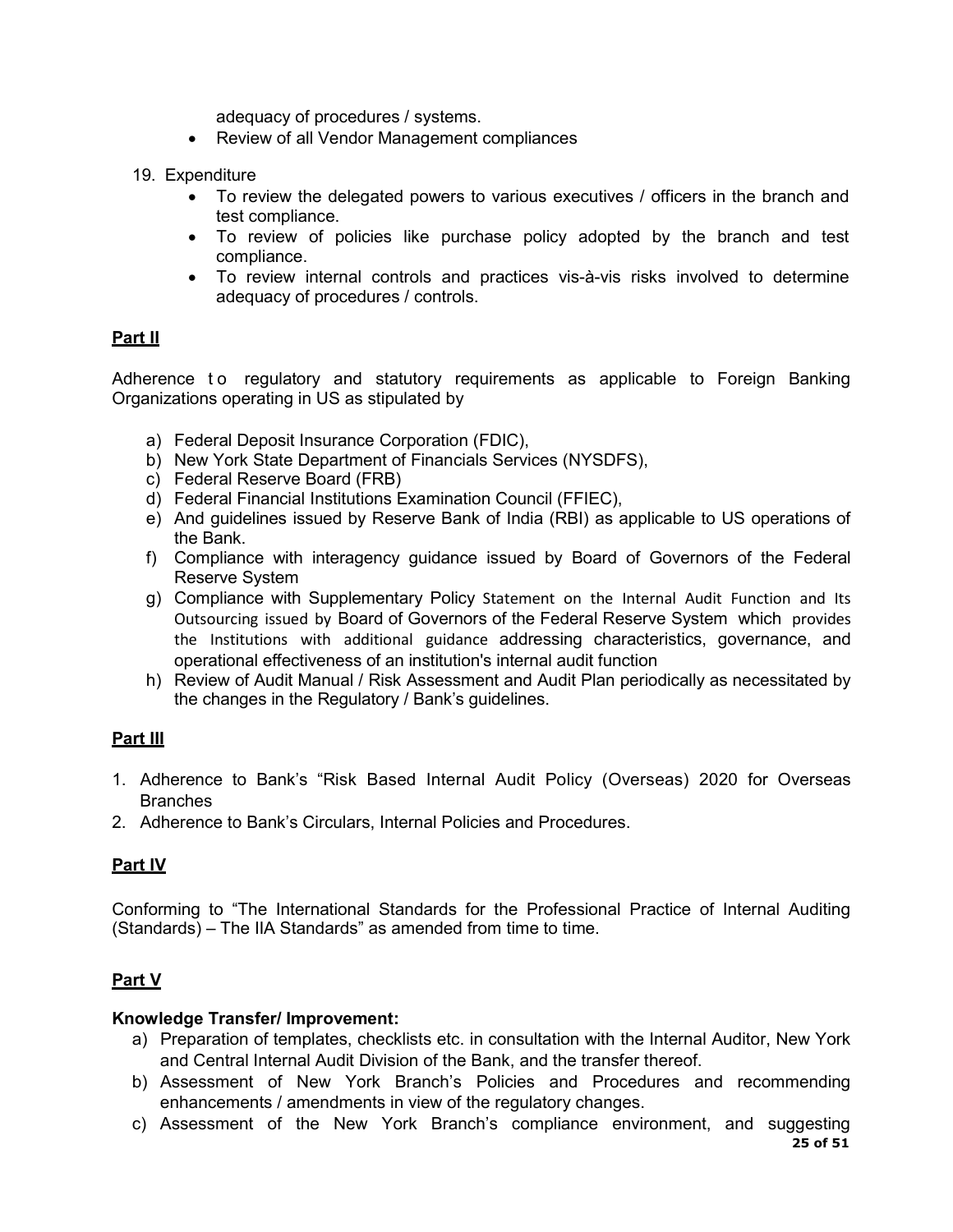improvements thereto.

- d) Assessment of New York Branch's DR Program , Business Impact Analysis, IT Risk Assessment and BSA/AML/OFAC Monitoring System and suggesting improvements thereto.
- e) Assessment of New York Branch's BSA/AML/OFAC Monitoring System (Prime Compliance Suite) & OFAC filtering System and suggesting improvements thereto.
- f) Development of Audit Tracking methodologies & Report.
- g) Assessment of New York Branch's Risk Assessment Methodology and suggesting improvements thereto.
- h) Meeting with the General Manager (Internal Audit), CIAD, HO, Baroda, India or his/her representative shall be held through Teleconferencing/ video conferencing; as per agreed schedule and/or requirements of the situation.

## Part VI

### Miscellaneous:

- a) Compliance to the previous audit report on residual matters.
- b) Documentation of issues that were deemed as "Non Implementable" on account of application dependencies or otherwise, and the threat perception and mitigation thereof.
- c) Attending New York Territorial Audit Tracking Committee Meetings and presentation of Audit Observations.
- d) Maintaining and documenting Audit work Papers as per extant guidelines and regulatory requirements, which at present is for a minimum period of 10 years.
- e) Attending to the preparation for Regulatory Examinations, Presenting the Internal Audit Reports and supporting work papers before the examiners.
- f) Attending to the observations/recommendations of Examiners in respect of Internal Audit Function; during the course of examination and during compliance of their recommendations.

\*\*\*\*\*\*\*\*\*\*\*\*\*\*\*\*\*\*\*\*\*\*\*\*\*\*\*\*\*\*\*\*\*\*\*\*\*\*\*\*\*\*\*\*\*\*\*\*

## PROPOSAL FORM (TECHNICAL PROPOSAL)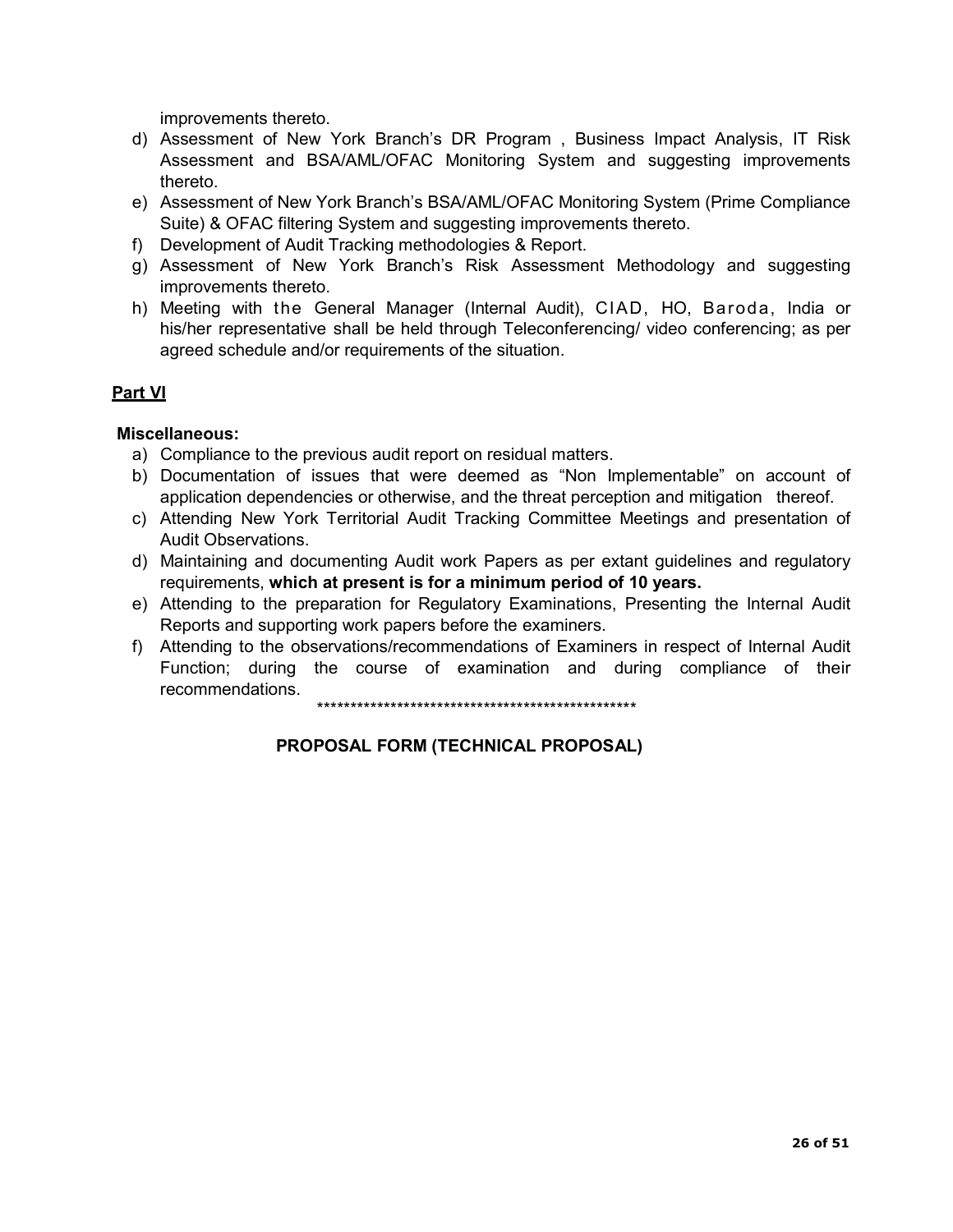Date: ..............................

To:

Head Office R C Dutt Road, Alkapuri Baroda-390007 Gujarat, India C/o Bank of Baroda **Phone: 646 597 7237** New York Branch Fax: 212 578 4565 New York, NY 10016 New York, NY 10016

Bank of Baroda Phone 0265-2136476/2136478

Central Internal Audit Division Email: gm.ciad.bcc@bankofbaroda.com Baroda Bhavan, 4<sup>th</sup> Floor ciad.bcc@bankofbroda.com

One Park Avenue E-mail: ia.usa@bankofbaroda.com

Gentlemen,

# Re: REQUEST FOR PROPOSAL – Internal Audit of New York Branch

Having examined the Bidding Documents, the receipt of which is hereby duly acknowledged, we, the undersigned, offer to carry out the assignment in conformity with the said Bidding documents.

We undertake, if our Proposal is accepted, to carry out the work in accordance with the delivery terms specified in the RFP.

We agree to abide by the Proposal and the rates quoted therein for the orders awarded by the Bank. We hereby acknowledge and unconditionally accept that Bank of Baroda can at its absolute discretion apply the criteria deemed appropriate in short listing and selection of the Bidder.

Until a formal contract is prepared and executed, this Proposal, together with your written acceptance thereof and your notification of award, shall constitute a binding Contract between us.

We undertake that, in competing for (and, if the award is made to us, in executing) the above contract, we will strictly observe the laws against fraud and corruption in force in India namely "Prevention of Corruption Act 1988"and the Foreign Corrupt Practices Act of the United States of America.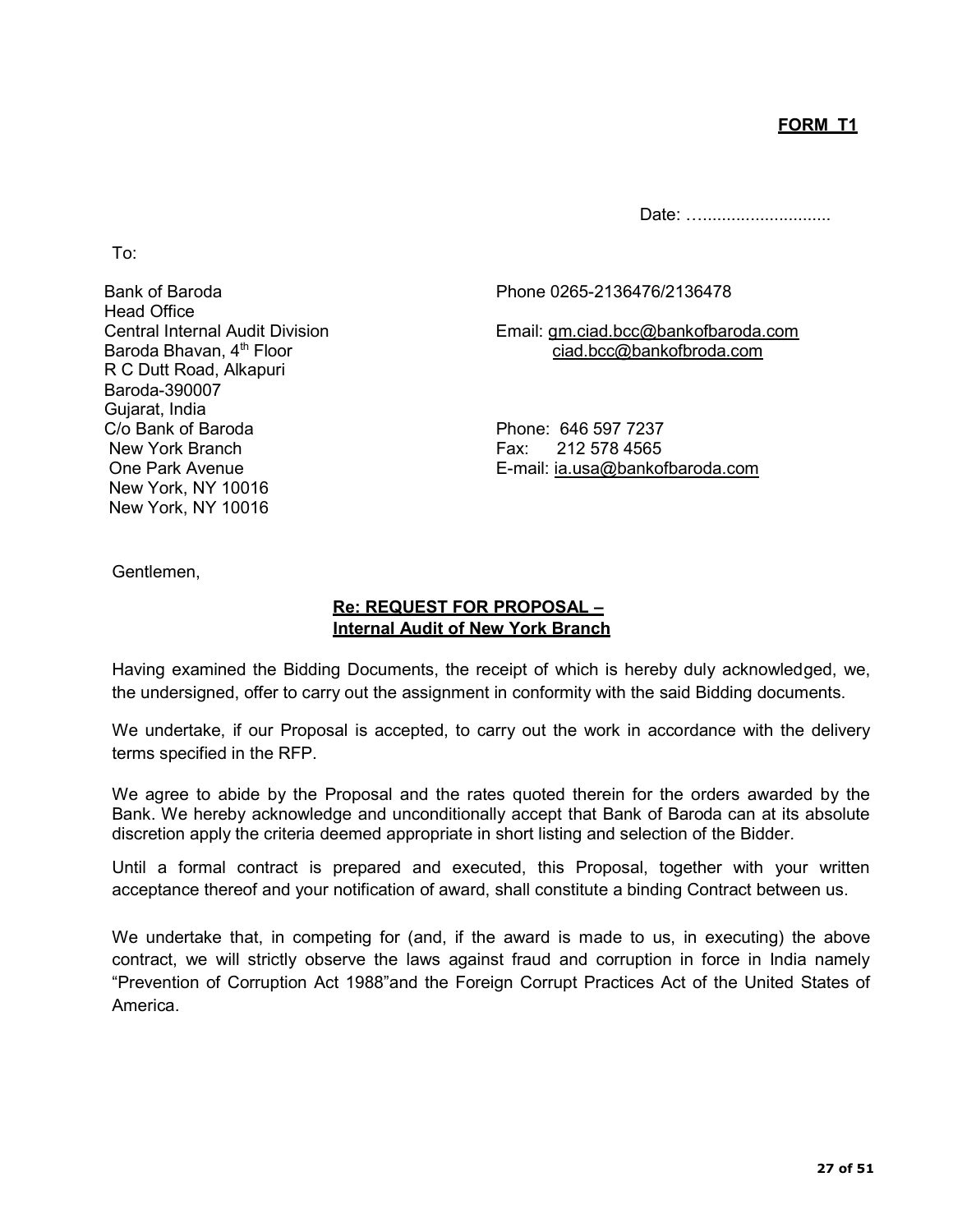We understand that you are not bound to accept the lowest or any Proposal you may receive.

(Name) (Signature) (Signature (In the capacity of)

Date:

Place:

Seal of the Firm:

Duly authorized to sign Proposal for and on behalf of **construct and the system of the system** of  $\sim$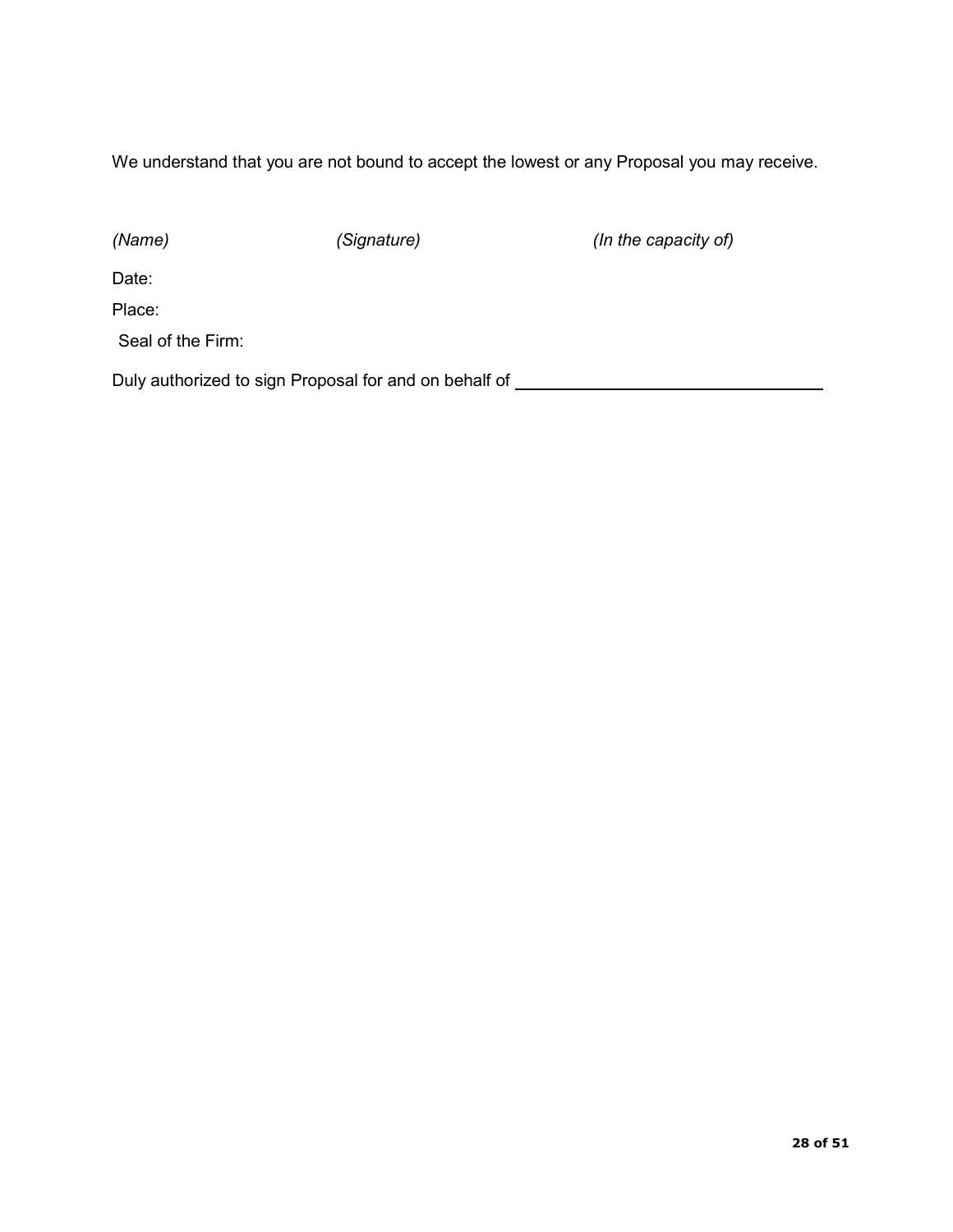# FORM T2

# COMPANY PROFILE

| N <sub>o</sub> | <b>Particulars</b>                                                   | <b>Details</b> | Enclosures if Any |
|----------------|----------------------------------------------------------------------|----------------|-------------------|
|                | Name of the Bidder/Bidding Firm                                      |                |                   |
| $\overline{2}$ | Date of Incorporation/ Formation                                     |                |                   |
| 3              | Address of Registered Office                                         |                |                   |
| 4              | Address for communication<br>(with<br>telephone number and email-id) |                |                   |
| 5              | <b>Contact Person</b>                                                |                |                   |

We confirm that all details mentioned and all information as stated herein are correct, and if the Bank observes any misrepresentations of facts on any matter at any stage of evaluation, the bank has the right to reject the bid.

We have understood the scope of the work and undertake to execute the assignment as per the requirement of the RFP.

(Name) (Signature) (Signature (In the capacity of)

Date:

Place:

Seal of the Firm:

Duly authorized to sign Proposal for and on behalf of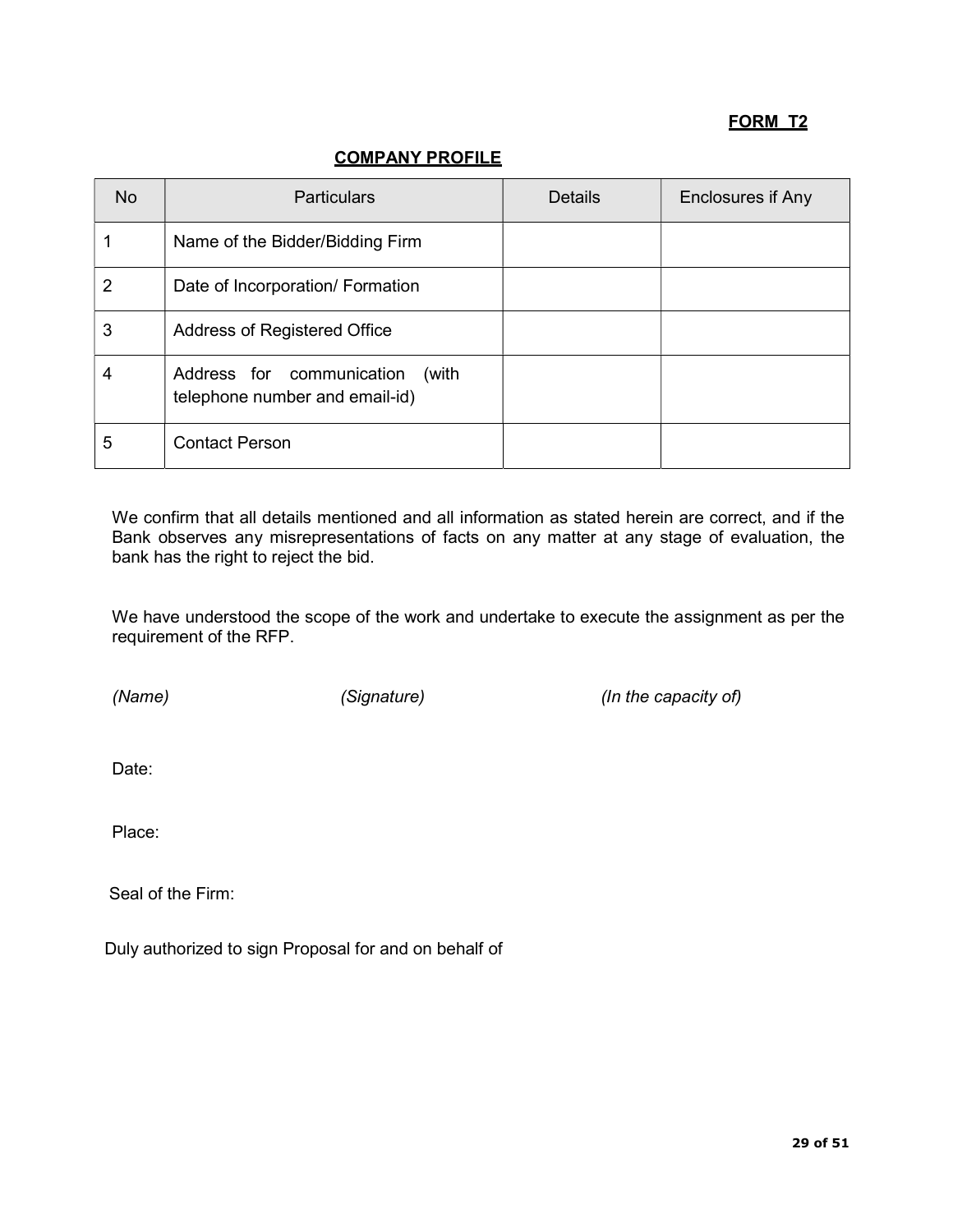# FORM T3

# **CURRICULUM VITAE**

# (OF PERSONS WHO WILL BE ASSOCIATED WITH THE ASSIGNMENT)

Name of Person

Address

E-mail ID

Phone number: (O)

(R)

(M)

## Qualification:

| Qualification | Name of<br>University/Institute | Year of passing | Distinction/merit if<br>any |
|---------------|---------------------------------|-----------------|-----------------------------|
|               |                                 |                 |                             |
|               |                                 |                 |                             |
|               |                                 |                 |                             |
|               |                                 |                 |                             |

Present Designation:

Past Experience: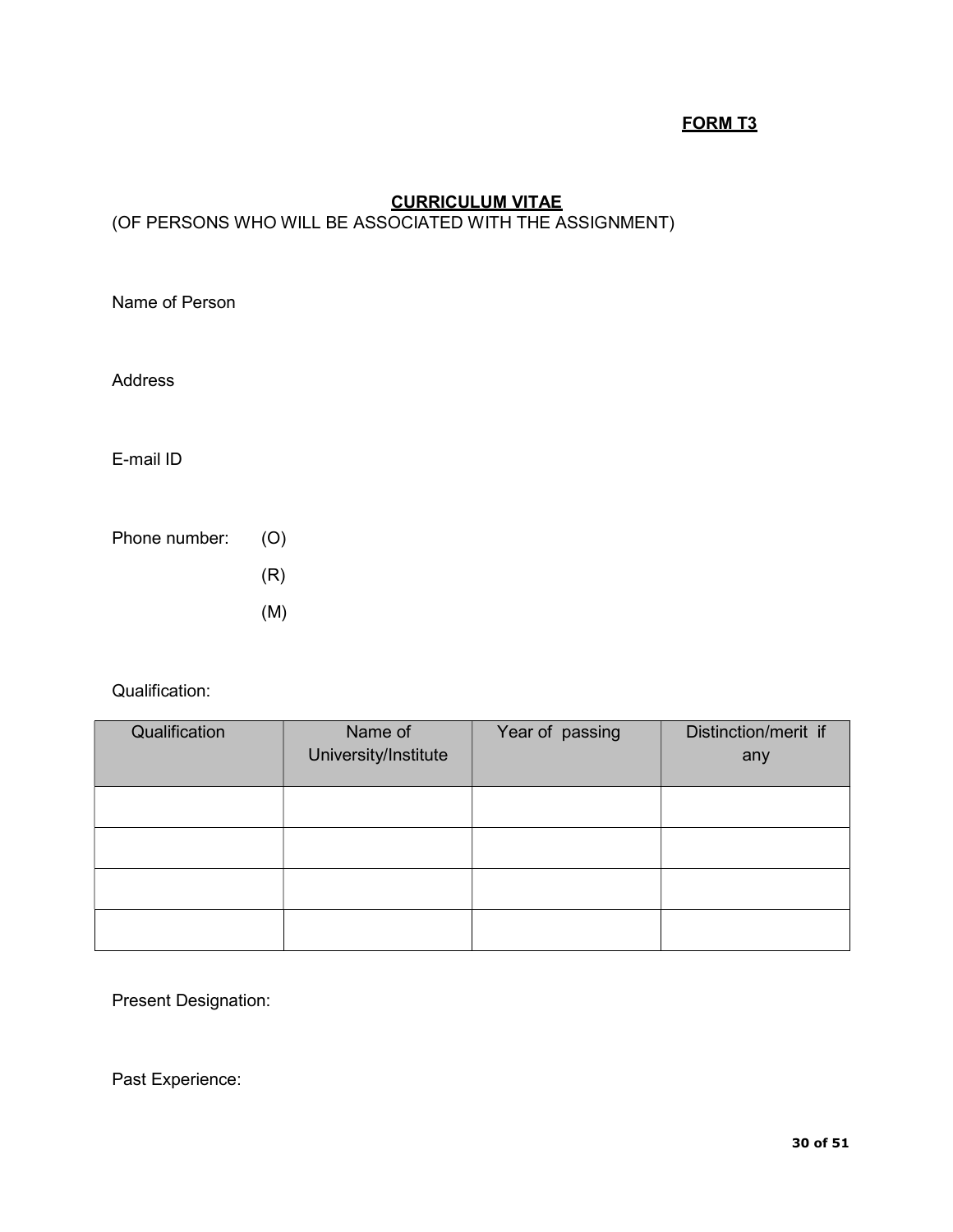| Name of      | Period |    | Brief details of nature of assignments |
|--------------|--------|----|----------------------------------------|
| Organization | From   | To | handled                                |
|              |        |    |                                        |
|              |        |    |                                        |
|              |        |    |                                        |
|              |        |    |                                        |

## Experience in Internal Audit of a Bank / Foreign Banking Organisation/ the present company

| Name of<br>Organization | Period |    | Brief details of nature of assignments |
|-------------------------|--------|----|----------------------------------------|
|                         | From   | To | handled                                |
|                         |        |    |                                        |
|                         |        |    |                                        |
|                         |        |    |                                        |

Note: The format is indicative of minimum requirements. Respondents may furnish additional details, if any, as a separate annexure

(Name) (Signature) (Signature (In the capacity of)

Date:

Place:

Seal of the Firm:

Duly authorized to sign Proposal for and on behalf of **construct and proportional construct on**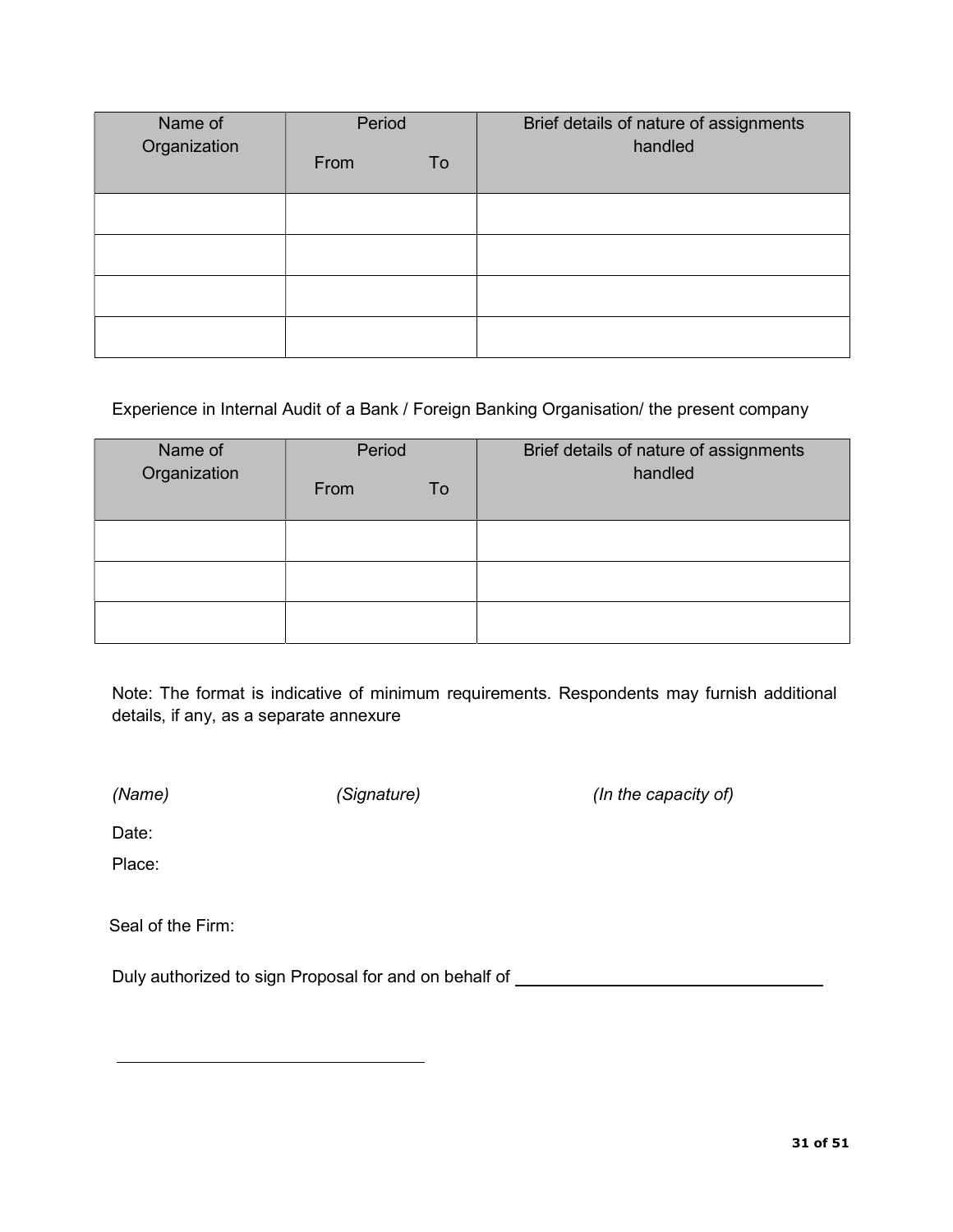#### NON-DISCLOSURE AGREEMENT

| WHEREAS, we,                |             |
|-----------------------------|-------------|
| having Registered Office at |             |
|                             | hereinafter |

referred to as the COMPANY, are agreeable to offer Internal Audit Services as per said RFP to Bank of Baroda, having its Head Office at Mandvi, Baroda, 390005, India, hereinafter referred to as the BANK and,

WHEREAS, the COMPANY understands that the information regarding the Bank's New York Branch and other related information of customers/bank, etc. are confidential and/or proprietary to the BANK, and

WHEREAS, the COMPANY understands that in the course of submission of the offer for the said Services and/or in the aftermath thereof, it may be necessary that the COMPANY may perform certain jobs/duties on the Bank's properties and/or have access to certain systems, plans, documents, approvals or information of the BANK and its customers ;

NOW THEREFORE, in consideration of the foregoing, the COMPANY agrees to all of the following conditions, in order to induce the BANK to grant the COMPANY specific access to the BANK's / Bank's Customers information

The COMPANY will not publish or disclose to others, nor, use in any services that the COMPANY performs for others, any confidential or proprietary information belonging to the BANK OR ITS CUSTOMERS, unless the COMPANY has first obtained the BANK's written Authorization to do so;

The COMPANY agrees that notes, specifications, designs, memoranda, SYSTEMS AND TOOLS and other data shared by the BANK or, prepared or produced by the COMPANY for the purpose of submitting the offer to the BANK or for the performance of the said Contract/Services, will not be disclosed to during or subsequent to submission/execution of the offer to the BANK, to anyone outside the BANK.

The COMPANY shall not, without the BANK's written consent, disclose any data, specification, plan, pattern, details of systems, design, sample or information (to be) furnished by or on behalf of the BANK or made privy/available to the COMPANY in connection with this assignment, to any person(s) other than those employed/engaged by the COMPANY for the purpose of submitting the offer to the BANK and/or for the performance of the Contract in the aftermath. Disclosure to any employed/engaged person(s) shall be made in confidence and shall extend only so far as necessary for the purposes of such performance.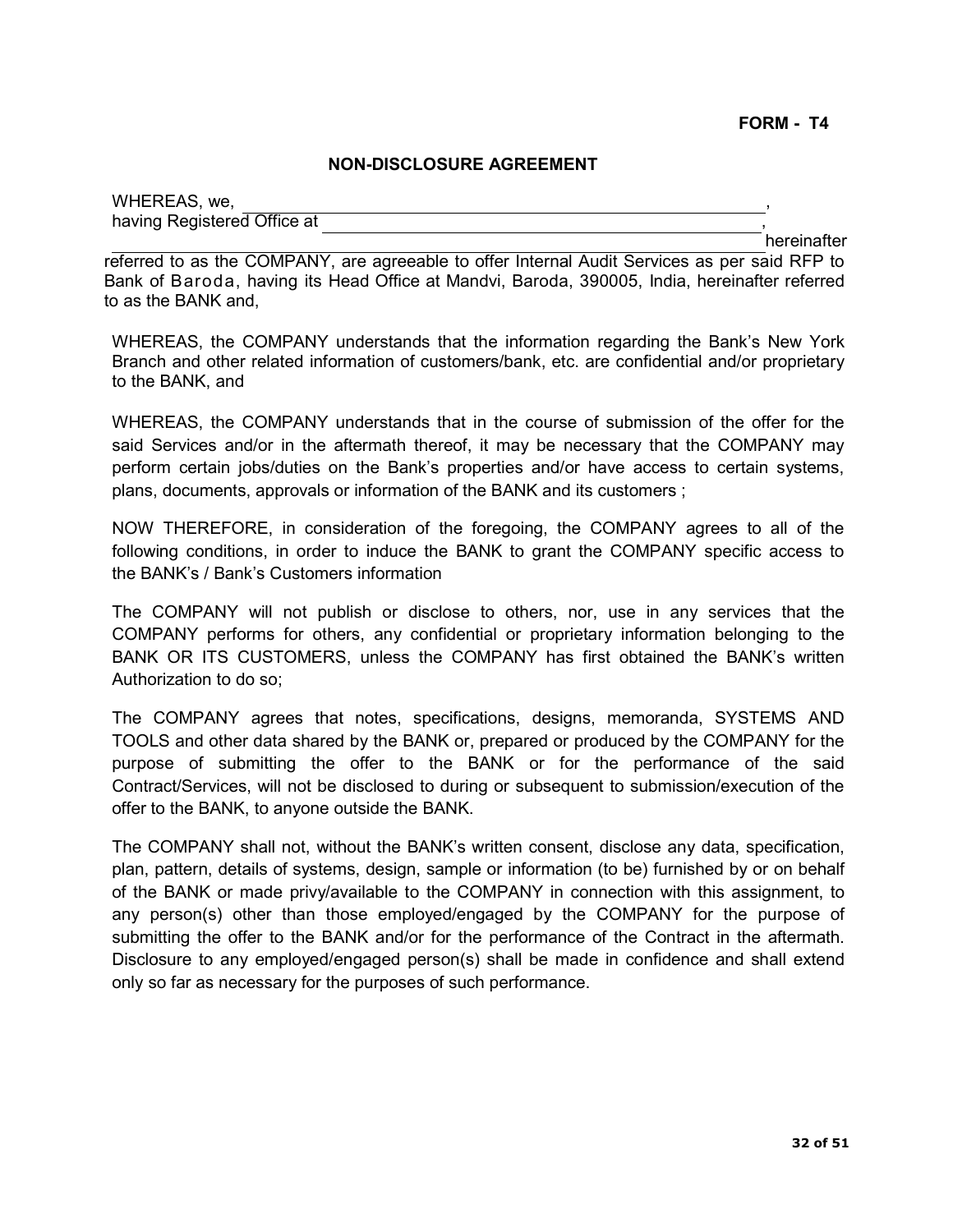# Authorised Signatory

| Name:        | Designation: |       |
|--------------|--------------|-------|
| Office Seal: | Place:       | Date: |

Duly authorized to sign Proposal for and on behalf of

33 of 51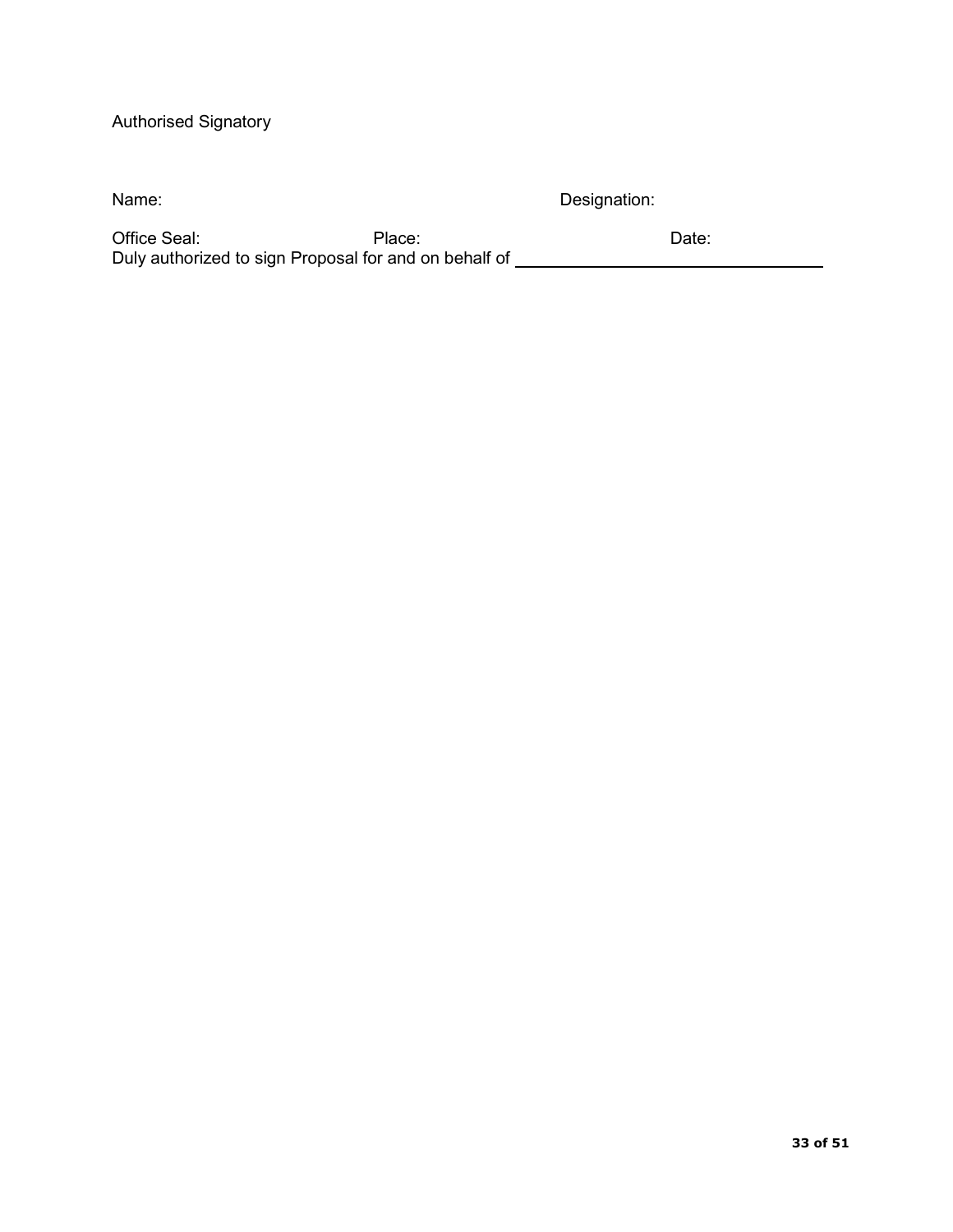# FORM - T5

|    | <b>Descriptions</b>                                                                                                                                                                                     | <b>Remarks</b> |
|----|---------------------------------------------------------------------------------------------------------------------------------------------------------------------------------------------------------|----------------|
| a) | Company should have in last 3 years (as on 31.12.2019)                                                                                                                                                  |                |
|    | (i) Profit making;                                                                                                                                                                                      | YES/NO         |
|    | (ii) In the business of providing Internal Audit services to International Banks                                                                                                                        | <b>YES/NO</b>  |
|    | (iii) Annual Turnover USD100.00Mn                                                                                                                                                                       | YES/NO         |
| b) | Is providing Internal Audit Services to a Foreign Banking Organization<br>having it's Head Office in India.                                                                                             | YES/NO         |
| c) | Not have been blacklisted by any bank, financial institution or regulatory<br>authority in past or present. (Please submit the self-declaration letter)                                                 | YES/NO         |
| d) | Have at least 10 and more CPA qualified personnel on its payroll for $YES/NO$<br>minimum 3 years.                                                                                                       |                |
| e) | Have experience in developing Audit Risk assessment/ Audit Plans/ YES/NO<br>Conducting Internal Audit for at least two reputed entity in the Banking,<br>Financial Services and Insurance (BFSI) Sector |                |
| f) | Have experience in undertaking Internal Audit function for Banks and/or<br>Financial Institutions in the last 3 years.                                                                                  | YES/NO         |
| g) | Have at least 5 CISA certified professionals and 3 ACAMS certified<br>professionals on its payroll, having adequate at least full year experience<br>of carrying out similar assignments.               | YES/NO         |
| h) | Shall give detailed information / records / testimonials / declarations<br>substantiating the above parameters in chronological order.                                                                  | YES/NO         |
| i) | Detailed note on the methodology, approach, strategy, road map,<br>total<br>manpower involve in the project, total man days requirement etc. specific to                                                | YES/NO         |
|    | Bank of Baroda project.                                                                                                                                                                                 |                |
| j) | Attached Form T1, T2, T3, T4 & T5                                                                                                                                                                       | YES/NO         |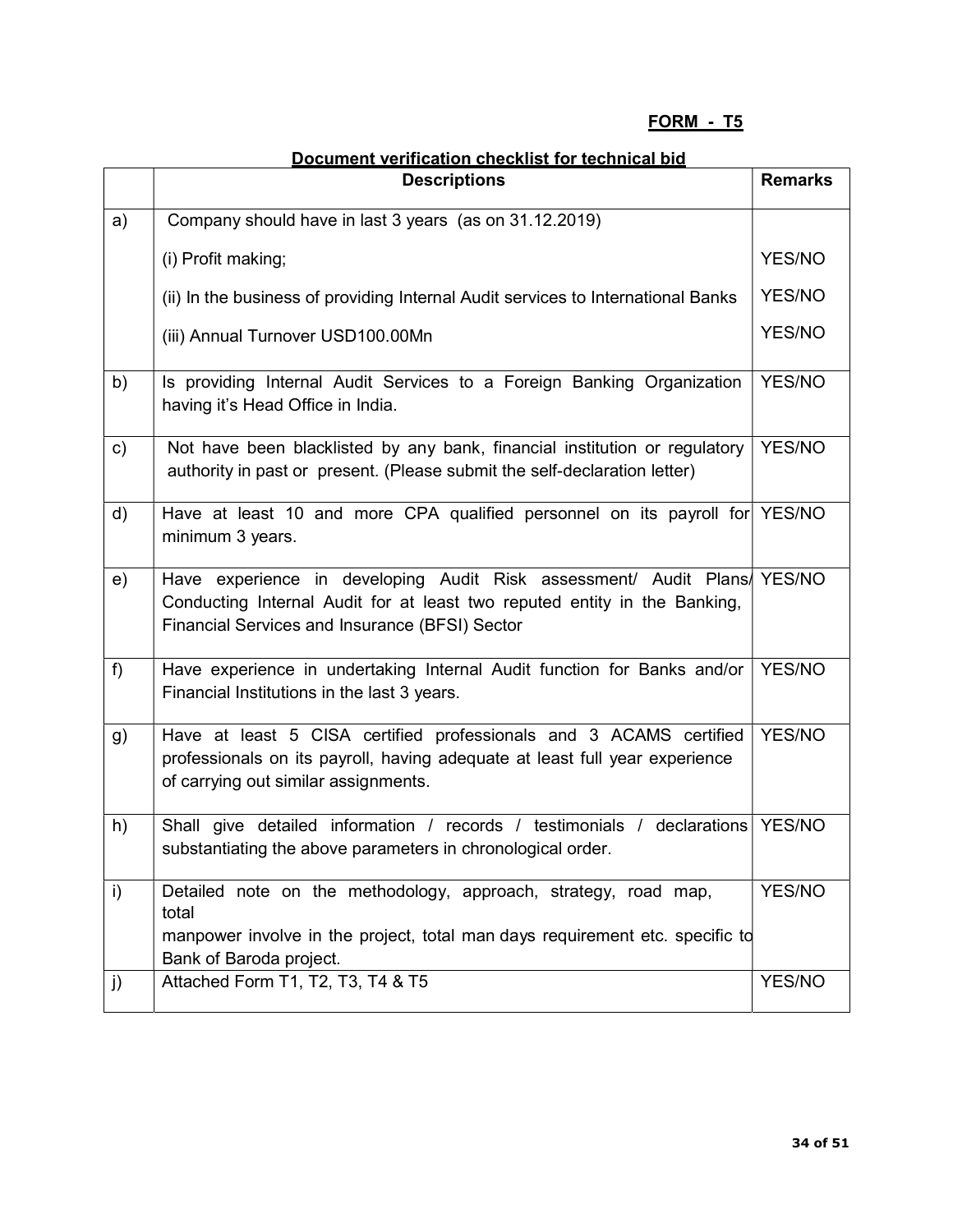## NOTE:

- i. The bidder may be disqualified in case of Non- adherence of any of above essential qualification criteria.
- ii. We have enclosed all relevant documents/testimonials/declaration /proofs in support of the above are correct and true to the best of our knowledge.
- iii. All the testimonials/proofs/documents/declaration/enclosure supporting the above are in chronological order and enclose with the Form T5. We repeat that enclosing of documents in the form of evidence to Form T5 is must and Project Evaluation Committee has full rights to disqualify any bidder in case of non-adherence to above. Fully compliance to above will only be eligible to qualify for further tender process.

| (Name)            |                                                       | (Signature) | (In the capacity of) |
|-------------------|-------------------------------------------------------|-------------|----------------------|
| Date:             |                                                       |             |                      |
| Place:            |                                                       |             |                      |
| Seal of the Firm: |                                                       |             |                      |
|                   | Duly authorized to sign Proposal for and on behalf of |             |                      |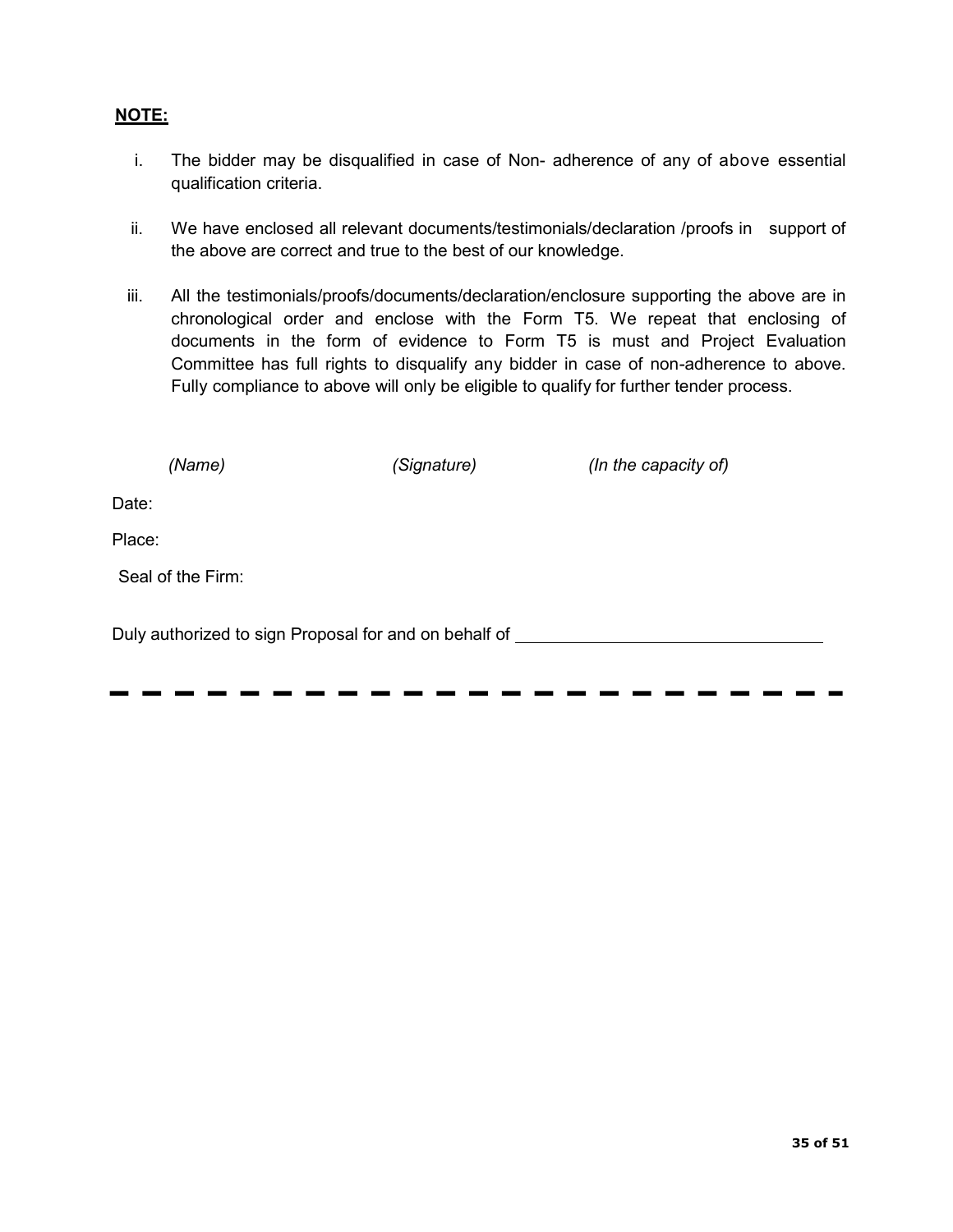FORM P1

## PRICE PROPOSAL UNDERTAKING

Date: …………………………

To:

Bank of Baroda Phone 0265-2136476/2136478 Head Office R C Dutt Road, Alkapuri Baroda-390007 Gujarat, India C/o Bank of Baroda Phone: 646 597 7237 New York Branch Fax: 212 578 4565 New York, NY 10016

Central Internal Audit Division Email: <u>gm.ciad.bcc@bankofbaroda.com</u><br>Baroda Bhavan, 4<sup>th</sup> Floor exerces in the ciad.bcc@bankofbroda.com ciad.bcc@bankofbroda.com

One Park Avenue E-mail: ia.usa@bankofbaroda.com

Gentlemen,

## Re: REQUEST FOR PROPOSAL – Internal Audit of New York Branch

Having examined the Bidding Documents, the receipt of which is hereby acknowledged, we, the undersigned, offer to carry out the assignment in conformity with the said Bidding documents for the sum of \$................. (USD Total Proposal amount in words and figures) or such other sums as may be ascertained in accordance with the Schedule of Prices attached herewith and made part of this Proposal.

We undertake, if our Proposal is accepted, carry out the work, in accordance with the delivery schedule specified in the proposal.

Until a formal contract is prepared and executed, this Proposal, together with your written acceptance thereof and your notification of award, shall constitute a binding Contract between us.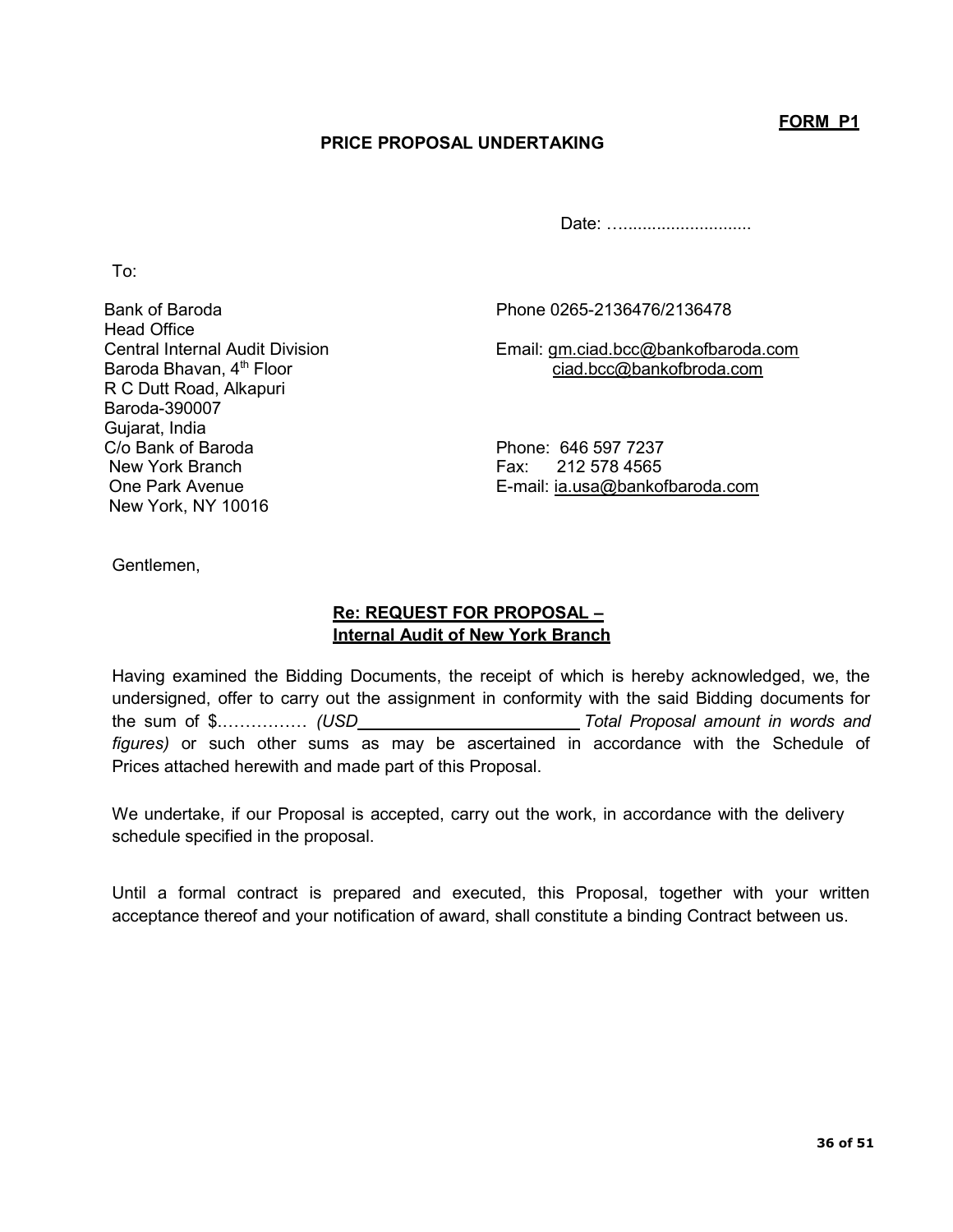We undertake that, in competing for the above contract, we will strictly observe the laws against fraud and corruption in force in India namely "Prevention of Corruption Act 1988" and the Foreign Corrupt Practices Act of the United States of America.

We understand that you are not bound to accept the lowest or any Proposal you may receive.

of)

(Name) (Signature) (Signature (Signature  $\sim$  (In the capacity

Date:

Place:

Seal of the Firm: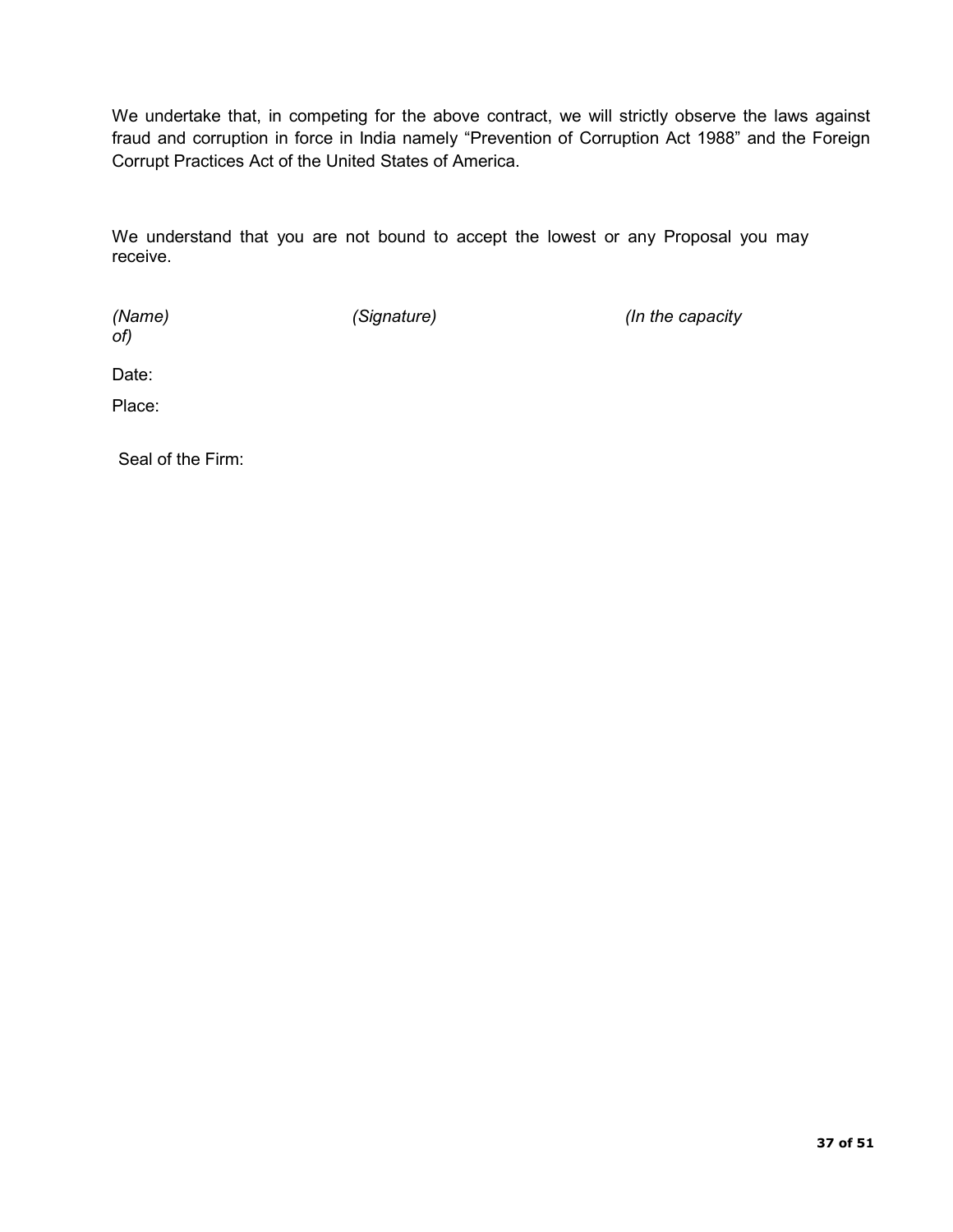## FORM P2

## PRICE PROPOSAL – PAYMENT TERMS (To be included in Price Proposal Envelope)

Date: …………………………

Bank of Baroda Phone 0265-2136476/2136478 Head Office R C Dutt Road, Alkapuri Baroda-390007 Gujarat, India<br>C/o Bank of Baroda C/o Bank of Baroda Phone: 646 597 7237<br>New York Branch Fax: 212 578 4565 New York, NY 10016

Central Internal Audit Division Email: gm.ciad.bcc@bankofbaroda.com Baroda Bhavan, 4<sup>th</sup> Floor ciad.bcc@bankofbroda.com

Fax: 212 578 4565 One Park Avenue **E-mail:** ia.usa@bankofbaroda.com

Gentlemen,

To:

## Re: REQUEST FOR PROPOSAL – Internal Audit of New York Branch

| Sr.<br>no. | Item                                           | <b>Rate per</b><br>hour | *Total No. of<br>hours                  | <b>Total</b><br><b>Amount</b><br>in US\$ |
|------------|------------------------------------------------|-------------------------|-----------------------------------------|------------------------------------------|
| 1.         | Internal Audit<br>of New York<br><b>Branch</b> |                         |                                         |                                          |
|            |                                                |                         | TOTAL for the purpose of L1<br>In words |                                          |
|            | <b>USD</b>                                     |                         |                                         |                                          |

Note:

- 1. The maximum total number of hours shall not exceed 1000 (One Thousand).
- 2. The hourly rate quoted will be inclusive of all duties, traveling, lodging, boarding expenses and any other out of pocket expenses but excluding Sales/Service Tax.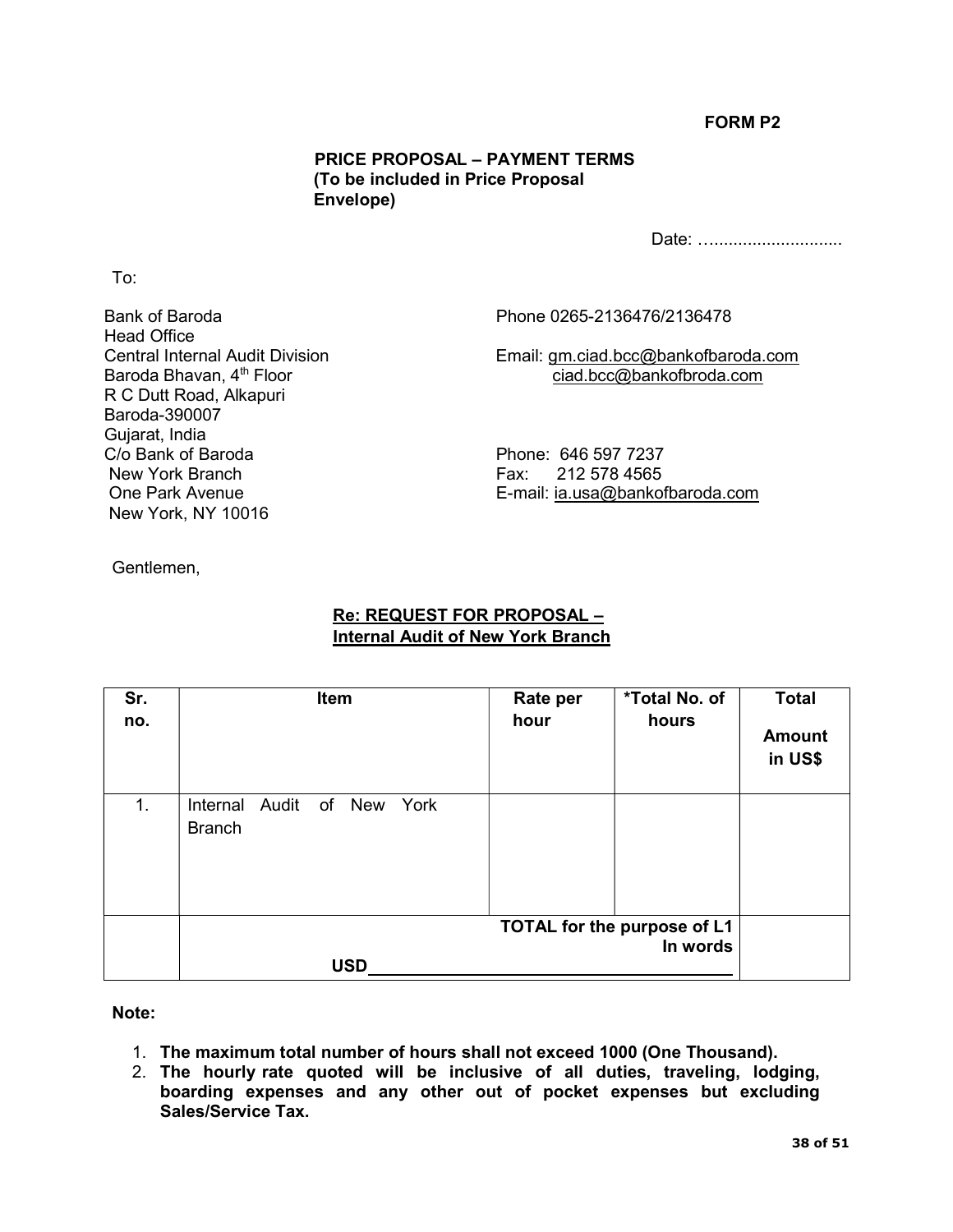- 3. The above quoted fee will be paid on quarterly basis, after the delivery of signed, final audit report(s).
- 4. The total fees will be considered for evaluation.
- 5. We accept payment terms as mentioned in the RFP.
- 6. Bank will deduct Tax while releasing payment if applicable.

Dated this ….... day of …......................... 2020. (signature) (in the capacity of)

Seal of the Firm:

Duly authorized to sign Proposal for and on behalf of \_\_\_\_\_\_\_\_\_\_\_\_\_\_\_\_\_\_\_\_\_\_\_\_\_\_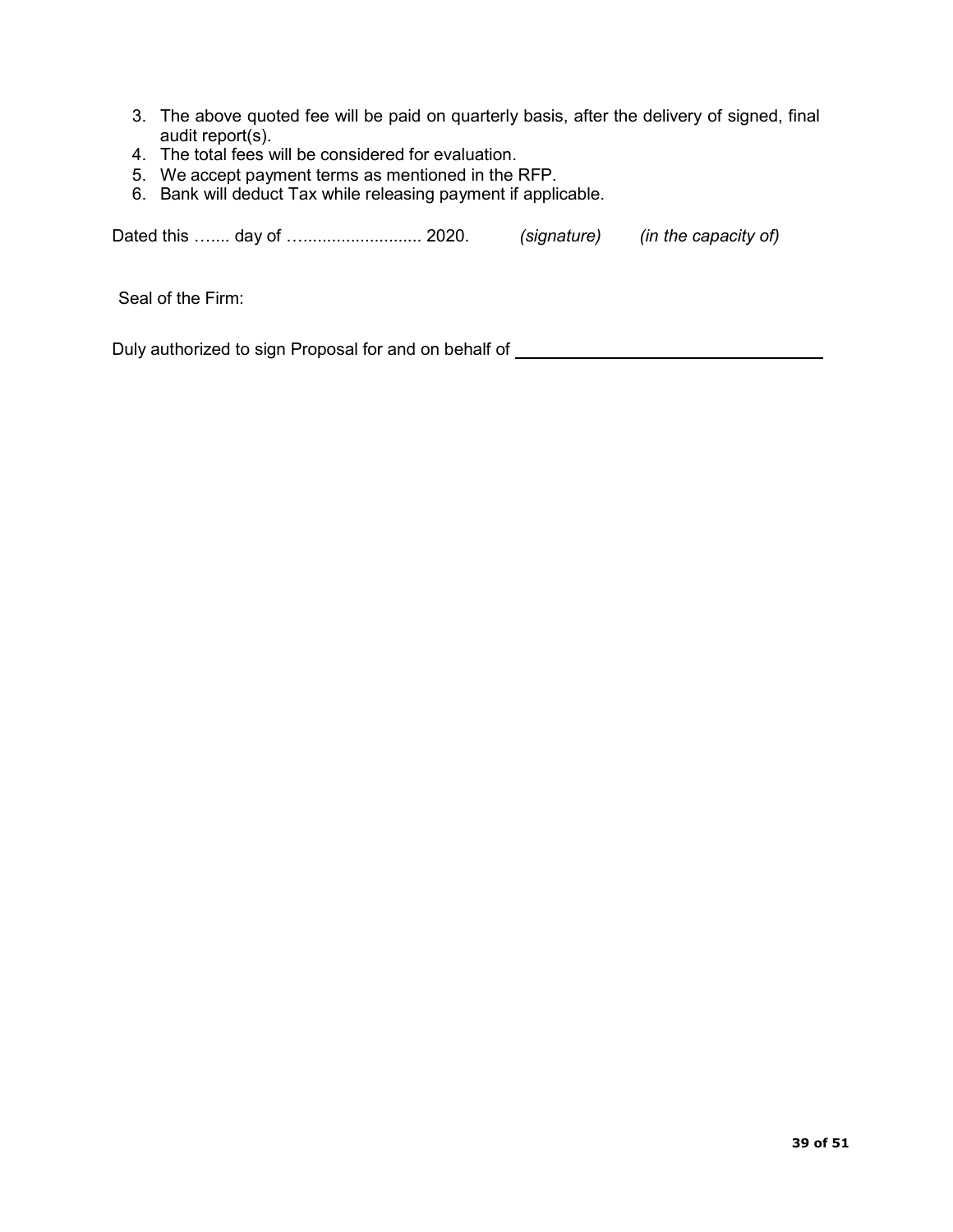## FORM – P3

#### CONTRACT FORM

THIS AGREEMENT made the …....day of…..............................., 2020 Between Bank of

Baroda (hereinafter called "the Bank") of the one part and ...................... (Name of Internal Audit Firm) of

…...................... ………….(City and Country of Internal Audit Firm) (hereinafter called "the Auditor") of the other part:

WHEREAS the Bank invited Bids for undertaking Internal Audit function of its New York Branch as brought out in the RFP and has accepted a Bid by the IAF for the said audit in the sum of \$ …................ (USD )

(Hereinafter called "the Contract Price").

#### NOW THIS AGREEMENT WITNESSETH AS FOLLOWS:

- 1. In this Agreement words and expressions shall have the same meanings as are respectively assigned to them in the Conditions of Contract referred to.
- 2. The following documents shall be deemed to form and be read and construed as part of this Agreement, viz.:
	- (a) The Bid Form and the Price Schedule submitted by the Bidder;
	- (b) The Requirements Terms and conditions Annexure A of RFP;
- 3. In consideration of the payments to be made by the Bank to the Internal Audit Firm as hereinafter mentioned, the Internal Audit Firm hereby covenants with the Bank to provide the services, in conformity in all respects with the provisions of the Contract.
- 4. The Bank hereby covenants to pay the Internal Audit Firm in consideration of the provision of services, the Contract Price or such other sum as may become payable under the provisions of the Contract at the times and in the manner prescribed by the Contract.
- 5. Neither party shall disclose the confidential information to a third party. The parties will, at all times, maintain confidentiality regarding the contents of this agreement and proprietary information including any business, technical or financial information.
- 6. Brief particulars of the goods and services which shall be supplied/provided by the Internal Audit Firm are as under: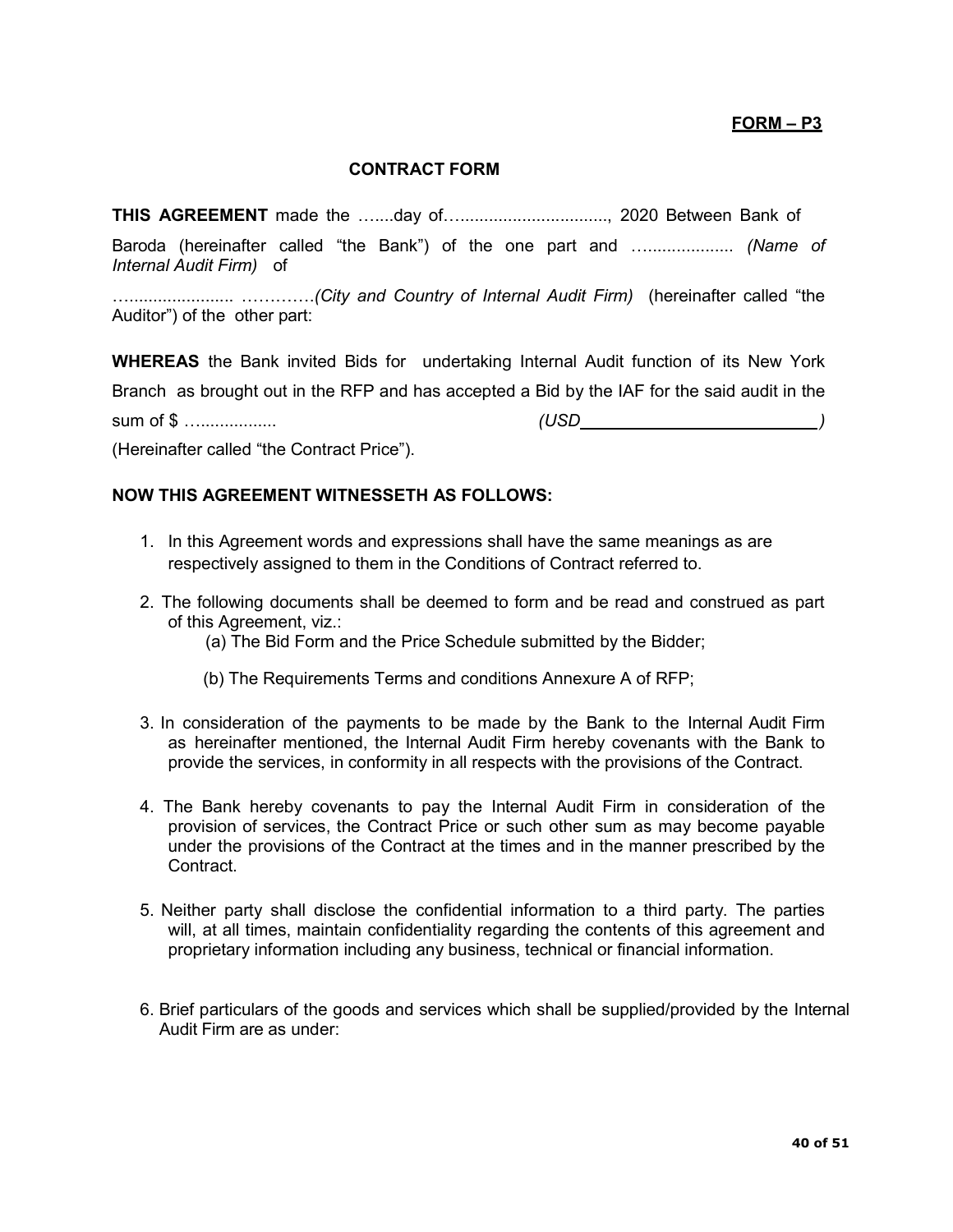| Sr.<br>no. | Item                                        | Rate per hour | *Total<br>No.<br><b>of</b><br>hours | <b>Total</b><br><b>Amount in</b><br>US\$ |
|------------|---------------------------------------------|---------------|-------------------------------------|------------------------------------------|
| 1.         | Internal Audit of New<br><b>York Branch</b> |               |                                     |                                          |
|            |                                             |               | <b>TOTAL</b>                        |                                          |

\*The maximum total number of hours shall not exceed 1000 (One Thousand).

### TOTAL VALUE: USD -

#### DELIVERY SCHEDULE: As given in RFP

IN WITNESS whereof the parties hereto have caused this Agreement to be executed in accordance with their respective laws the day and year first above written.

Signed, Sealed and Delivered by the

Said ….................................................. (For the Bank)

In the presence of:…....................................

Signed, Sealed and Delivered by the

Said ……………………………………………

(For the Internal Audit Firm) In the presence

of:…....................................

Duly authorized to sign Proposal for and on behalf of **construction** and the proposal for an analyzing proposition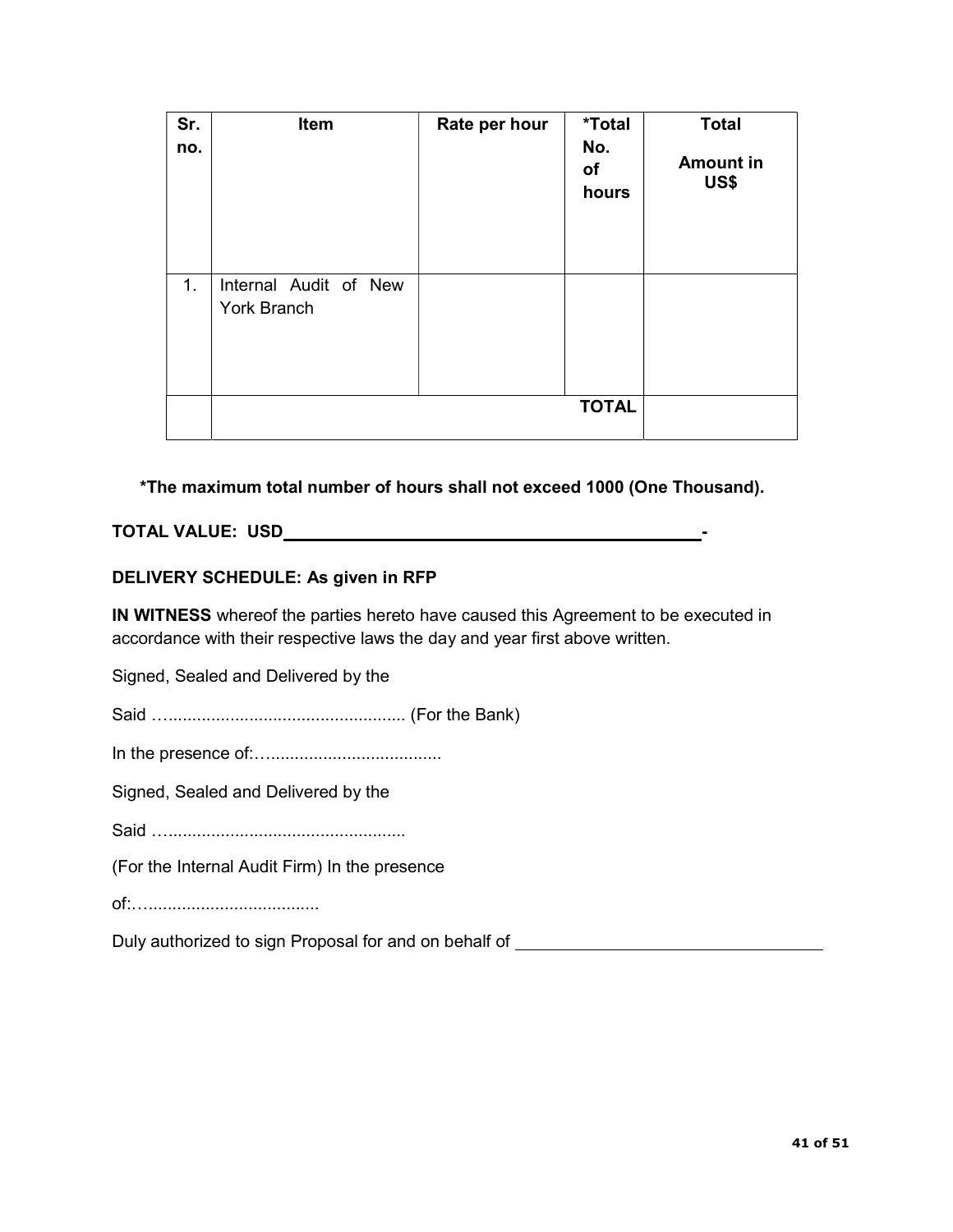### FORM P4

#### PROFICIENCY ASSESSMENT FORM - SUMMARY

We undertake that the Proficiency Assessment methodology given below shall be binding to us, and that the marks entered by us therein is correct.

#### Summary of Assessment Weightage Distribution:

| <b>Parameters</b>                                                                                                                      | <b>Maximum</b><br><b>Marks</b> | <b>Marks</b><br>obtained |
|----------------------------------------------------------------------------------------------------------------------------------------|--------------------------------|--------------------------|
| I) Company's overall standing to undertake such assignment:<br>$(Form P-4-I)$                                                          | 20                             |                          |
| Il Approach, Methodology to be adopted for project &<br>capabilities to carry out Internal Audit of New York Branch<br>$(Form P-4-II)$ | 25                             |                          |
| III. Company's Profile<br>$(Form P-4-III)$                                                                                             | 15                             |                          |
| IV. Preparation of Risk Assessments / Audit Plans/ Audit Report<br>$(Form P-4-IV)$                                                     | 15                             |                          |
| V) Expertise / Skills available ( CPA/ CISA / ACAMS)<br>$(Form P-4-V)$                                                                 | 25                             |                          |
| TOTAL                                                                                                                                  | 100                            |                          |

NOTE: (i) Form P3 and FormP4 must be filled in by the bidder and necessary supporting evidences must be enclosed thereto in order along with FORM P5.

(ii) Even if bidder has attached the supporting documents in Form T5, the necessary supporting evidence are required to be submitted again along with FORM P5.

(Name) (Signature) (Signature (In the capacity of)

Date:

Place:

Seal of the Firm:

Duly authorized to sign the proposal for and on behalf of \_\_\_\_\_\_\_\_\_\_\_\_\_\_\_\_\_\_\_\_\_\_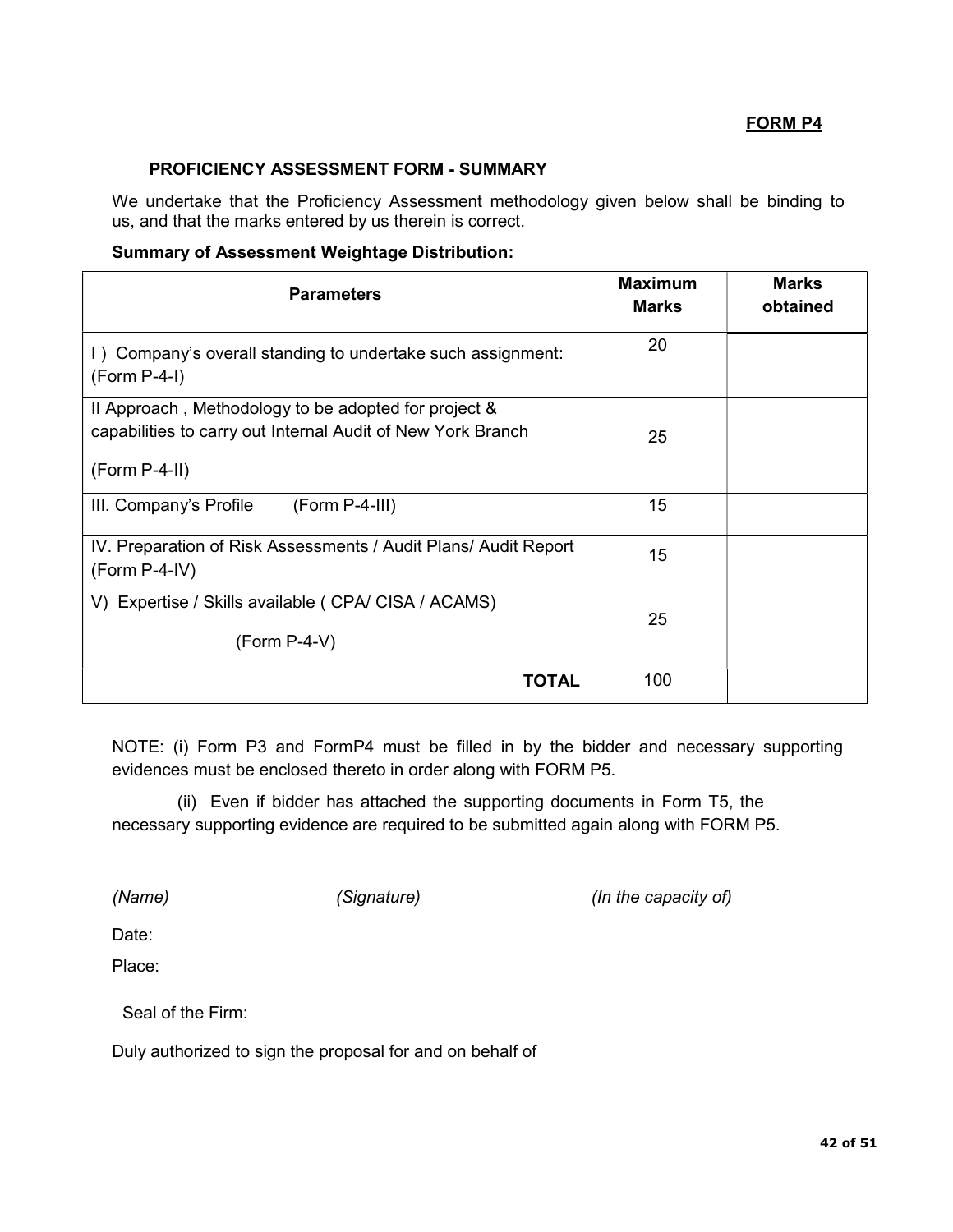## FORM P4(I)

## PROFICIENCY ASSESSMENT COMPUTATION WORKSHEET

| <b>Parameters</b>                                                                             | <b>Maximum</b> | <b>Allotted</b> | <b>TOTAL</b> |
|-----------------------------------------------------------------------------------------------|----------------|-----------------|--------------|
|                                                                                               | <b>Marks</b>   | <b>Marks</b>    |              |
| a) Profit making consistently for:                                                            | 8              |                 |              |
| i) More than 5 years                                                                          | 8              |                 |              |
| ii) Last 4 years                                                                              | 5              |                 |              |
| iii) Last 3 years                                                                             | 3              |                 |              |
| b) Annual Turnover at least USD100.00 Mn<br>consistently during last two years                | 6              |                 |              |
| More than USD100.00 Mn<br>i)                                                                  | 6              |                 |              |
| More than USD50.00Mn but less<br>ii)<br>than USD100.00Mn.                                     | 4              |                 |              |
| At least USD50.00 Mn<br>iii)                                                                  | $\overline{2}$ |                 |              |
| c) In the business of Internal Audit of Foreign<br>Banking Organisation for period more than: | 6              |                 |              |
| More than Five years<br>i)                                                                    | 6              |                 |              |
| Last Four years<br>ii)                                                                        | 4              |                 |              |
| iii) Minimum Three years                                                                      | $\overline{2}$ |                 |              |
| <b>TOTAL OUT OF MAX. 20 MARKS</b>                                                             |                |                 |              |

## Max. 20 Marks

Note: Bidders are required to allocate the marks as per the factual position of the company and enclose all necessary documents/testimonials/ declaration /proof including Balance Sheet and company's profile in support of the above.

(Name) (Signature) (Signature (Signature and the capacity of)

Date:

Place:

Seal of the Firm: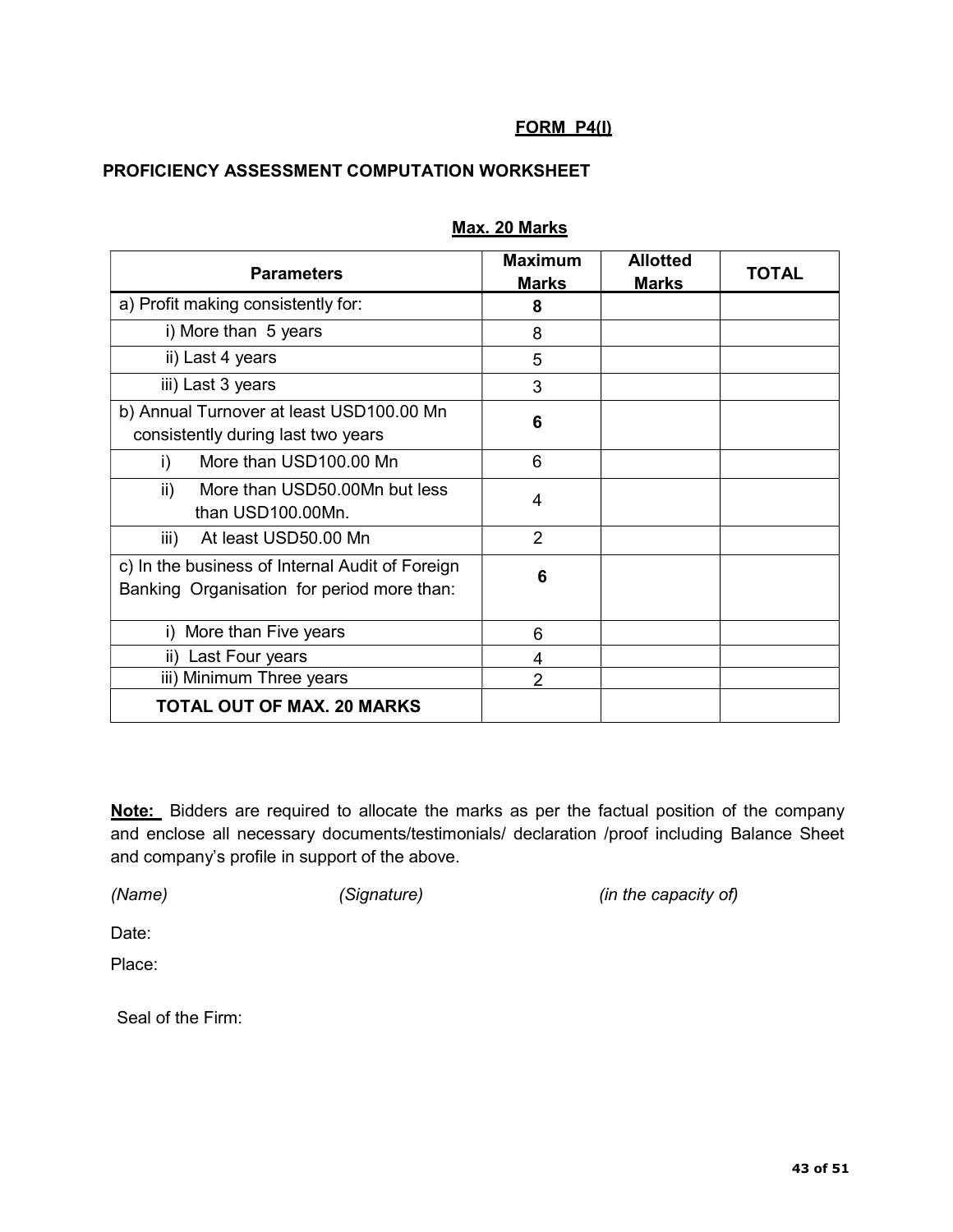# II Approach , Methodology to be adopted for project & capabilities for

| Max. 25 Marks                                                           |                          |                                 |              |  |
|-------------------------------------------------------------------------|--------------------------|---------------------------------|--------------|--|
| <b>Parameters</b>                                                       | <b>Maximu</b><br>m Marks | <b>Allotted</b><br><b>Marks</b> | <b>TOTAL</b> |  |
| Approach & Methods used in other                                        |                          |                                 |              |  |
| Banks/FBO's                                                             | 25                       |                                 |              |  |
| a) Experience as the Internal Auditor of a<br>Bank, during last 5 years |                          |                                 |              |  |
| i) More than 5 assignments                                              | 10                       |                                 |              |  |
| 3 assignments<br>ii)                                                    | $\overline{7}$           |                                 |              |  |
| 2 assignments<br>iii)                                                   | 5                        |                                 |              |  |
| iv) 1 assignment                                                        | 3                        |                                 |              |  |
| b) Experience as the Internal Auditor of a                              |                          |                                 |              |  |
| Foreign Banking Organization                                            |                          |                                 |              |  |
| More than 5 assignments<br>$\mathsf{i}$                                 | 10                       |                                 |              |  |
| ii) 3 assignments                                                       | $\overline{7}$           |                                 |              |  |
| 2 assignments<br>iii)                                                   | 5                        |                                 |              |  |
| iv) 1 assignment                                                        | 3                        |                                 |              |  |
| c) Experience as the Internal Auditor of a                              | 5                        |                                 |              |  |
| Foreign Banking Organization having its                                 |                          |                                 |              |  |

# **Internal Audit of New York Branch**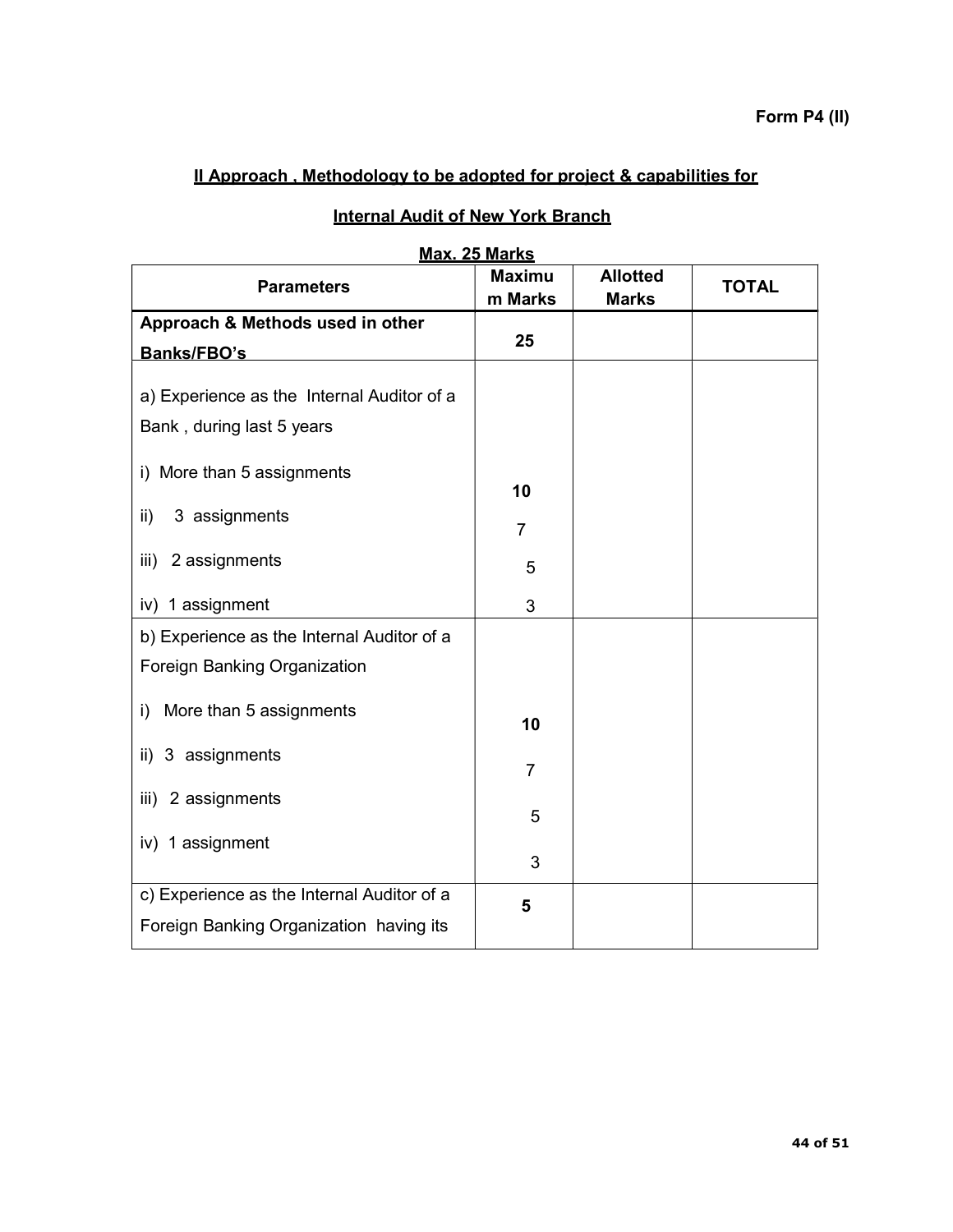| Head Office in India              |  |  |
|-----------------------------------|--|--|
| 1 assignment                      |  |  |
| <b>TOTAL OUT OF MAX. 25 MARKS</b> |  |  |

Note: Bidders are required to allocate the marks as per the factual position of the company and enclose all necessary documents/testimonials/declaration/proof of assignments/declaration in support of the above.

(Name) (signature) (signature (signature  $(in$  the capacity of)

Date:

Place:

Seal of the Firm:

Duly authorized to sign the proposal for and on behalf of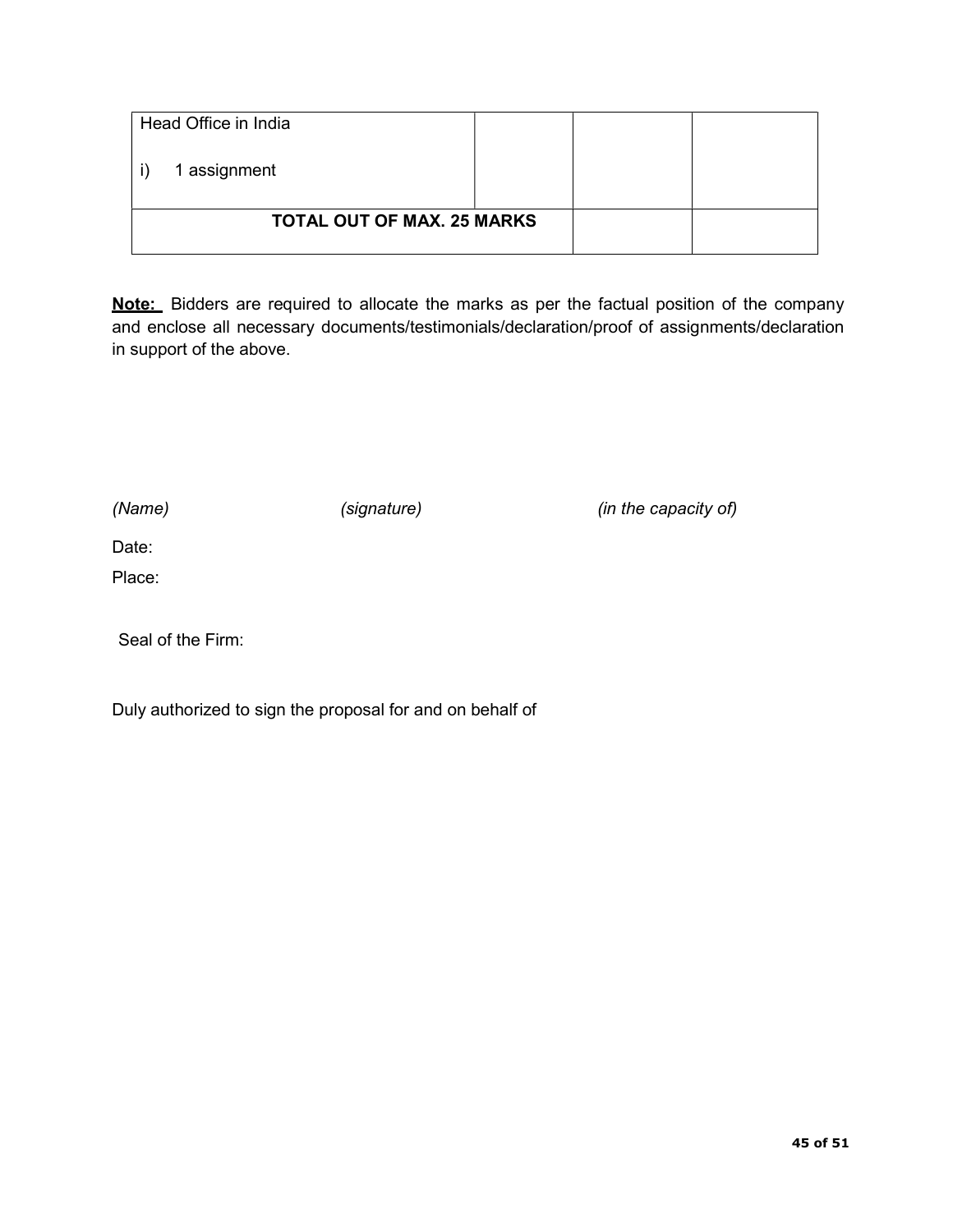# Form P4 (III)

| III. COMPANY PROFILE in detail (Max. 15 Marks) |  |
|------------------------------------------------|--|
|------------------------------------------------|--|

| Sr.<br>No.      | <b>ITEM</b>                                                                                                    | <b>ENCLOSURES</b>                                                                                                                       | Max.<br><b>Mark</b> | <b>Allotted</b><br><b>Marks</b> | <b>Total</b> |
|-----------------|----------------------------------------------------------------------------------------------------------------|-----------------------------------------------------------------------------------------------------------------------------------------|---------------------|---------------------------------|--------------|
| $\mathbf{1}$    | Name of the Accounting/<br>Audit<br>company                                                                    |                                                                                                                                         |                     |                                 |              |
| $\overline{2}$  | Address of registered office                                                                                   |                                                                                                                                         |                     |                                 |              |
| 3               | Address for communication at New<br>York                                                                       |                                                                                                                                         |                     |                                 |              |
| $\overline{4}$  | Date of inception of audit service                                                                             |                                                                                                                                         |                     |                                 |              |
| 5               | Presence and locations of offices in<br>New York Area                                                          |                                                                                                                                         | $\overline{2}$      |                                 |              |
| $6\phantom{1}6$ | Details of services provided                                                                                   | Attach<br>Pls.<br>a<br>separate sheet if<br>required                                                                                    |                     |                                 |              |
| $\overline{7}$  | Number of CPA qualified personnel                                                                              |                                                                                                                                         | 1                   |                                 |              |
| 8               | Number of CISA/ ACAMS qualified<br>personnel                                                                   | Enclose<br>list<br>of<br>names                                                                                                          | $\mathbf{1}$        |                                 |              |
| $9\,$           | Number of Internal Audit assignments<br>completed in Banking sector                                            | <b>Details</b><br>of<br>credentials                                                                                                     | $\overline{2}$      |                                 |              |
| 10              | Experience in conducting<br>Internal<br>Audit assignments for Banks                                            | Details of<br>Credentials along<br>with scope of work<br>for each<br>assignment with<br>support letters<br>from these<br>organizations. | 3                   |                                 |              |
| 11              | Internal<br>Experience in conducting<br>Audit<br>assignments<br>for<br>Foreign<br><b>Banking Organisations</b> | Details of<br>credentials<br>Along with copies<br>of work orders.                                                                       | 3                   |                                 |              |
| 12              | Whether the IAF has an in-house<br>Research / Training unit or associate                                       |                                                                                                                                         | 3                   |                                 |              |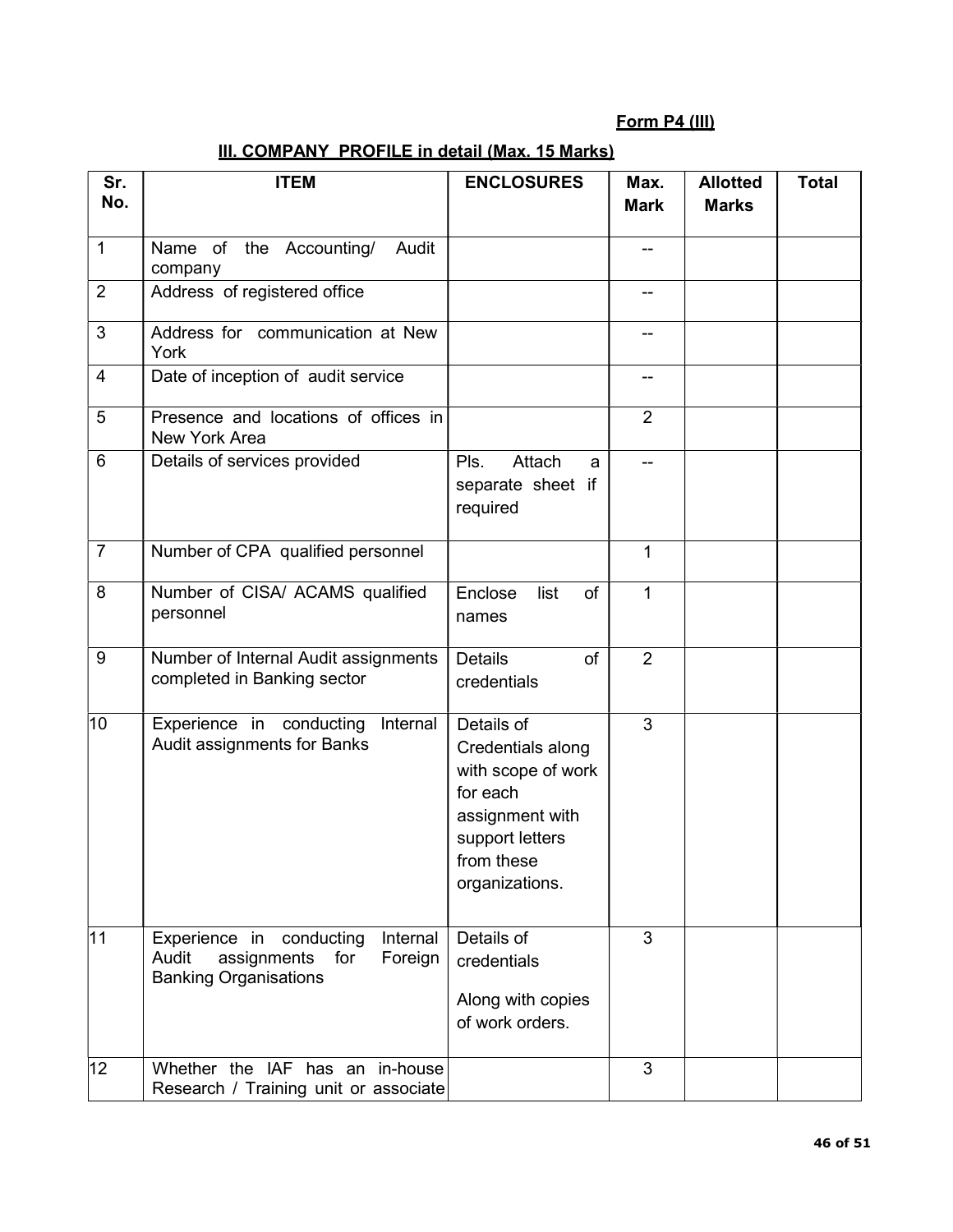|    | firm to keep track of the Regulatory<br>changes / Compliance Issues?.                                                    |                                             |  |  |
|----|--------------------------------------------------------------------------------------------------------------------------|---------------------------------------------|--|--|
| 13 | Number of persons proposed to be Resume of the<br>associated for executing<br>assignment with the name of team<br>leader | persons in the<br>format as per Form<br>T 3 |  |  |
|    | <b>TOTAL OUT OF 15 MARKS</b>                                                                                             |                                             |  |  |

We confirm that all details mentioned as required above and the documents/enclosures submitted in support of the same are true and correct and if the Bank observes any misrepresentation of facts on any matter at any stage of evaluation, the bank has the right to reject the tender.

We have understood the scope of the work and undertake to execute the assignment as per the requirement of the RFP.

Dated this \_\_\_\_\_\_\_\_\_ day of , 2020.

Signature in capacity of

Seal of the Firm:

Duly authorized to sign the proposal for and on behalf of \_\_\_\_\_\_\_\_\_\_\_\_\_\_\_\_\_\_\_\_\_\_

<u>- Andreas Andreas Andreas Andreas Andreas Andreas Andreas Andreas Andreas Andreas Andreas Andreas Andreas And</u>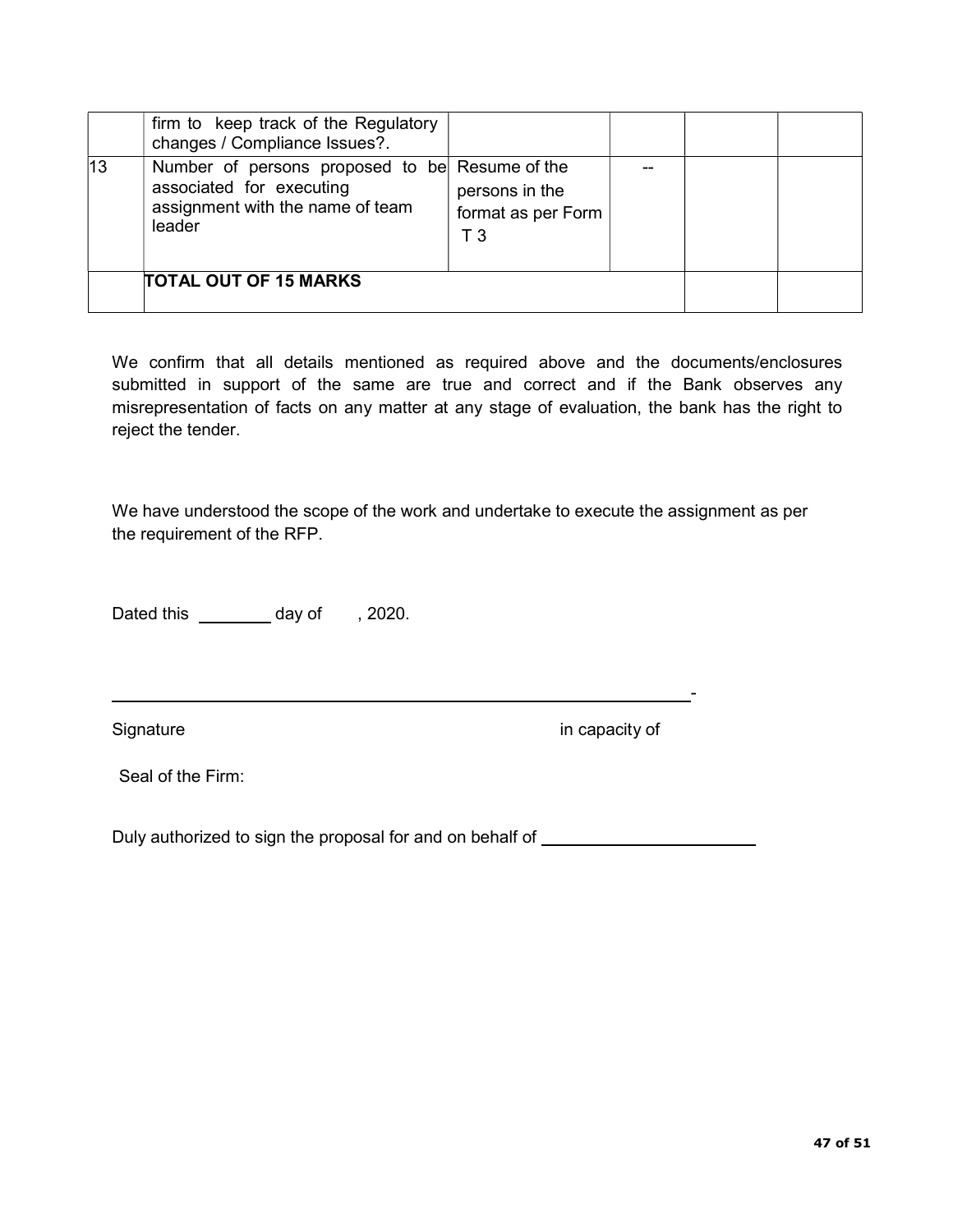## Form P4 (IV)

| Max. 15 Marks                        |   |  |  |  |
|--------------------------------------|---|--|--|--|
|                                      |   |  |  |  |
| <b>Banking Sector:</b>               |   |  |  |  |
|                                      | 5 |  |  |  |
| a) More than 5 assignments           |   |  |  |  |
|                                      |   |  |  |  |
| b) $3 - 4$ assignments               | 3 |  |  |  |
|                                      |   |  |  |  |
|                                      |   |  |  |  |
| c) At least 2 assignments            | 1 |  |  |  |
|                                      |   |  |  |  |
| <b>Foreign Banking Organisations</b> |   |  |  |  |
|                                      |   |  |  |  |
| a) More than 5 assignments           | 5 |  |  |  |
|                                      |   |  |  |  |
|                                      |   |  |  |  |
| b) $3 - 4$ assignments               | 3 |  |  |  |
|                                      |   |  |  |  |
| c) At least 2 assignments            | 1 |  |  |  |
|                                      |   |  |  |  |
| Foreian Banking Organizations Having |   |  |  |  |
|                                      | 5 |  |  |  |
| it's HO in India                     |   |  |  |  |
|                                      |   |  |  |  |
| <b>TOTAL OUT OF MAX. 15 MARKS</b>    |   |  |  |  |
|                                      |   |  |  |  |
|                                      |   |  |  |  |

# IV. Preparation of Internal Audit related Reports/ Documents of Banking & Financial **Sector**

Note: Bidders are required to allocate the marks as per the factual position of the company and enclose all necessary documents/testimonials/declaration/proof of assignments clearly indicating the project of the preparation of Risk Assessment exercise.

Duly authorized to sign the proposal for and on behalf of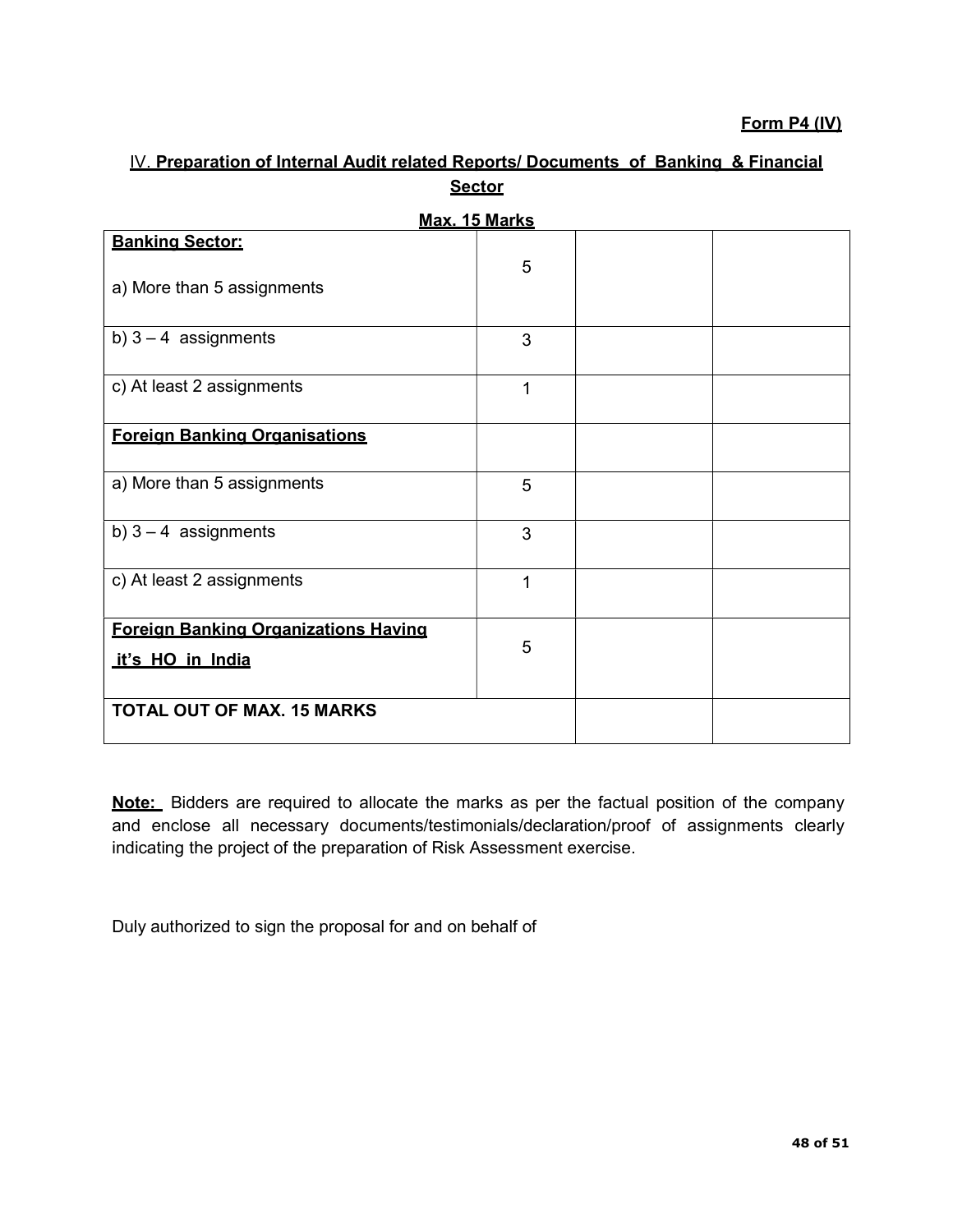# V) Expertise / Skills available ( CPA/CMA/CISA / ACAMS/Professionals)

| <b>Parameters</b>               | <b>Maximum</b><br><b>Marks</b> | <b>Allotted</b><br><b>Marks</b> | <b>TOTAL</b> |
|---------------------------------|--------------------------------|---------------------------------|--------------|
| a) CPA qualified Professionals: | 12                             |                                 |              |
| i) More than 25 Professionals   | 12                             |                                 |              |
| ii) 15-25 Professionals         | 10                             |                                 |              |
| iii) 10-15 Professional         | 8                              |                                 |              |
| iv) Less than 10 Professional   | 5                              |                                 |              |
|                                 |                                |                                 |              |
| b) CISA certified professionals | 8                              |                                 |              |
| i)More than 7 Professionals     | 8                              |                                 |              |
| ii) $4 - 7$ Professionals       | 6                              |                                 |              |
| iii) 2-3 Professional           | $\overline{4}$                 |                                 |              |
| iv) One Professional            | $\overline{2}$                 |                                 |              |
| c) ACAMS qualified personnel    | 5                              |                                 |              |
| i) More than 7 Professionals    | 5                              |                                 |              |
| ii) $4 - 7$ Professionals       | 3                              |                                 |              |

# Max. 20 Marks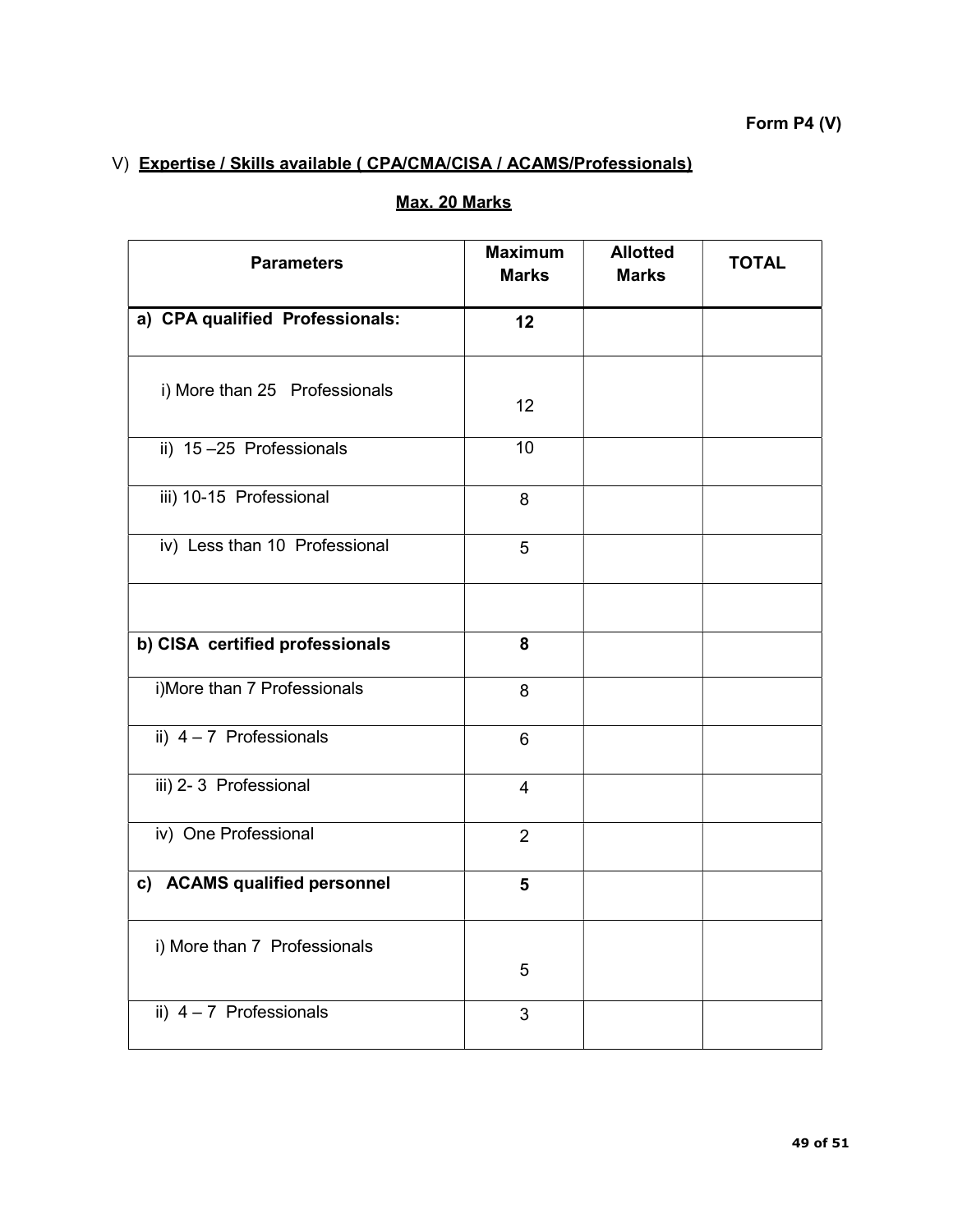| iii) 2-3 Professional             |  |  |
|-----------------------------------|--|--|
| iv) One Professionals             |  |  |
|                                   |  |  |
| <b>TOTAL OUT OF MAX. 25 MARKS</b> |  |  |

Note: (1) Bidders allocate the marks as per actual position. The professionals should have work for at least full year in the present company.

(2) If the professional is having more than one qualification he will be eligible for all the allotments of marks for respective qualification.

(Name) (signature) (signature (signature  $(in$  the capacity of)

Date:

Place:

Seal of the Firm:

Duly authorized to sign the proposal for and on behalf of \_\_\_\_\_\_\_\_\_\_\_\_\_\_\_\_\_\_\_\_\_\_